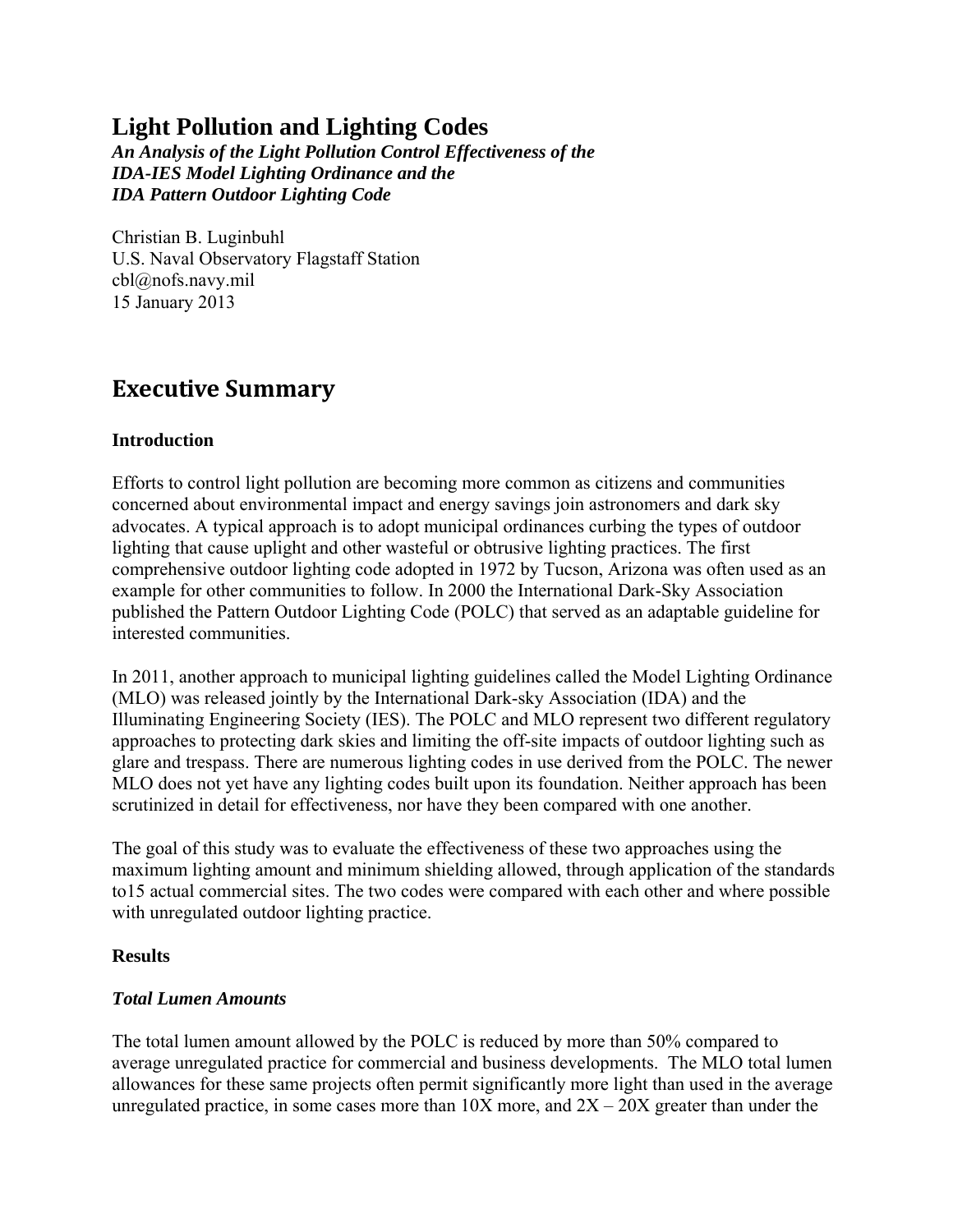#### POLC.

Also, the MLO lumen allowances following the Performance Method are approximately twice the allowances determined under the Prescriptive Hardscape Area Method. These greater allowances are not significantly reduced by the "limits to off site impacts" under the Performance Method.

#### *Direct Uplight and Sky Glow*

The shielding standards of the POLC and MLO follow different approaches, and lead to substantial differences in the amount of light allowed to shine directly upward. POLC standards produce a 90% or greater reduction in direct uplight compared to average unregulated practice in all Lighting Zones (LZ). Under the MLO, direct uplight is dramatically increased in all LZ outside the darkest zone, allowing direct uplight lumen densities 2X or more greater than unregulated practice, and about 50X greater than POLC standards.

Relative sky glow impacts are assessed using a new metric called the Sky Glow Index (SGI), a measure that accounts for the effect on sky glow of light emitted directly upward from incompletely shielded fixtures and light reflected from the ground and other surfaces.

Sky glow impacts as measured using the SGI are reduced 80% or more compared to unregulated practice with lighting following POLC standards.

Sky glow impacts under MLO are about the same as those of unregulated practice for the darkest LZ but are dramatically increased in LZ where most commercial activities would occur, and up to 100X the impact allowed under the POLC.

#### *Glare*

An analysis of over 250 fixtures shows that the POLC "fully shielded" shielding standard provides glare control very similar to the MLO LCS G1 standard. However, the LCS standard is not mandatory under the MLO; another option has glare limited only by the limits to the maximum vertical illuminance at the property boundary: these limits are 17X – 500X brighter than those allowed under the POLC or the LCS G1 standard.

#### *Lamp Spectrum*

POLC limits most area lighting to yellow sources such as HPS, LPS and amber LED. As MLO does not address lamp types, the probable use of blue-rich white lighting under MLO means that *visible* sky glow for dark-adapted vision is likely to be increased an additional factor of 3X to 5X  $(i.e., up to  $300X - 500X$ ) compared both to POLC standards and to what is still common$ unregulated practice using HPS.

#### **Conclusion**

The POLC is found to provide substantial improvements over unregulated outdoor lighting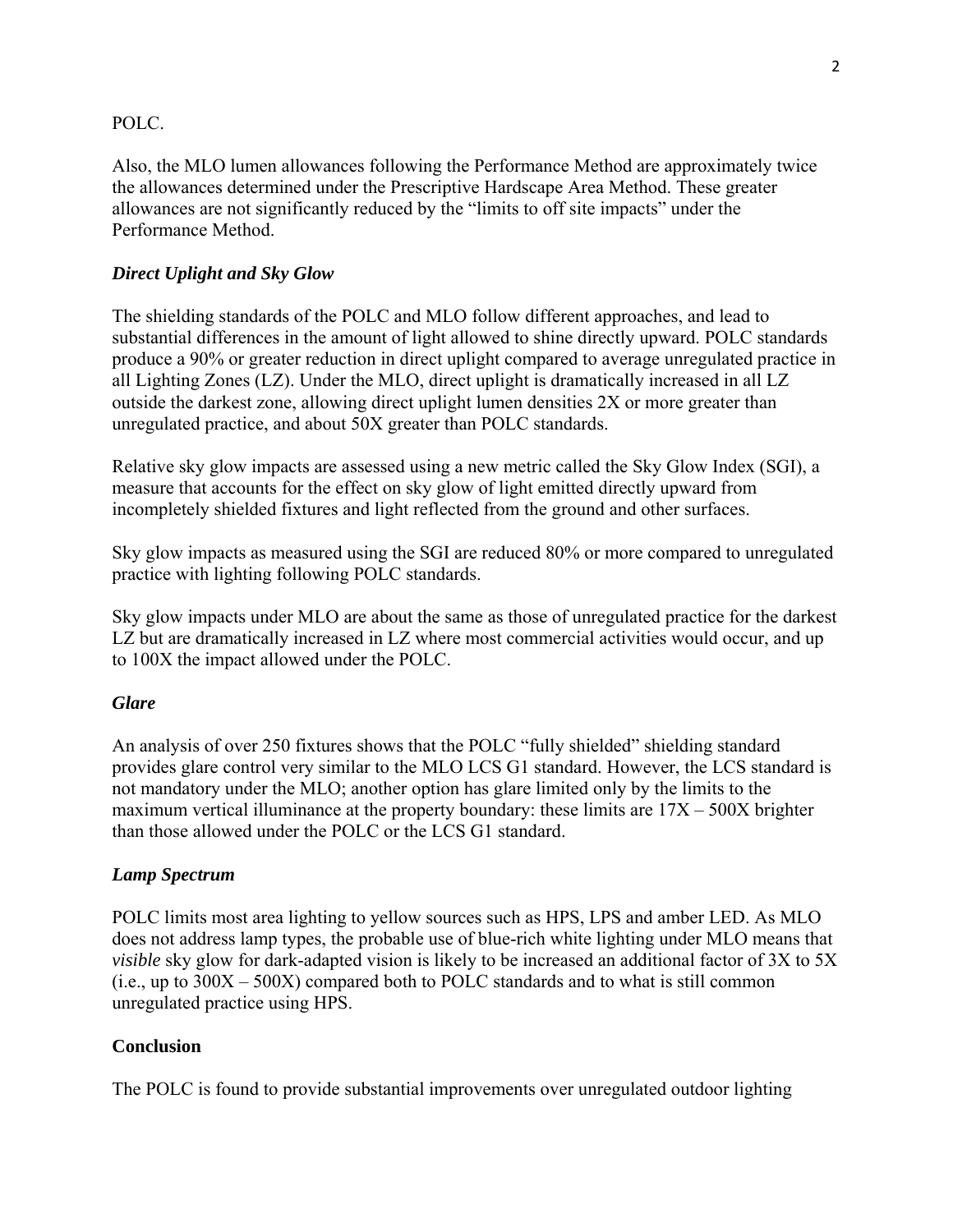practice in all evaluated light pollution impacts. In the "brightest" POLC LZ 3, the total lighting amount for commercial sites is reduced on average to about one-half or less of the amount used on unregulated sites; in POLC LZ2 they are reduced to one-quarter and less. The amount of sky glow expected is reduced nearly a factor of 100 compared to average unregulated outdoor lighting practice.

Under MLO standards, outside of MLO LZ 0 and 1, the total lumen allowances, direct uplight allowances, and amount of sky glow are notably greater than expected under POLC standards; in MLO LZ 3 and 4 they are dramatically greater. In LZ 2 and above sky glow impacts are greater than what can be expected even when lighting is unregulated.

The MLO approach to fixture shielding and "limits to off site impacts" is ineffective in limiting sky glow, light trespass and glare. The MLO allows any (including no) fixture shielding, permitting the installation of the most egregious types of lighting fixtures. Compared to POLC lighting codes with "fully shielded" standards, even the (optional) MLO Luminaire Classification System "BUG" shielding standards and "off-site impact" limits offer weaker control of glare and uplight than the POLC.

The POLC requires the use of yellow (LPS, HPS, amber LED) or warm-white LED (CCT<3500K) for general area lighting, which accounts for 80% to 90% of outdoor lighting, thus reducing many aspects of light pollution such as visible sky glow, glare, human circadian impacts, and impacts on many biological systems. MLO does not address lamp spectrum, and thus leaves this crucial aspect of light pollution unaddressed.

In general, the POLC is shown to be far more effective than the MLO in curbing the detrimental aspects of outdoor lighting. The analysis of the various MLO regulatory options shows that the Performance Method Option B provides notably poor control of both direct uplight (and therefore skyglow) glare, and light trespass.

We conclude that a substantial reduction in light pollution is attainable to communities that adopt lighting codes following POLC standards. Adoption of a code based on the IDA-IES MLO cannot realistically be expected to produce improvement. Certainly for the medium-sized and small communities and rural areas that most frequently seek to reduce light pollution and protect the natural night environment, the MLO represents a significant step backward in light pollution limitation and control compared to the older IDA POLC model.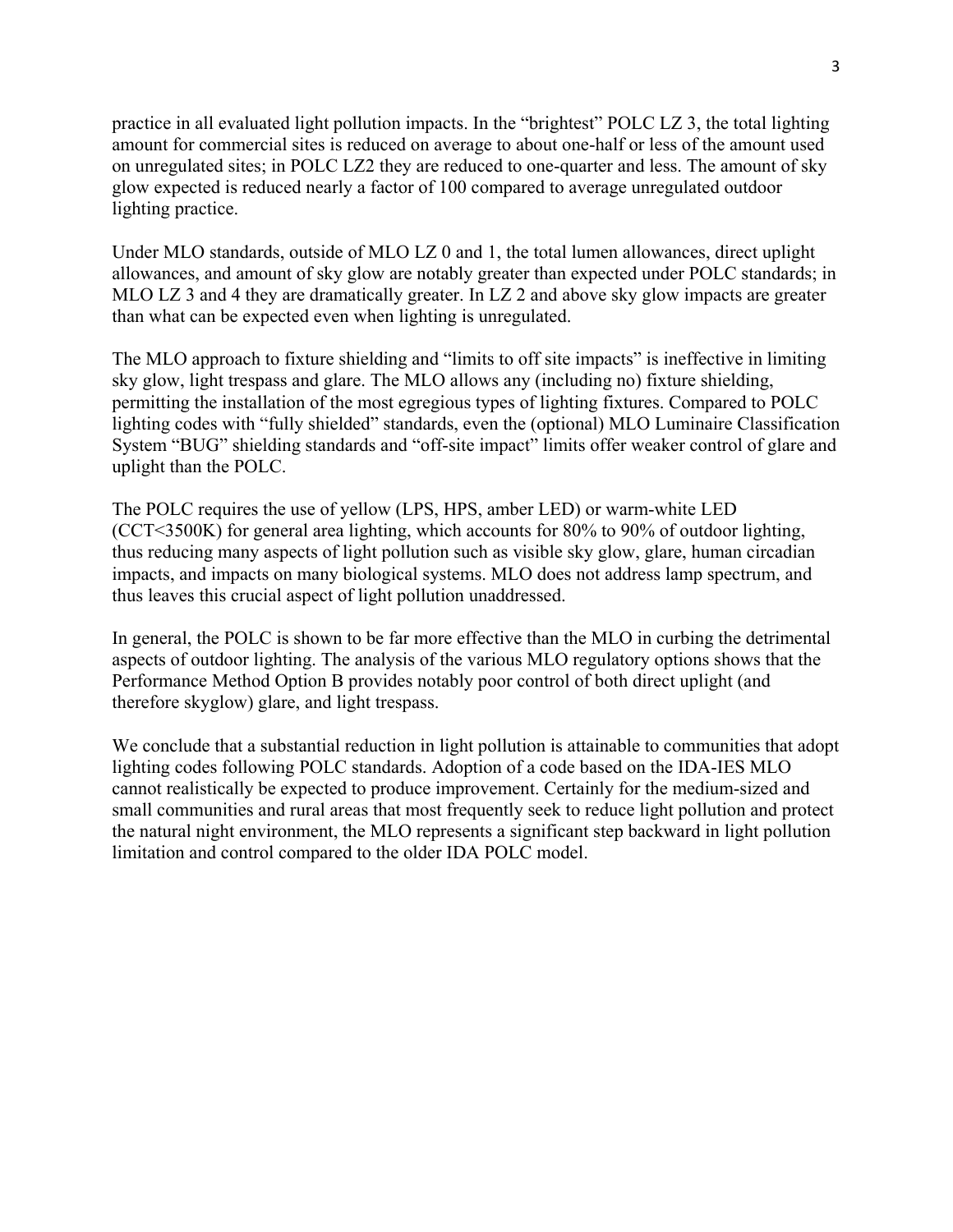## **Contents**

| 3.2.1 Maximum Box Ratio |  |
|-------------------------|--|
|                         |  |
|                         |  |
|                         |  |
|                         |  |
|                         |  |
|                         |  |
|                         |  |
|                         |  |
|                         |  |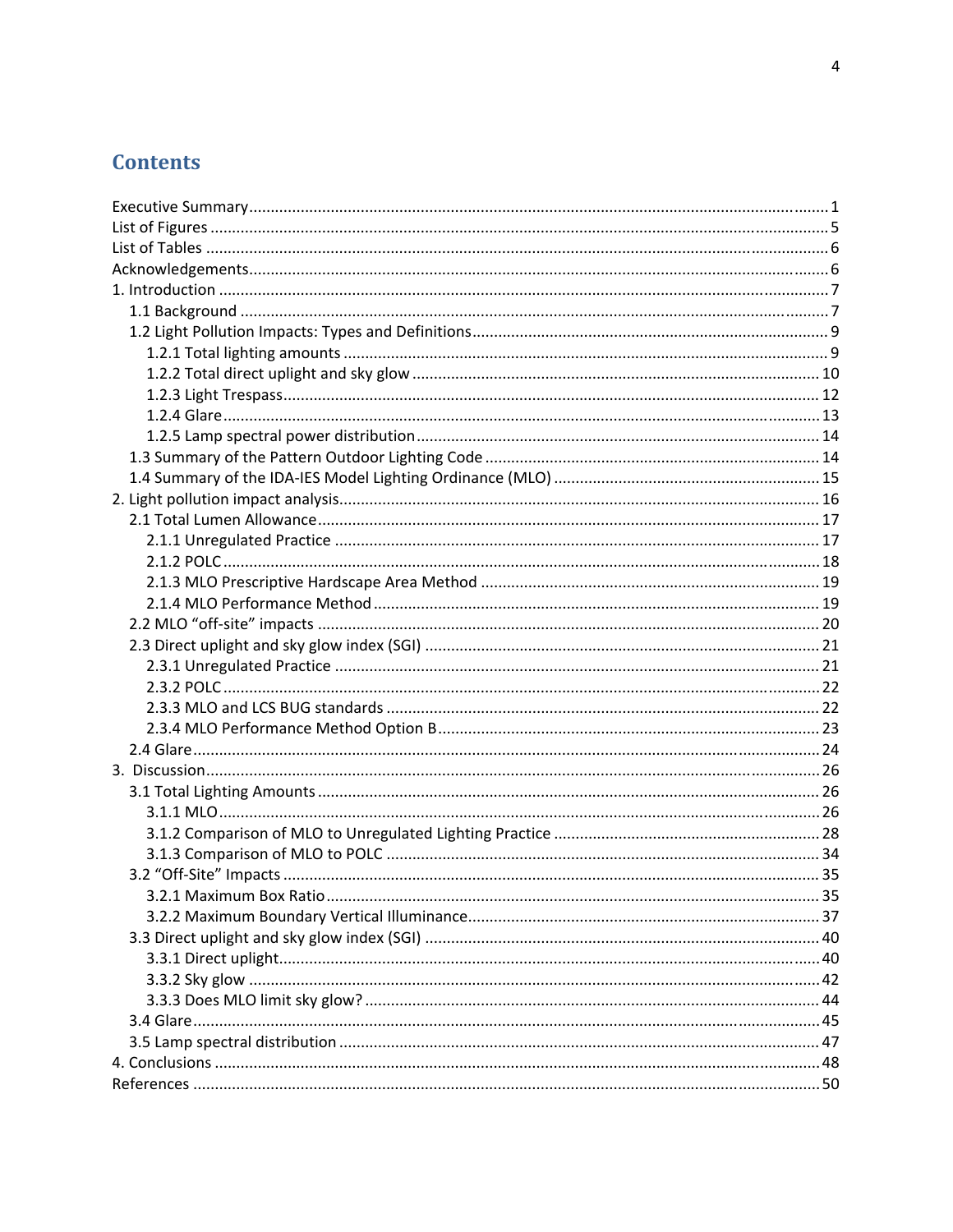# **List of Figures**

| Figure 1. Sources and angular intensity distributions for light reflected upward from a horizontal surface<br>and light emitted directly upward from an incompletely shielded fixture 10 |
|------------------------------------------------------------------------------------------------------------------------------------------------------------------------------------------|
| Figure 2. MLO maximum, minimum and average lumen allowances for the projects in Table 1, by                                                                                              |
| Figure 3. Integrated radiance vs. population for 27 cities in the American southwest 29                                                                                                  |
| Figure 4. Cumulative radiance from the 1996-1997 DMSP satellite observations for the lower 48 states,                                                                                    |
| Figure 5. MLO average lumen allowances for the 7 shopping centers compared to unregulated practice                                                                                       |
| Figure 6. MLO average lumen allowances for the 3 fuel station/convenience stores compared to                                                                                             |
| Figure 7. MLO lumen allowances for the single auto dealer compared to estimates of unregulated                                                                                           |
| Figure 8. MLO lumen allowances for the single motel compared to unregulated practice 32                                                                                                  |
| Figure 9. MLO lumen allowances for the single bank compared to unregulated practice33                                                                                                    |
| Figure 10. MLO lumen allowances for the single restaurant compared to unregulated practice 33                                                                                            |
| Figure 11. Uplight lumen densities in klm/ac for unregulated lighting (UR) and under MLO Prescriptive                                                                                    |
| Hardscape Area Method and Performance Method Option A LCS BUG standards 41                                                                                                               |
| Figure 12. Direct uplight lumen densities of the projects in Table 7 following the POLC LZ3 standards and                                                                                |
| Figure 13. Sky glow index (SGI) per acre for unregulated (UR) and MLO lighting under the LCS BUG                                                                                         |
| Figure 14. SGI/ac of the projects in Table 5 following the POLC LZ3 standards and MLO LZ2 Performance                                                                                    |
| Figure 15. Histograms of the figures in Table 9, showing the fraction of fixtures causing the indicated                                                                                  |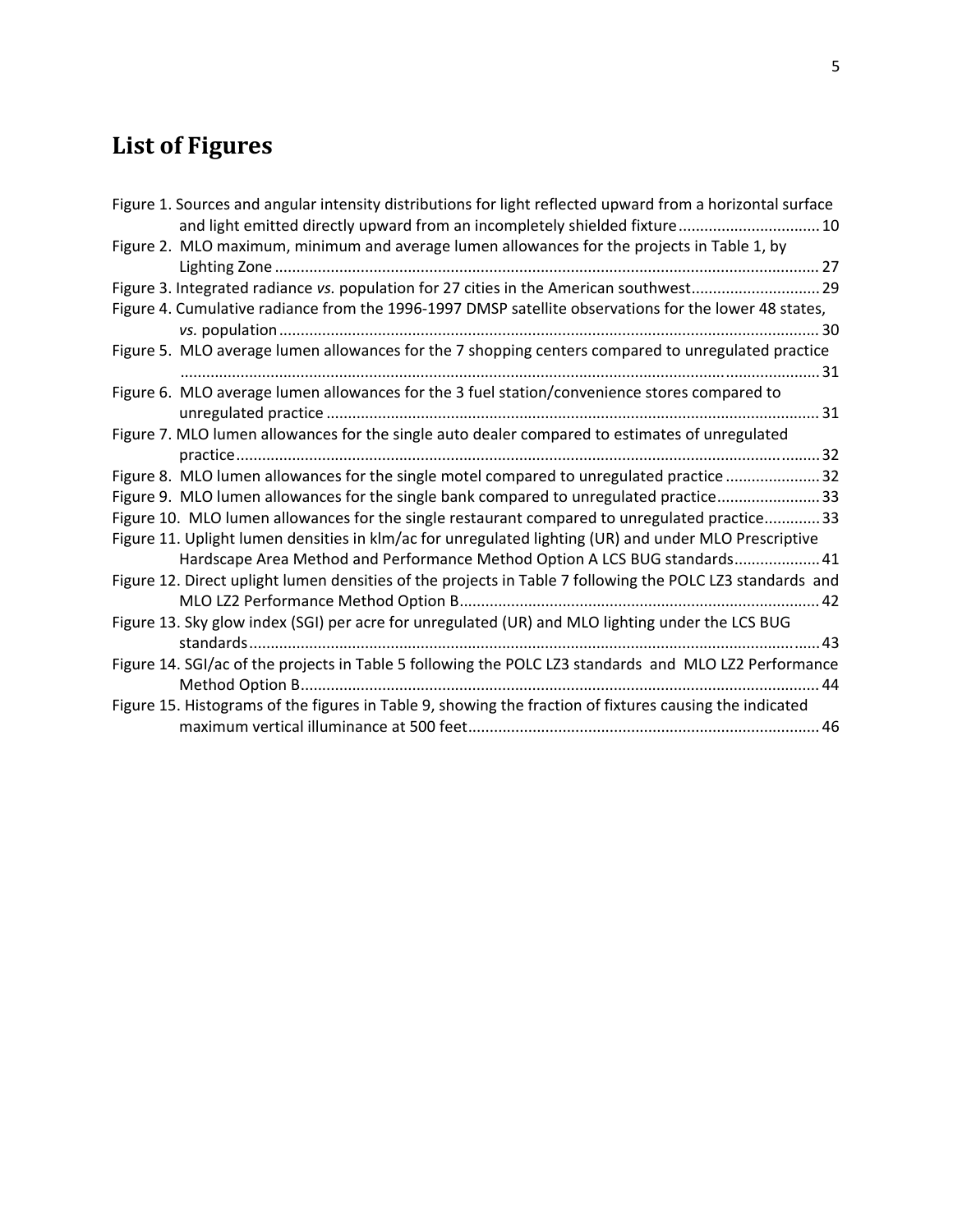## **List of Tables**

| Table 2. Amounts of light used on unregulated sites in the Luginbuhl et al. (2009) study  18               |  |
|------------------------------------------------------------------------------------------------------------|--|
|                                                                                                            |  |
|                                                                                                            |  |
| Table 5. MLO box ratio, BVI maximum, direct uplight and sky glow index (SGI) for POLC-compliant            |  |
|                                                                                                            |  |
| Table 6. POLC total lumen allowance, unshielded lumen allowance, maximum direct uplight and SGI/ac         |  |
|                                                                                                            |  |
| Table 7. MLO direct uplight, direct uplight fraction and SGI for lighting under MLO Prescriptive           |  |
| Hardscape Area and Performance Methods (Option A) using LCS standards and assuming 10000, 5000             |  |
|                                                                                                            |  |
| Table 8. Light pollution impact summaries for three projects designed under MLO Performance Method         |  |
|                                                                                                            |  |
| Table 9. Unshielded light fixtures and fraction of the total lighting budget used in the fixtures, for the |  |
|                                                                                                            |  |
| Table 10. The fraction of fixtures producing the indicated maximum vertical illuminance at 500 feet        |  |
| (VI500), for fully shielded (FS) fixtures and fixtures with LCS "G" ratings of 0 through 4  25             |  |
|                                                                                                            |  |

## **Acknowledgements**

The author has benefited from the comments of a number of reviewers, whose careful critiques have improved the consistency, clarity, and rigor of the work: D. Carhart, G. Clyma, D. R. Davis, D. Duriscoe, G. W. Lockwood, C. A. Moore. Nonetheless, the work and any errors are the sole responsibility of the author.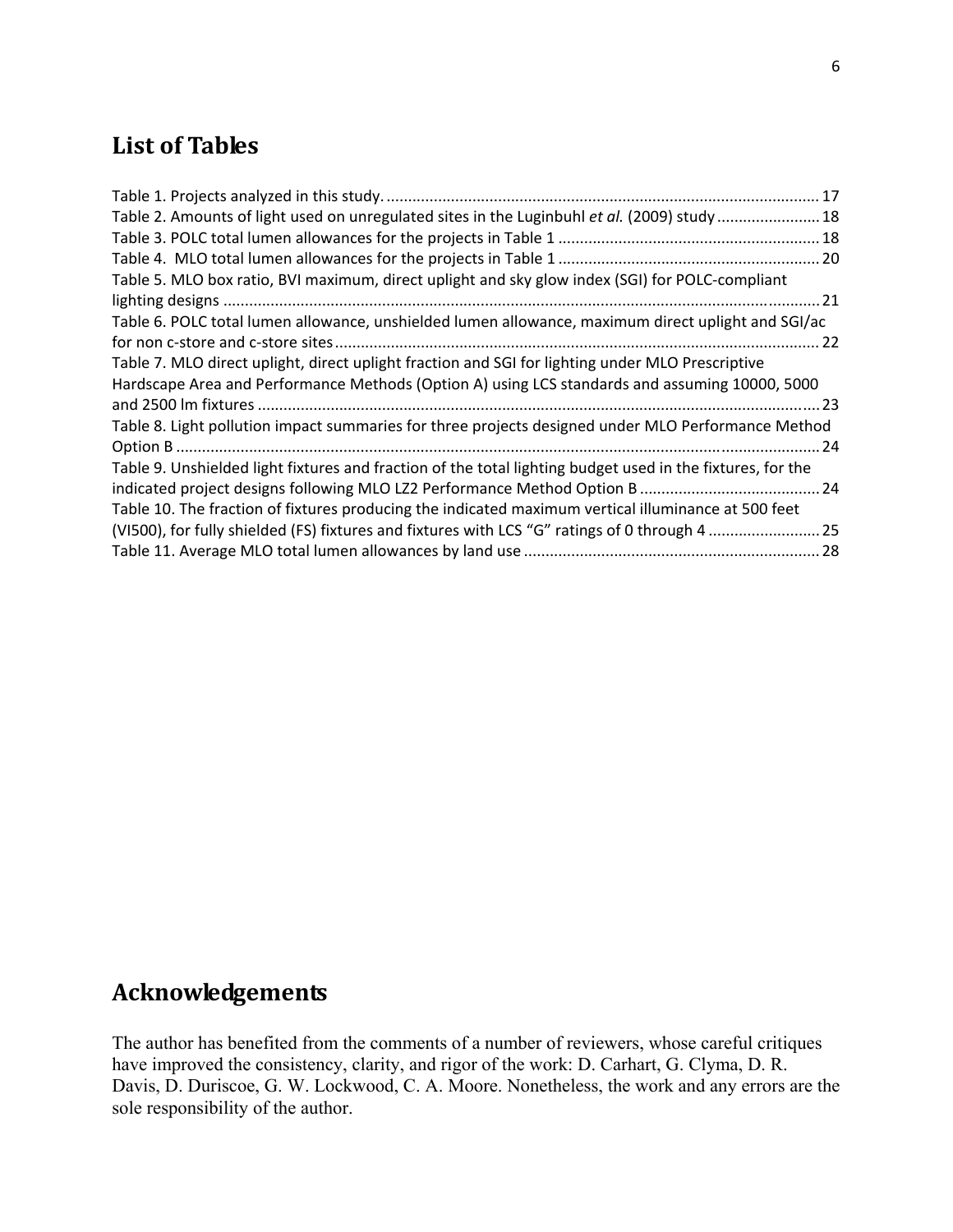## **1. Introduction**

#### *1.1 Background*

The first regulation to address the impact of outdoor lighting on night skies was a 1958 prohibition on sweeping advertising searchlights in Flagstaff, Arizona. This was followed by the first comprehensive lighting code in 1972, adopted in Pima County and Tucson, Arizona, in response to concerns of the astronomical observatories in the region. For the next 20 years this code served as a *de facto* model, used as the basis for lighting codes throughout Arizona and other states in the U.S. Many of these derived codes were modified with various purposes and with varying degrees of lighting and legal expertise, with the result of producing both advances in light pollution control and a variety of legal and lighting-technical errors.

With the aims of collecting the advances and correcting the common errors in these codes, the International Dark-Sky Association (IDA) undertook in 1998 its first effort to produce a model outdoor lighting code, resulting in the USA Pattern Code contained in the *IDA Outdoor Lighting Code Handbook* (IDA, 2000), published in 2000. Since then this model has served as the basis for scores of codes now in place throughout the U.S.

A developing alliance between IDA and the lighting industry in the early 2000s led to a renewed effort by IDA and the Illuminating Engineering Society of North America (IESNA or IES) to develop a new model lighting ordinance that would meet light pollution control objectives of the dark-sky community yet be more in line with the recommendations and practices of the lighting industry.

The *Joint IDA-IES Model Lighting Ordinance* (IDA-IES, 2011) was completed in June 2011. It is described as "as a valuable guide for environmentally responsible outdoor lighting in North America" and touted as an effective approach to "help municipalities develop outdoor lighting standards that reduce glare, light trespass, and skyglow" (IDA, 2011) and as an outdoor lighting standard that "curtails light pollution and improves the nighttime environment for night-sky viewing and astronomy, helps protect the natural environment from the adverse effects of night lighting... [and] conserves energy and resources to the greatest extent possible" (Clanton, 2010). The User's Guide contained within it claims "MLO will allow communities to drastically reduce light pollution and glare and lower excessive light levels" (IDA-IES, 2011). Thus, as for the 2000 Pattern Code, it is promoted principally as a method to protect the night sky and reduce other light pollution impacts.

The technical approach of the IDA-IES MLO is notably different than in the Pattern Code. Instead of standards based on the (limited) knowledge concerning the light pollution impacts of outdoor lighting as in the Pattern Code, MLO cleaves instead to an approach based on recommended practices developed by the lighting industry in the context of lighting design and energy conservation.

To address the critical aspect of lighting amount, the MLO contains lighting allowances based on the amounts recommended by the lighting industry for a variety of specific lighting uses and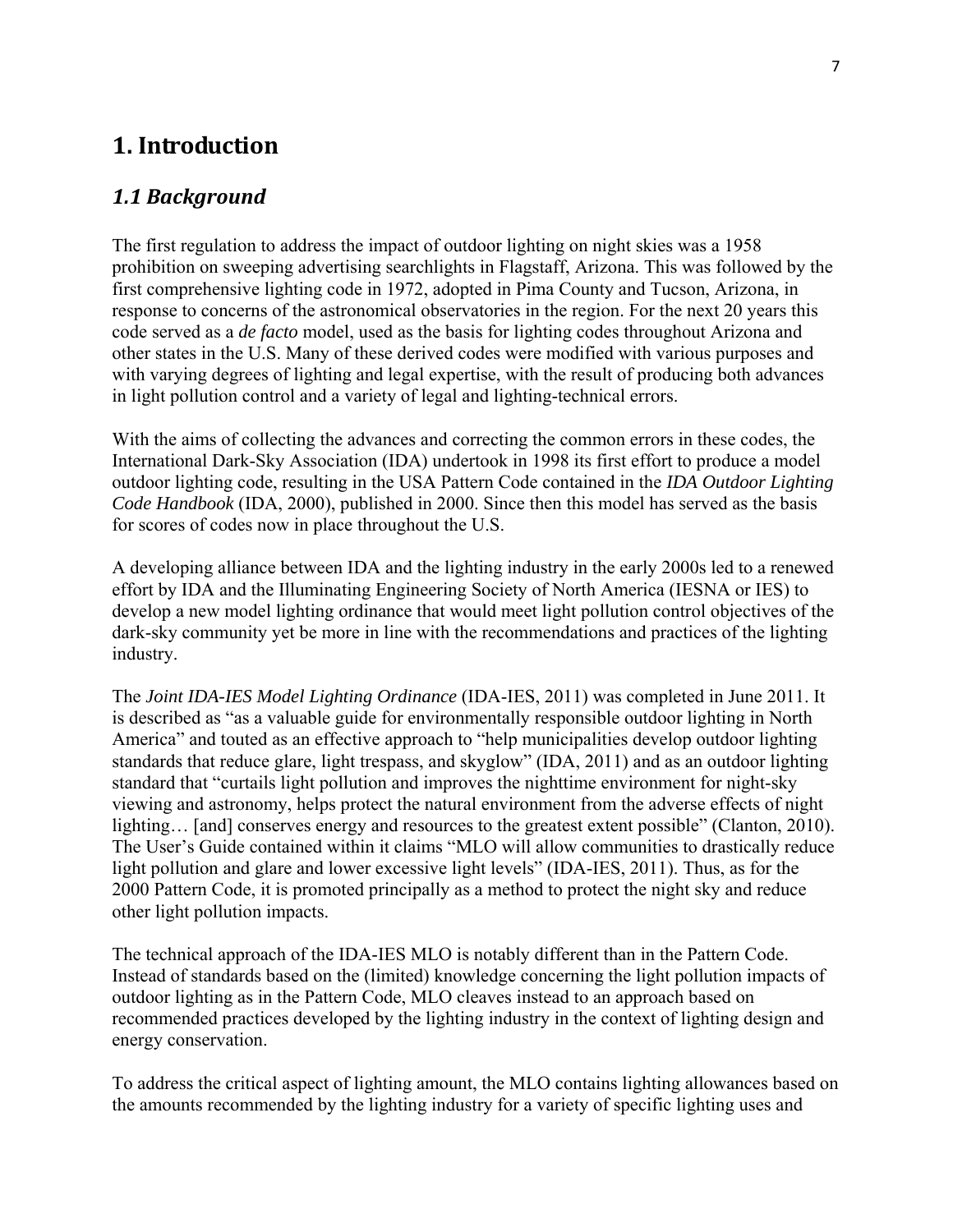"activity" levels<sup>1</sup>, thus rejecting the general (i.e., not use-specific or activity-level-specific) lumen cap approach developed in outdoor lighting codes over 20 years ago as exemplified by the 1989 Flagstaff and Coconino County lighting codes (FDSC, 2011), as well as the IDA Pattern Code. More specifically, guidance on lighting allowances was drawn (largely) from the energy densities in California Title 24 (and from ANSI/ASHRAE/IESNA Standard 90.1), which themselves are based upon the Recommended Practices of the lighting industry as represented by IES (PG&E, 2007).

When developing standards for total lighting amounts, lighting codes underlying the Pattern Code based their approach on an area's (or zone's) sensitivity to increased sky glow. That certain lighting uses (such as brightly illuminated car dealerships or service stations) may be implicitly restricted in areas with tight caps on total lighting amount is an understood and intended consequence of the general lumens approach<sup>2</sup>. In contrast, the MLO lighting amounts are explicitly devised to accommodate the recommended practices of the lighting industry. The lighting allowances and the idea of different "ambient" lighting conditions or levels are not based on dark sky protection in the zone or near it, and are further critically not based on the idea of "the minimum levels… for night-time safety, utility, security, productivity, enjoyment, and commerce" explicitly stated as a purpose of most lighting codes since the 1972 Tucson code as well as in the MLO itself (IDA-IES, 2011, Section I.a., pg.5). The industry recommendation and MLO allowance of more lighting in "brighter" districts is fundamentally at odds with the concept of "just the amount needed and no more" that lies behind the majority of lighting codes.

This way of devising lumen density and other standards in MLO represents an alternate approach in lighting codes: the zones and associated standards are defined by lighting levels, design recommendations, and even available products of the lighting industry, with the apparent assumption or hope that the desired environmental protection will follow as a consequence.

Yet the ability of lighting codes developed in this manner to curtail light pollution has not been shown. It is certainly clear that the lighting recommendations of the IES, and too many products of lighting manufacturers, have been developed with at best limited understanding of the light pollution impacts of outdoor lighting.

As these two lighting code models directly address total lighting and uplight amounts, a quantitative evaluation of many light pollution impacts from lighting following these differing guidelines is possible. This report describes such an analysis, including an evaluation of total lighting allowances (or "lumen densities"), total upward-directed light ("uplight"), expected sky glow impacts, trespass and glare. These impacts are also compared to what is known of those arising from unregulated outdoor lighting. The intention is to provide information on which of these two regulatory frameworks can be expected to best protect dark skies and limit light pollution.

<sup>&</sup>lt;sup>1</sup> Most commonly expressed as "low / medium / high activity" (e.g., Table 22.2 in IESNA, 2011b), but also "basic / enhanced security," "main business district / secondary business district," "dark surrounds / light surrounds," in this and other IES documents, and referring variously to the "ambient lighting level" of an area, visual adaptation<br>level of persons using an area, or even "lighting expectation" or "desire" of users or owners.

<sup>&</sup>lt;sup>2</sup> It is the nature of zoning laws in general to limit uses based (traditionally) on "compatibility" issues.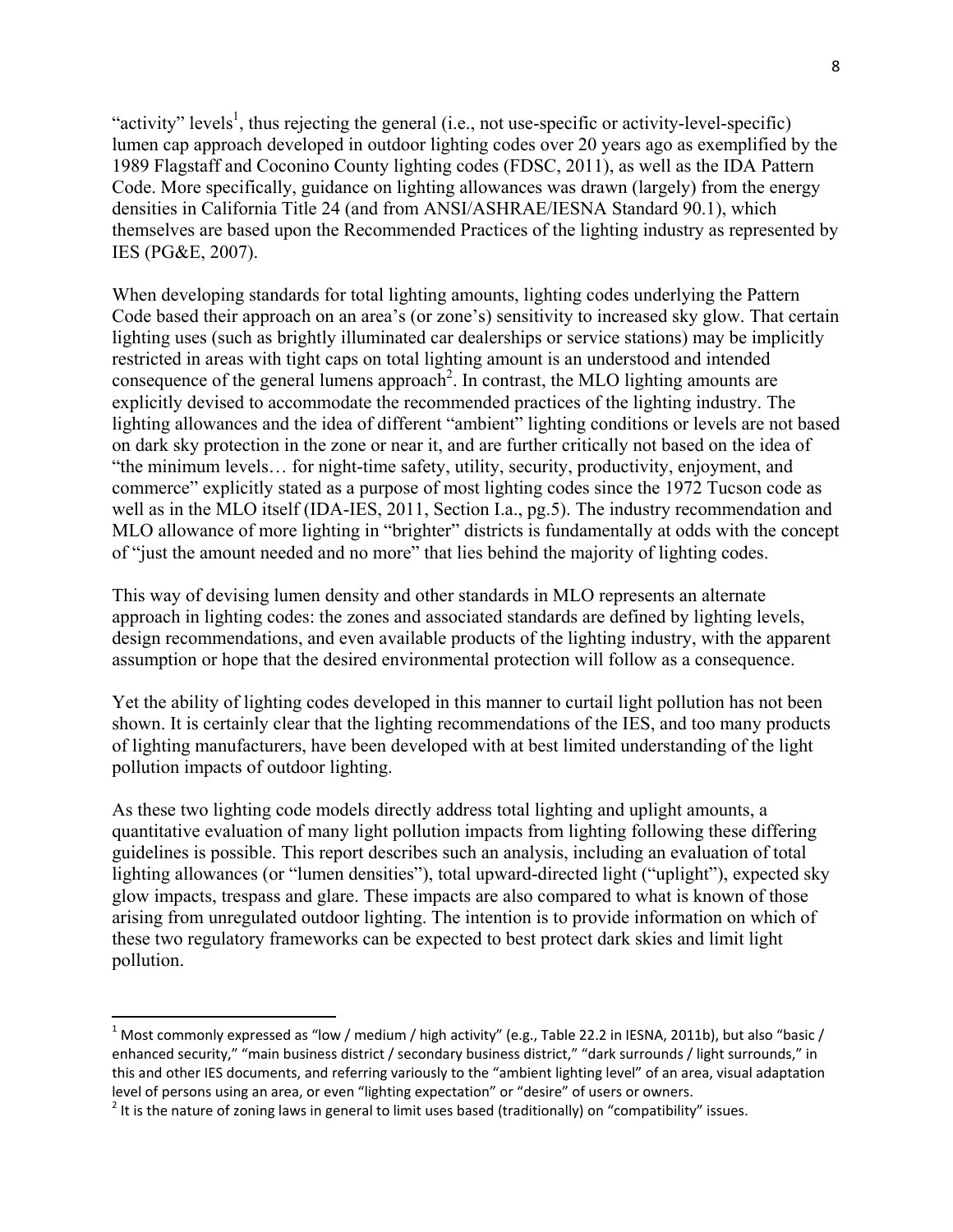As lighting and light pollution impacts arise primarily from commercial uses (Luginbuhl *et al.* 2009 find commercial and industrial lighting accounts for over 60% of uplight), this analysis focuses on impacts of commercial lighting<sup>3</sup>.

The remainder of Section 1 reviews light pollution types and definitions and describes the technical aspects of IDA-IES MLO and IDA Pattern Code critical to an evaluation of light pollution impacts. Section 2 presents results of detailed analyses of light pollution impacts; these results are discussed in Section 3. Section 4 presents the conclusions.

## *1.2 Light Pollution Impacts: Types and Definitions*

What is light pollution? Many discussions assume that light pollution is simply the artificial increase in sky glow<sup>4</sup>. Such an interpretation arises naturally from the history of light pollution control efforts originating with astronomical constituencies (professional, amateur and "casual stargazers"), in the description of lighting codes or efforts to control light pollution as "dark sky," and even in the name of the International Dark-Sky Association.

Yet light pollution has many more facets than the artificial brightening of the night sky. Phenomena directly related to the use of artificial lighting at night include sky glow, trespass, glare, as well as more subtle issues of alteration of the natural night environment simply by the introduction of illumination (including both intentional and inadvertent illumination) and the introduction of light sources into the night environment/landscape/viewshed. Indirect effects include energy waste and effects on biological systems (including humans).

In this analysis we will address the following phenomena/effects:

- Total lumen amounts
- Total direct uplight amounts
- Artificial sky glow
- Light trespass
- Glare
- Lamp spectral power distribution

## **1.2.1 Total lighting amounts**

For many measures of the environmental impacts of outdoor lighting use, the total amount of

<sup>3</sup> Municipally (or utility) owned lighting, in particular roadway lighting, is also a large contributor (Luginbuhl *et al.* (2009) find it to be16% of the total Flagstaff output). As a matter of legal jurisdiction (the land on which they are erected is not private), and involvement (to some degree) of engineers in the design process, streetlights are usually exempt from lighting codes. Streetlighting impacts should be considered in a larger discussion. Other

important lighting is also outside of this analysis, such as signs, window spill, and automobile headlights.<br><sup>4</sup> A frequently seen – yet erroneous – concept is that light pollution is wasted light, or even just direct upl the interpretation extended conceptually to mean that a fully shielded lighting fixture causes no light pollution. This misunderstanding is common in the lighting industry, especially among fixture manufacturers.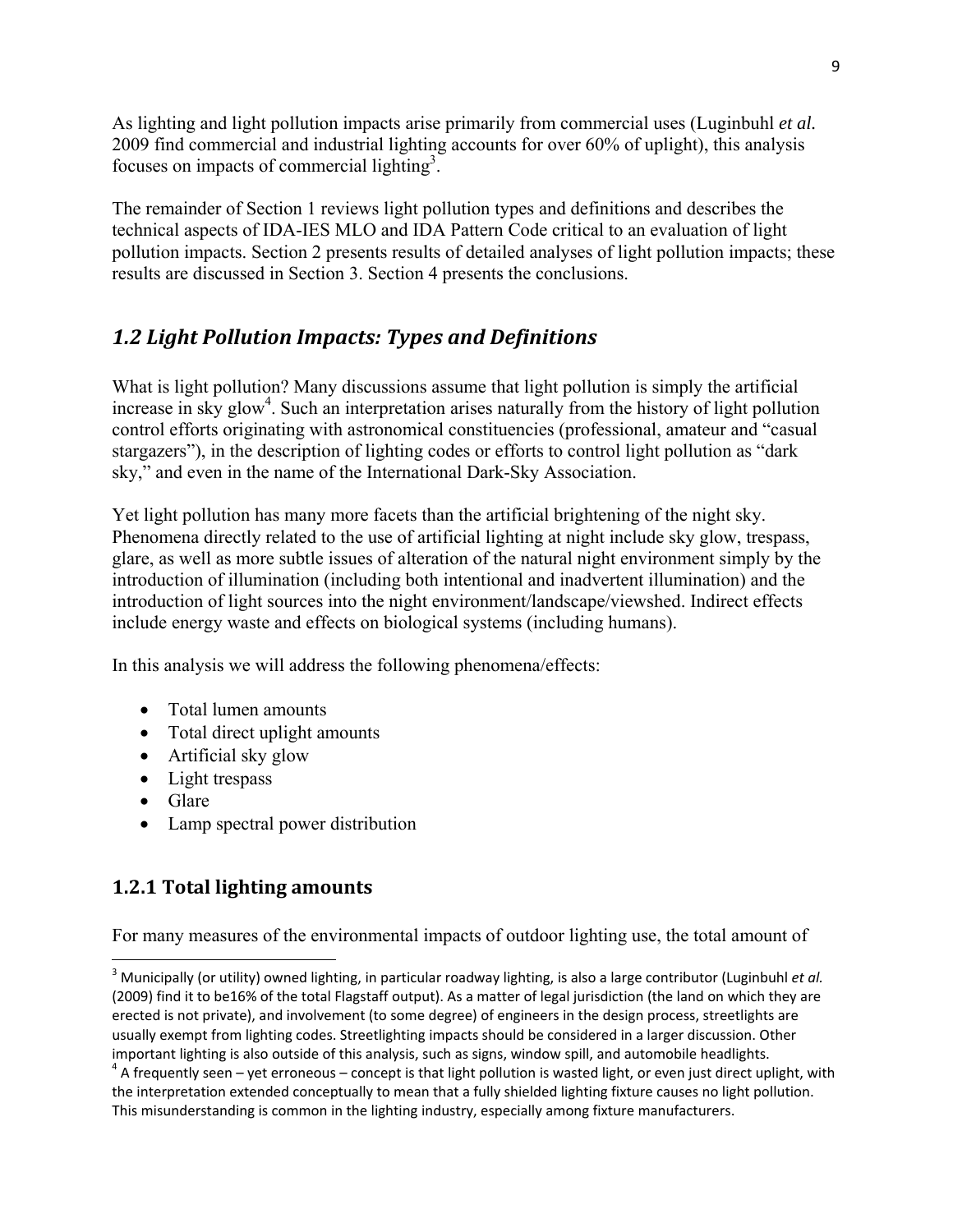light used is directly proportional to the total impacts. For example, a site using twice as much light as another will have twice the sky glow impact, assuming other aspects such as shielding are the same. The total lighting amount is also directly proportional to total energy used. Though energy use is not strictly a dark sky concern, it is commonly a principal concern of communities considering lighting ordinances.

To remove the effect of differing size projects on the dark sky impacts, and allow a more direct comparison of the effect of differing lighting standards, the analyses in this report will generally examine the amount of light used or allowed per acre, often termed "lumen densities."

### **1.2.2 Total direct uplight and sky glow**

Light reaching the sky arises from light emitted *directly upward* from incompletely shielded fixtures, as well as from light emitted downward but then *reflected upward* from the ground or other surfaces. These two components, however, do not have equal impact on sky glow, because in general they are headed in different directions. Light emitted directly upward from incompletely shielded fixtures is usually concentrated at angles near the horizontal, while light reflected from horizontal surfaces is more strongly concentrated toward the zenith (see Figure 1). Research has shown (Cinzano & Diaz-Castro, 2000; Luginbuhl, Walker & Wainscoat, 2009; Falchi, 2011) that light propagating upward but at a small angle relative to the horizon is of much greater consequence for sky glow than light reflected from a horizontal ground surface, particularly when observed from some distance. A lumen emitted directly upward has a much greater impact on sky glow than a lumen reflected upward.



Figure 1. Sources (left) and angular intensity distributions (right) for light reflected upward from a horizontal **surface and light emitted directly upward from an incompletely shielded fixture. The angular intensity distributions are representative; actual distributions will depend on many factors such as blocking, fixture photometric characteristics, and mounting details.**

Though the relative sky glow impacts of direct- and reflected-upward emissions are highly dependent on details such as the amount and nature of blocking by buildings and vegetation near the ground and distance of the observation point from the light sources, for purposes of this study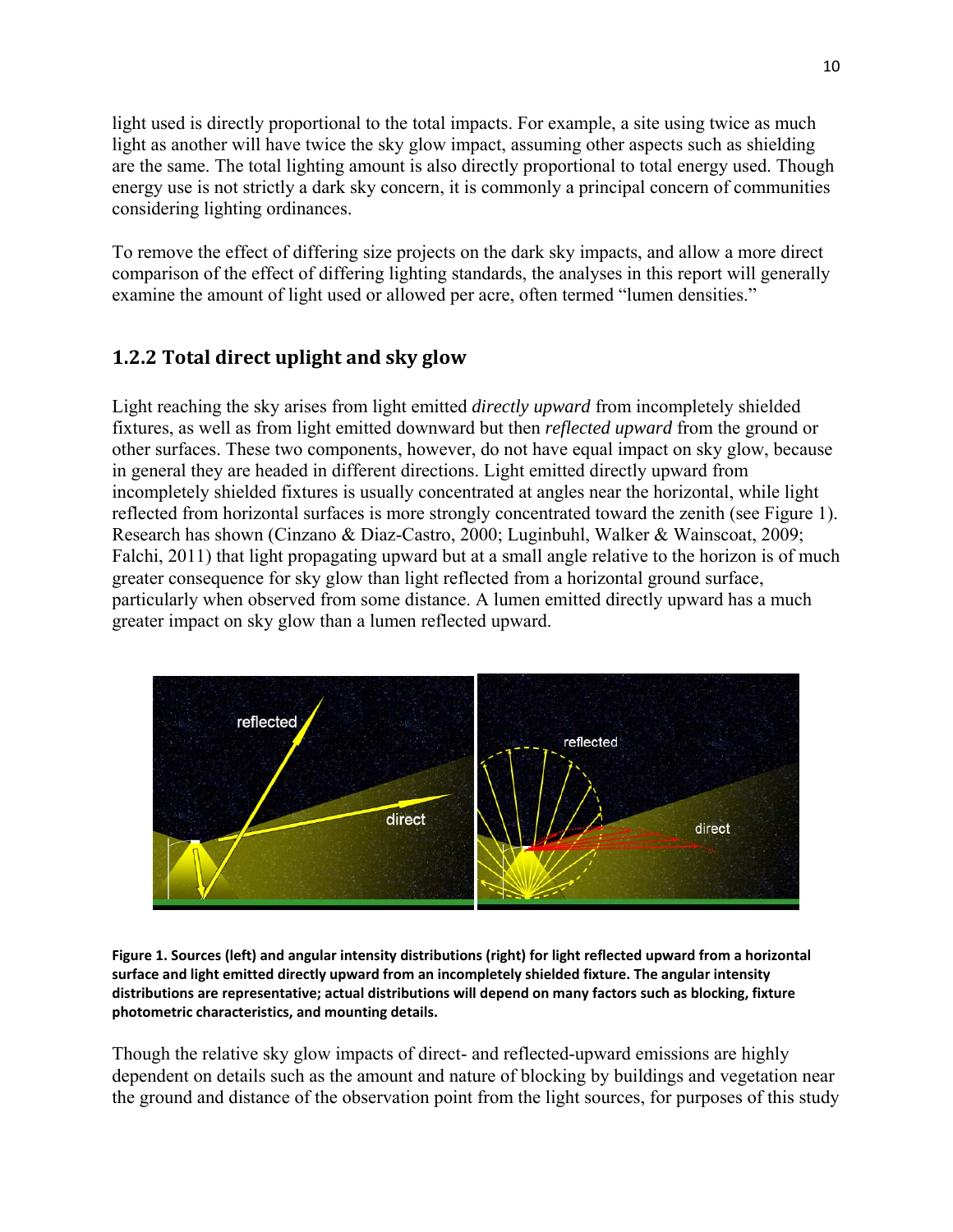a lumen emitted directly upward will be conservatively considered to have an impact 5 times that of a lumen reflected upward<sup>5</sup>. We propose a metric called the sky glow index (SGI) that takes these effects into account. Specifically, the SGI is defined as (assuming a ground reflectivity of  $0.15$ ; LL = luminaire lumens; UL = direct uplight lumens; in this analysis all lumen outputs are measured in kilo-lumens):

SGI = reflected upward lumes + direct upward lumes 
$$
\times
$$
 5  
= (LL – UL)  $\times$  0.15 + UL  $\times$  5

For two special cases SGI is evaluated as follows. For façade floodlighting, we will assume that all light strikes the building face<sup>6</sup> with 15% reflectivity, and that 50% of the reflected light propagates upward with sky glow impact factor of 5:

$$
SGI_{\text{façade}} = (LL - UL) \times 0.15 + (UL \times 0.15 \times 0.5) \times 5
$$

For canopy lighting, we will assume that all lighting is fully shielded (*i.e.*  $UL = 0$ ), that the ground surface is concrete with reflectivity 0.25, and that the canopy blocks 75% of the reflected light from reaching the sky:

$$
SGI_{\text{canopy}} = LL \times 0.25 \times 0.25
$$

We emphasize the purposeful lack of sensitivity of the SGI to distance. The *absolute* impact of a given lighting installation on the overhead sky glow at an observation point will vary overall approximately as the inverse 2.5 power of the distance. The SGI as formulated here is intended only to evaluate the *relative* impacts of lighting installations with differing total amounts of light and shielding characteristics. From any particular observation point, a given lighting installation with an SGI of 30 will have twice the sky glow impact of the same installation in the same location with an SGI of 15.

MLO proposes a different standard apparently intended to address sky glow, based on the Outdoor Site-lighting Performance (OSP) "glow" measure proposed by Brons *et al.* (2008). Under the Performance Method Option B (see Section 1.4), the designer must calculate the amount of light (lumens) falling on the inside of a "virtual enclosure" over the site, with vertical walls at the property boundary and top located minimum 33 feet or 10 m above the highest fixture on the site. Under this option the design meets requirements of MLO if the ratio of the lumens falling on the inside of the box to the total site lumens is less than 15%. Yet, due to the complete insensitivity of this measure to both the total amount and direction of the light rays, it is not a suitable measure to predict the sky glow impacts despite the claims of Brons *et al.* (Rea *et* 

<sup>&</sup>lt;sup>5</sup> Both theoretical and observational studies have shown that the direct uplight impact factor varies from 2 to over 100 (Cinzano & Diaz‐Castro, 2000; Luginbuhl, Walker & Wainscoat, 2009; Falchi, 2011), in general increasing strongly with distance from the light source. The chosen factor of 5 is conservative and more representative of observation points near (within a few km of) the light sources. When sky glow in suburban or more distant locations is considered, such as in suburban areas of large cities, rural areas, and professional astronomical observatory sites, a factor of 20 or more would provide a more accurate assessment of the impact.<br>
<sup>6</sup> Therefore there is *no* spill light directly into the sky: thus down-directed and up-directed façade lighting are

equivalent for the SGI. In most up-directed facade lighting this will lead to an underestimate of sky glow impacts.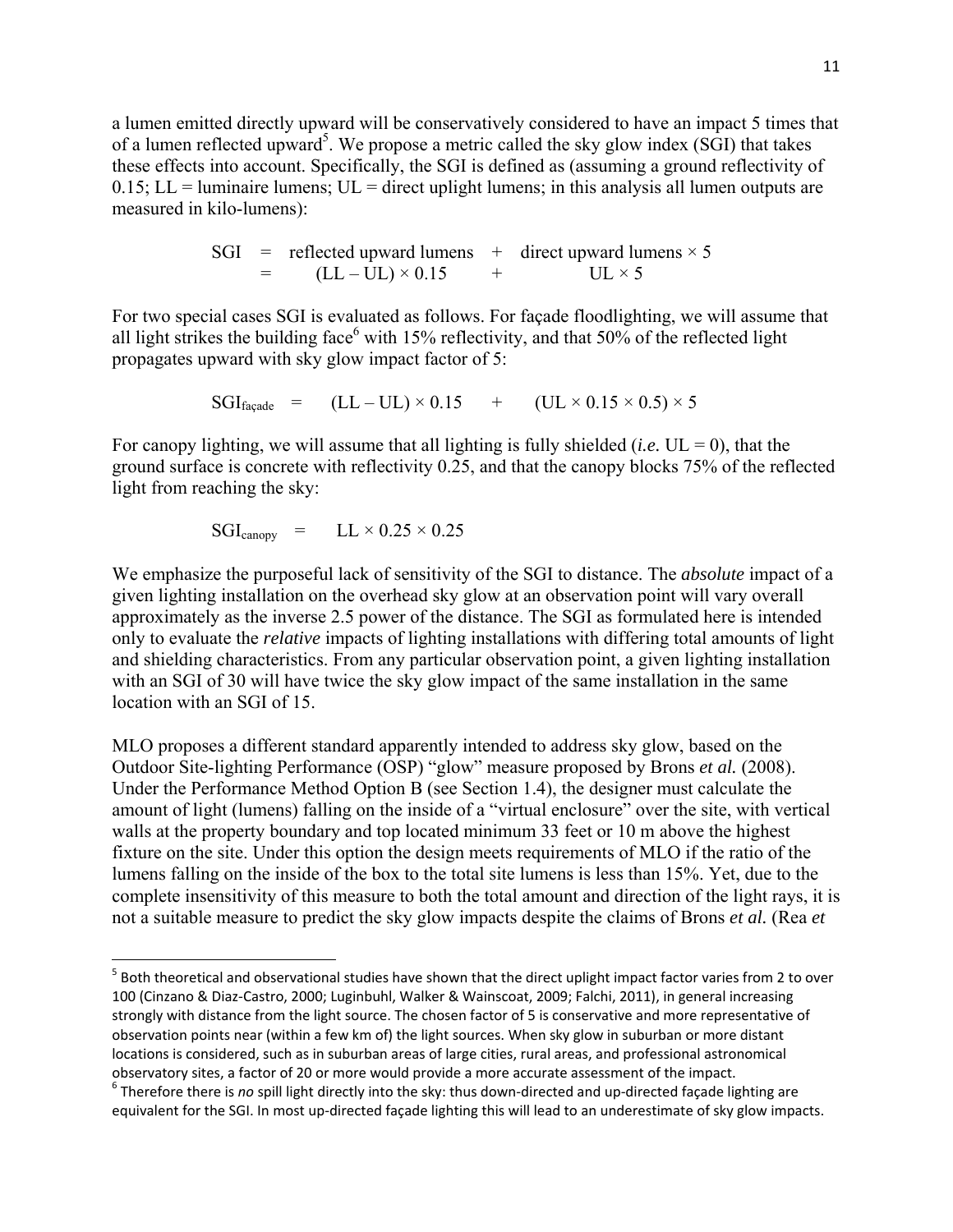*al.* 2010). Though Brons *et al.* use the term "glow" to refer to this ratio, to minimize confusion with actual sky glow or measurements related to sky glow such as SGI, in this report we will refer to this as the "box ratio."

For purposes of comparison of MLO dark sky impacts with unregulated lighting and other lighting standards, we will again generally consider the SGI per acre.

## **1.2.3 Light Trespass**

Light trespass is light traveling beyond the property on which the light fixtures are installed and "trespassing" onto, into or over other properties where it is perceptible as illumination of the ground or other surfaces, or direct visibility of the source or of an illuminated surface<sup>7</sup>.

Light trespass in lighting codes is often practically interpreted as illumination only – measured at the (horizontal) ground or at a "virtual" vertical surface. The usual regulatory strategy is to limit the illuminance at (or above) some location, most commonly (including in MLO) the property line. This strategy has been applied so frequently and for so long that many equate such a measure with trespass, though it is important to recognize that many aspects of light trespass are incompletely captured by such a measure, or even entirely missed by it.

In this analysis we will address vertical illuminance over the property line following the approach used in MLO, and refer to boundary vertical illuminance as "BVI" measures or limits. As a BVI has little sensitivity to the direction of the light rays, light headed downward across a property boundary is treated essentially the same as light directed horizontally, and even the same as light emitted toward the sky<sup>8</sup>, even though the trespass (as well as sky glow) consequences are very different.

The analysis presented below shows that BVI limits are ineffective in curtailing critical light pollution effects such as glare and light trespass, and further impose inappropriate limits on reasonable lighting practices.

A form of light trespass not captured by illuminance is the direct visibility of light sources to observers located off the site. Consider the ubiquitous unshielded 60 W incandescent porch light. At just 100 feet the illumination from such a light is considerably less than 0.1 lux (less than half full moonlight). Yet this light source may be a prominent visual presence in a residential neighborhood or on a night landscape. At 100 feet this light, when directly observed with the eye, will appear about one third as bright as a full moon and much brighter than any other natural object (planets or stars) in the night environment. It will cast a visible shadow to a half mile, appear as bright as a first magnitude star to a distance of more than 5 miles, and will remain

 $^7$  A directly visible light source or illuminated surface causes trespass whether or not the light causes glare. This definition is broader than the more commonly encountered definition which refers only to off‐site illumination,

often considered as only arising from light directly emitted from the source.<br><sup>8</sup> This crucial insensitivity to direction (apart from a cosine projection factor) is a property not only of the MLO BVI and box ratio measures (see sections 2.2 and 3.2), but also of the OSP "glow" and "trespass" measures of Brons *et al.* (2008).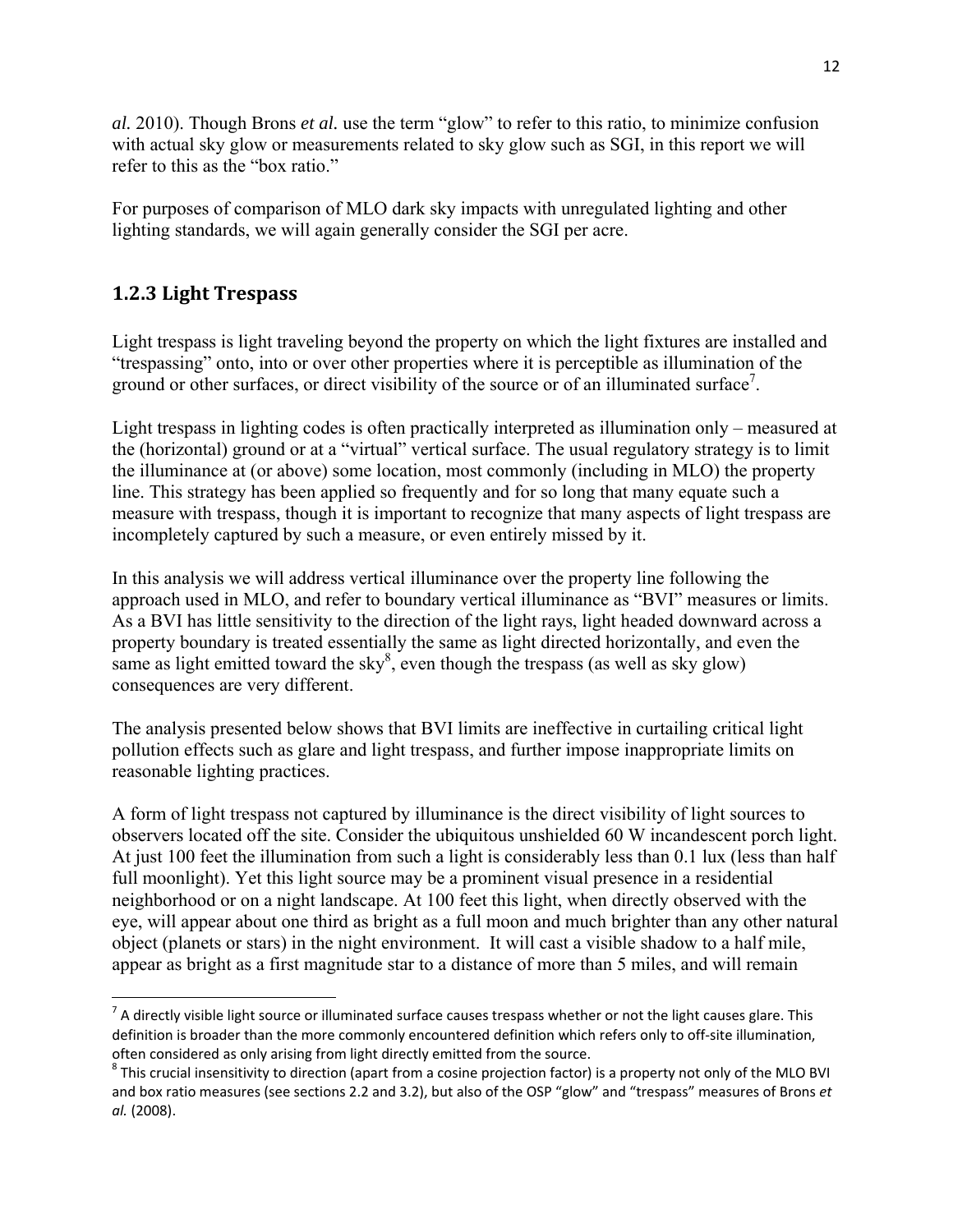visible to most observers out to a distance of more than 40 miles.

Apart from shielding standards intended to limit this "source visibility" trespass (which are nonetheless nearly always much looser for low output fixtures such as discussed here), we are aware of no standards intended to directly address this sort of trespass. We will not discuss it in detail here apart from the discussion and analysis of glare.

### **1.2.4 Glare**

Glare is an uncomfortable and sometimes debilitating consequence of bright light sources (either fixtures or bright surfaces produced by floodlighting or internal illumination) within the "normal" field of view<sup>9</sup>. The high contrast produced by such bright sources, particularly in generally dark outdoor night environments, not only affects the visual behavior of the observer (perhaps causing him or her to avoid looking in directions near to the glare source), but it can also cause decreased visibility of areas or objects that would otherwise be easily visible.

Glare is also strongly affected by the spectral content of the light source, with bluer light sources (*e.g.*, metal halide or white LEDs) causing considerably greater glare than yellower sources of equivalent brightness.

The measurement, regulation and even conceptualization of glare are complex and sometimes controversial topics. Yet glare is a leading concern of communities seeking to address light pollution issues. Most lighting codes address glare indirectly through shielding standards, though this approach does not directly address quantities usually related to glare measurement (such as candlepower, luminance, illuminance at the eye, viewing angle, etc.).

The IDA-IES MLO seeks to limit glare using the Luminaire Classification System (LCS) BUG (Backlight Uplight Glare) ratings by limiting the maximum "G" ("glare") value of luminaires. Yet the "G" value in BUG is determined only by the luminous flux (lumens) contained within certain angular zones<sup>10</sup>, and is the same whether all of the flux is concentrated into a high candlepower beam or distributed evenly through the zone at a much lower candlepower. Whatever the effectiveness of this approach, it can be entirely avoided through the Performance Method Option B (see Section1.4).

In this study we evaluate the maximum candlepower visible at ground level 500 feet from the fixture (equivalent to 4° below horizontal at the source) for fixtures meeting both "fully shielded" and MLO LCS "BUG" G0-4 standards.

 $9$  The "normal field of view" concept is important: for example a well shielded street light would cause extreme glare to a person standing underneath and looking upward, but as such viewing angles are not "normal" such an<br>installation would not generally be considered to be a source of glare.

 $10$  From 60° to 80° and 80° to 90° above nadir, in front of and behind the luminaire.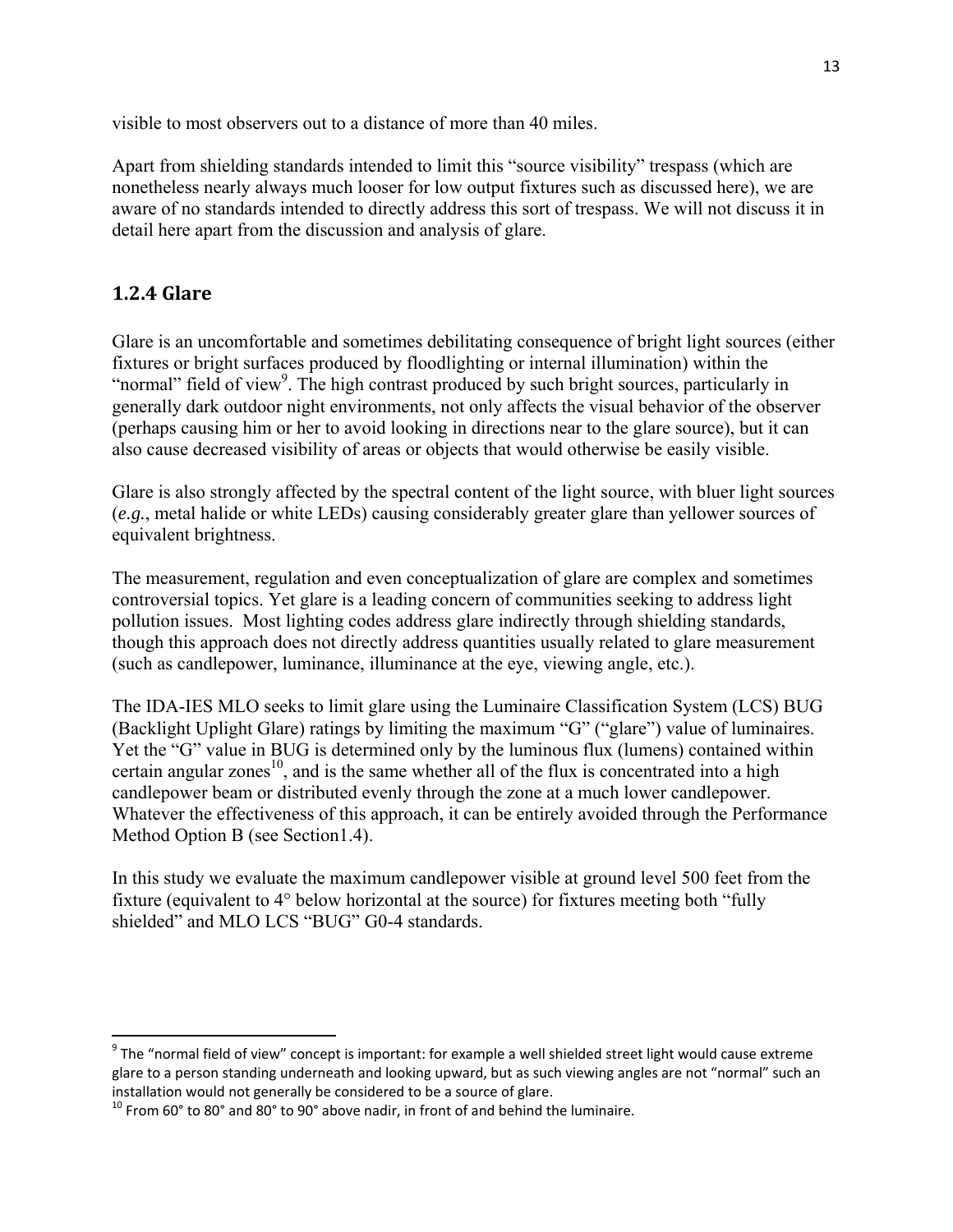#### **1.2.5 Lamp spectral power distribution**

The spectral distribution of artificial light is not strictly speaking a kind of light pollution as described in the previous subsections, but rather a factor which may amplify or diminish other light pollution phenomena. In general, lamps with stronger blue emission, including all types of white lighting such as metal halide, fluorescent and white LEDs, produce more visible sky glow (primarily through the effect of the Purkinje shift<sup>11</sup>), greater glare, and greater biological and circadian disruption (through ipRGC response). When compared on a lumen-for-lumen basis, blue-rich sources such as white LEDs can be expected to produce  $3 - 5X$  brighter sky glow than high-pressure sodium, and up to 15 times brighter than low-pressure sodium (IDA, 2010). The effects of SPD on glare and biological systems are less well quantified but nonetheless distinct.

Finally, there are many issues in dark sky protection, light pollution control, human visual needs and lighting usage which will not be addressed by this analysis. For example, the question of whether lighting zone concepts allowing increased property boundary illuminance or "trespass" levels (CIE) or lighting amounts (MLO) are valid approaches to dark sky protection will not be discussed.

## *1.3 Summary of the Pattern Outdoor Lighting Code*

As a basis for evaluating dark sky impacts under existing "state-of-the-art" dark sky lighting codes, we will use the IDA Pattern Code (IDA, 2000), with several updates as reflected in the Coconino County, Arizona (Chapter 17 of the Coconino County Zoning Ordinance, amended  $2001^{12}$ ). Besides strict standards for "fully shielded" fixtures (hereafter usually "FS"), these codes limit total site lighting to 17.5, 35 and 70 kilolumens (klm) per net acre in LZ1, 2 and 3. (These figures are the equivalent fixture lumens – these codes use "lamp lumens," with nominal values of 25, 50 and 100 klm/ac and 20, 40 and 40 lm/ft<sup>2</sup>.) Canopy lighting (the only special-use category applicable in this analysis) is limited to 14, 28 and 28  $\text{Im}/\text{ft}^2$  in LZ1, 2 and 3, and counts toward the site lumen allowance at 100% when located 5' or less from the canopy edge, 25% when 5'-10', and 10% when over 10'. The Coconino code allows a maximum of  $0/2.1/2.1$ klm/ac in unshielded fixtures in LZ1/2/3; the maximum output of such a fixture is 1750 lm. These standards $^{13}$  will be referred to as the "POLC" in this report.

The Coconino lighting code (and the IDA Pattern Code as an alternative) also has restrictions on lamp types, requiring the use of low-pressure sodium for general illumination of areas such as parking lots and roadways. As general area illumination dominates outdoor lighting (Luginbuhl *et al.* (2009) find that this lighting accounts for over 90% of outdoor lighting), the implications of lamp type standards can be dramatic for light pollution impacts (IDA, 2010; Luginbuhl *et al.*, 2012). Nonetheless, the effects of lamp types are examined only qualitatively in the following

 $^{11}$  The Purkinje shift is the shift in visual spectral sensitivity caused by the differing photopigments in cone (daytime vision) and rod (day and night vision) cells.<br><sup>12</sup> As of 15 November 2012 available at http://www.coconino.az.gov/uploadedFiles/Community\_Development

<sup>/</sup>Section17.pdf

 $^{13}$  These standards are collected from two separate related codes, reflecting the dynamic nature of codes being used (and frequently amended) on‐the‐ground.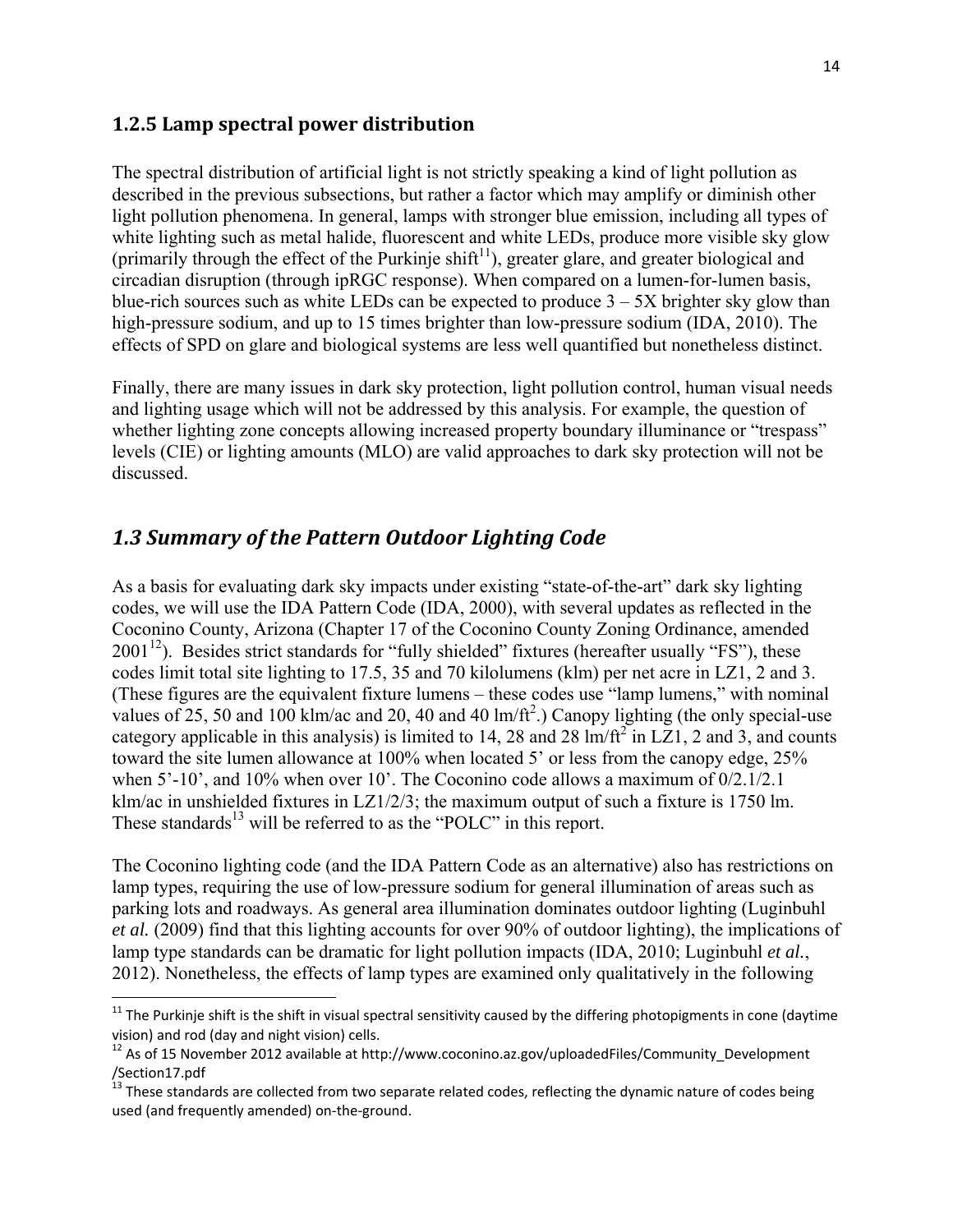analysis; all other comparisons are based on simple luminous output (photopic lumens).

## *1.4 Summary of the IDA‐IES Model Lighting Ordinance (MLO)*

In contrast to the POLC, the IDA-IES MLO is more complex, with many more standards relevant to evaluating light pollution impacts. The principal methods used to regulate outdoor lighting in MLO are 1) lighting zones, 2) lumen allowances based on lighting zone, various area measures, and use, 3) luminaire shielding standards following the Luminaire Classification System (LCS) BUG standards (IESNA, 2011a), 4) limitation of measures termed "off-site" impacts based on illuminance at the site boundary, and 5) after-hours lighting reductions.

MLO allows two general methods for determining compliance: the *Prescriptive Hardscape Area Method* and the *Performance Method*. (A prescriptive method based on the number of parking spaces is applicable only to sites with 10 parking spaces or less, and will not be further discussed here.)

In the Prescriptive Hardscape Area Method, total allowed fixture lumens<sup>14</sup> are determined based on the area of the "hardscape" with additional increments for each intersection of a site drive with a public roadway. The hardscape area includes the area within a potentially complex boundary defined to include "permanent hardscape improvements to the site including parking lots, drives, entrances, curbs, ramps, stairs, steps, medians, walkways and non-vegetated landscaping that is 10 feet or less in width."

The Prescriptive Hardscape Area Method provides additional lumen allowances for outdoor sales areas (such as at car dealers or nurseries), drive-up windows and service stations. Finally, all luminaires must meet the LCS Backlight/Uplight/Glare (BUG) standards listed in MLO, with the additional significant restriction that all parking lot lighting must have no light emitted above 90°.

The Prescriptive Hardscape Area Method has the advantage of being simpler, requiring the user to measure (principally) only a quantity called the "hardscape area," but the potential disadvantage (from the perspective of many developers) of allowing considerably less total light than the Performance Method in most cases.

Under the Performance Method, total lumen allowances are determined by a base (fixed) allowance per site, as well as an allowance based on the hardscape area. Except for outdoor sales areas and service stations, additional allowances are provided for up to three additional uses chosen from a list of six (entryways; façade lighting; canopies; guard stations; outdoor dining areas; drive-up windows). For outdoor sales areas only additional allowances are provided based on the sales lot area and frontage length; for service stations only additional allowances are available based on the hardscape area (again) and on the area of canopies.

 <sup>14</sup> "Fixture lumens" means the amount of light escaping the fixture. This allows a comparable treatment for fixtures using both "absolute" photometry (such as LED fixtures) and fixtures with only "relative" photometry.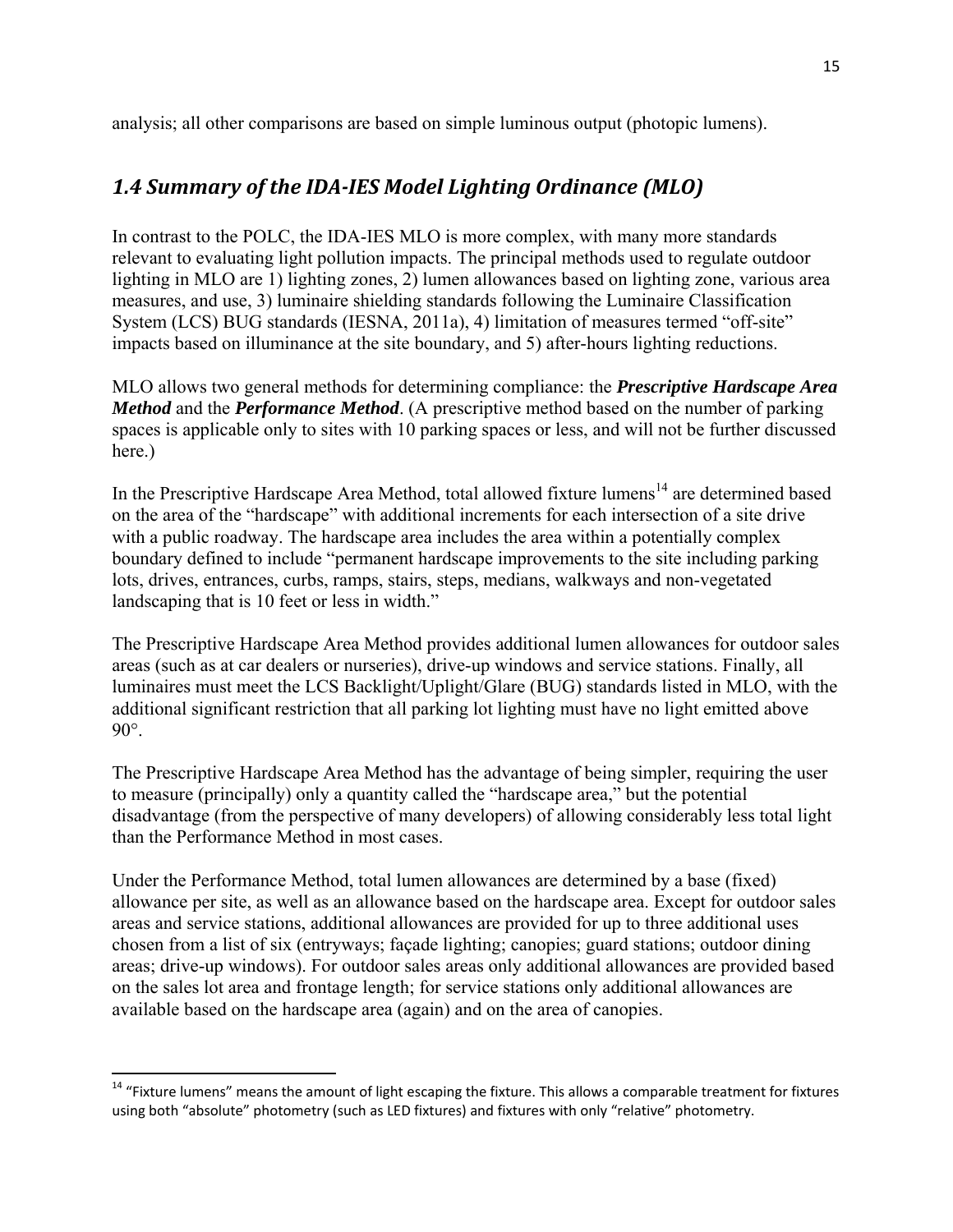To address "off-site impacts," the Performance Method requires the user to select from two options: either A) follow the LCS luminaire shielding standards<sup>15</sup> or B) use "industry standard" lighting design software to calculate 1) the fraction of lumens leaving the site (directly from unshielded luminaires and after reflection from the ground or other surfaces) and 2) the maximum vertical illuminance at any point on an imaginary vertical surface erected at the site boundary. The values determined from the analysis must be shown to fall below limits set for each lighting zone.

It is important to recognize that there are no luminaire shielding (or aiming) standards if Performance Method Option B is chosen.

MLO does not address lamp types or spectral characteristics.

Finally, as discussed in Section 1.1, though POLC designates LZ1 – LZ3 and MLO recognizes LZ0 – LZ4, it is important to remember that lighting zones in the MLO are potentially defined and applied differently than in POLC. In many areas regulated by POLC-like codes, the majority of a community's commercially developed areas have fallen in POLC LZ2 and LZ $3^{16}$ . In general it appears that commercial development would fall into MLO LZ2 – LZ4. To help maintain the awareness that the POLC and MLO LZs with equivalent numbers are *not* equivalently devised, and may not be appropriately applied to the same areas of a jurisdiction, we will generally refer to "POLC LZn" and "MLO LZn."

## **2. Light pollution impact analysis**

To evaluate measures relating to the various aspects of light pollution or dark sky protection described in Section 1, site plans for 15 commercial development projects were assembled for this study (see Table 1). For evaluating impacts from lighting under POLC standards the only site plan information needed is the site acreage and the area of any sales canopies. The information needed to evaluate impacts of lighting under MLO standards includes detailed hardscape layouts (i.e. parking lots, drives, sidewalks, etc.), canopy area, building footprints, numbers of building entryways and drive up windows, building heights, sales lot area, sales frontage length, number of fuel pumps, and square footage of any outdoor dining areas. This detailed information was obtained from Monrad Engineering (personal communication), the author's records, and from several other sources, including IDA. The projects include seven shopping centers, three convenience-store/service stations (hereafter "c-stores"), a car dealer, motel, restaurant, office building, and a bank. Site plans for each of the projects analyzed are included in Appendix A. The sites range in size from under an acre to nearly 18 acres.

Some information affecting total lighting allowances under MLO was not available for many of the projects, typically specific details related to buildings such as number of doorways, number

 $15$  There is no additional restriction on uplight for parking lot or area lighting under this option, as there is under

the Prescriptive Hardscape Area Method.<br><sup>16</sup> Following the darksky goals of LZ's under POLC, described in Section 1.1, the designation of lighting zones is guided by the sensitivity of the region or nearby sites (*e.g.,* observatories) to obtrusive impacts of lighting (particularly sky glow). POLC lighting zones are not specifically tied to the degree of urbanization of an area.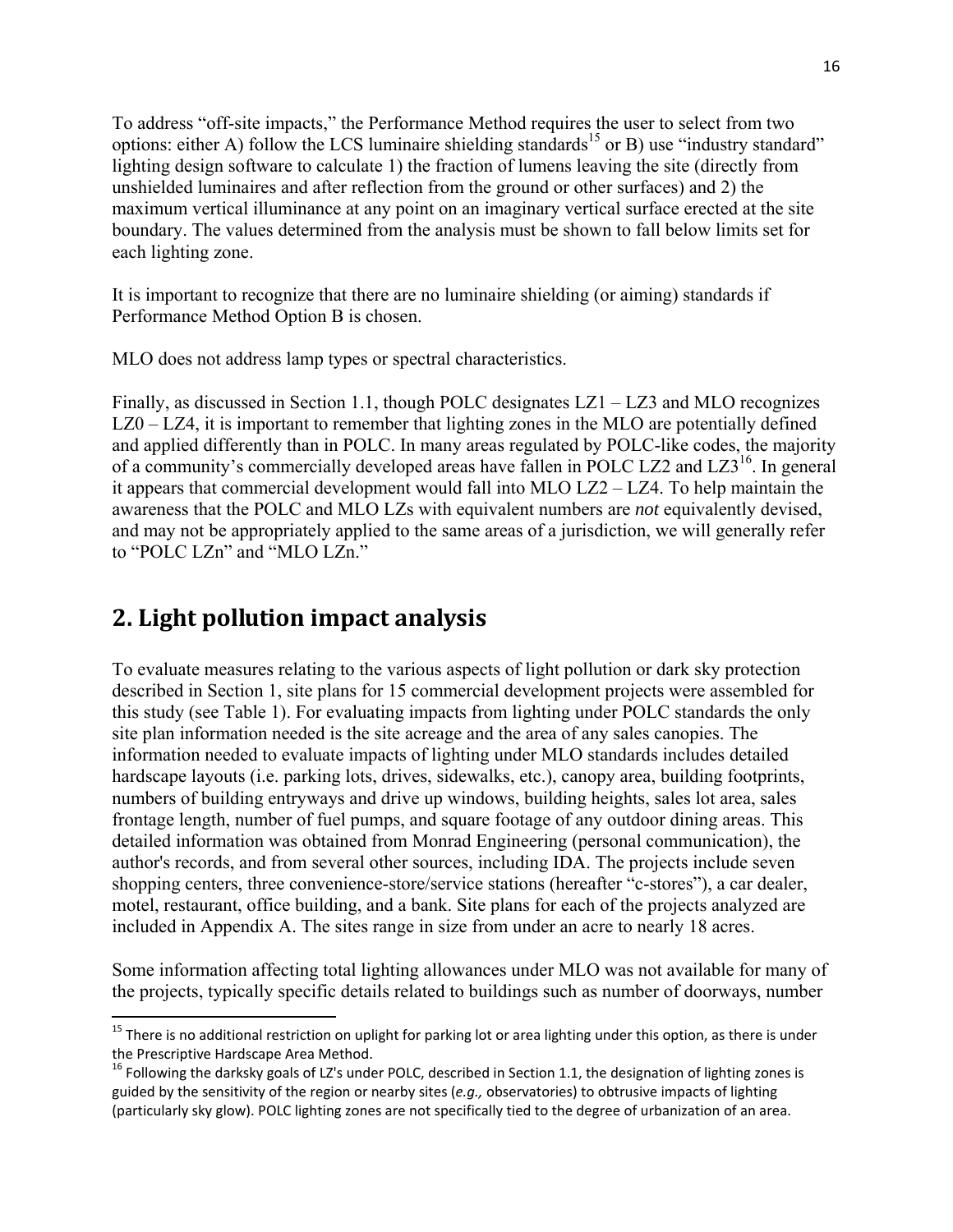and area of entryway canopies, building height and therefore façade areas, "drive-up" windows, and areas designated for outdoor dining. For this analysis estimates were entered for these items, including the assumption that exterior building walls were just 12 feet high. This detailed information is not needed to evaluate lighting allowances under the POLC.

|  | Table 1. Projects analyzed in this study. |  |  |  |
|--|-------------------------------------------|--|--|--|
|--|-------------------------------------------|--|--|--|

| #  | <b>Name</b>                      | <b>Type</b>          | acres |
|----|----------------------------------|----------------------|-------|
|    | Fry's/CM 9914                    | Shopping center      | 17.92 |
| 2  | Safeway/CM 0151 w/o c-store      | Shopping center      | 9.62  |
| 3  | Safeway/CM 0151 c-store          | C-store/fuel station | 1.45  |
| 4  | Thornydale Crossing              | Shopping center      | 10.26 |
| 5  | Fry's                            | Shopping center      | 5.60  |
| 6  | Sellers Toyota                   | Car dealer           | 2.79  |
| 7  | Motel 6                          | Motel                | 2.50  |
| 8  | Red Lobster/Olive Garden         | Restaurant           | 3.15  |
| 9  | Love's Truckstop                 | C-store/fuel station | 11.34 |
| 10 | Conoco                           | C-store/fuel station | 2.39  |
| 11 | Homer Glen Center                | Shopping center      | 4.84  |
| 12 | Capital One Bank                 | <b>Bank</b>          | 1.55  |
| 13 | Physicians and Surgeons Building | Office               | 4.69  |
| 14 | Safeway 1983                     | Shopping center      | 11.82 |
| 15 | IDA Site 9                       | Shopping center      | 0.80  |
|    |                                  |                      |       |

To evaluate the light pollution impacts of lighting under POLC and MLO standards, we will assume that lighting designs use the maximum amount of light allowed, as well as the maximum amount of unshielded lighting allowed. This produces a consistent comparison of light pollution impacts between the different lighting standards.

Responsible lighting designers may challenge the assumption of the maximum allowance characterizing the amount of light that would be used, so the reasoning bears emphasis. The purpose of this analysis is to determine how much lighting the *codes allow*. As MLO specifies a variety of allowances for different uses on a site, ALL permitted allowances were included. Since both the POLC and MLO allowances are upper limits, using less is possible but not the purview of the codes. Should a developer use less than the maximum permitted, the designer or property owner may deserve some credit, but such an outcome cannot be ascribed to the standards contained within the code. What the codes allow is what the codes allow: this analysis is about the codes.

### *2.1 Total Lumen Allowance*

#### **2.1.1 Unregulated Practice**

The average lighting amounts used on unregulated sites, as measured in the Luginbuhl *et al.*  (2009) study, are presented in Table 2. The mean value is 155 klm/ac (using the higher Flagstaff plus Tucson value for auto dealers).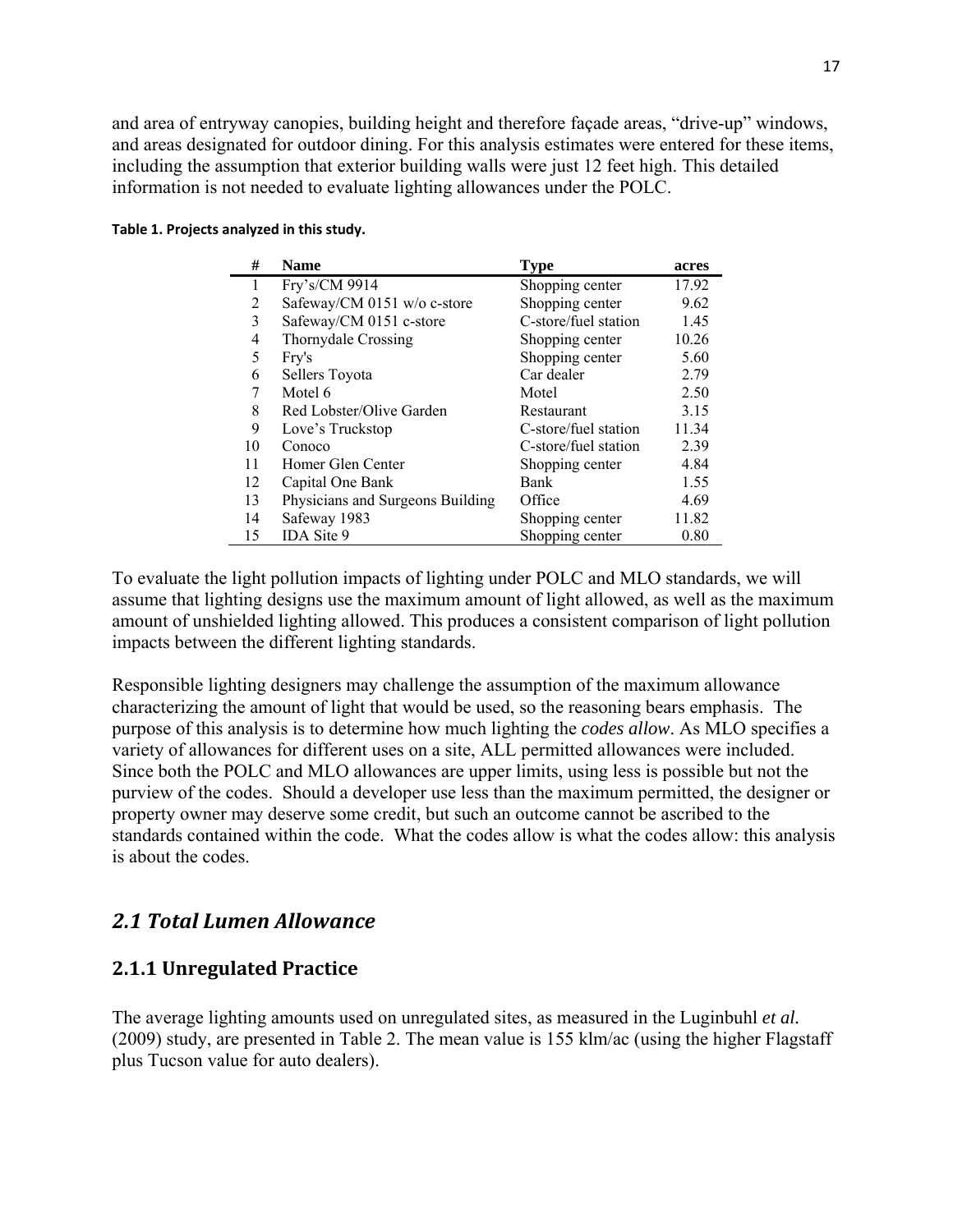| <b>Land Use</b>           | N | Unregulated<br>(klm/ac) |
|---------------------------|---|-------------------------|
| <b>Shopping Center</b>    | 9 | 112                     |
| Fuel Station /<br>C-Store | 3 | 293                     |
| Auto Dealer               | 4 | 48<br>$326^2$           |
| Motel                     | 9 | 105                     |
| <b>Bank</b>               | 2 | 167                     |
| Restaurant                | 5 | 316                     |
| average                   |   | 155                     |

Table 2. Amounts of light used on unregulated sites (i.e., built before lumen amounts were limited beginning in **1989) in the Luginbuhl** *et al.* **(2009) study. N indicates the number of sites surveyed.** 

<sup>1</sup>The unregulated values are adjusted from the mean effective lumen outputs presented in Luginbuhl *et al.* (2009) Table 1 by assuming a "depreciation factor" of 0.765 (lamp lumen depreciation=0.90, luminaire dirt depreciation=0.85).

<sup>2</sup> Includes two measures from Tucson. Note that the Tucson measures were selected partly because they were brightly illuminated: there is insufficient information to say whether these values are representative of the Tucson average. Nonetheless, this higher value is used to compute the average for all uses (last line).

#### **2.1.2 POLC**

In this and the following subsection we calculate the total lighting allowances under POLC and MLO standards.

Total lumen allowances under POLC standards are based for most developments on the acreage of the site, and do not depend in general on details of the site plan. Thus, three values characterize most development projects, regardless of project or site plan details: 17.5, 35 and 70 klm/ac in POLC LZ1, LZ2 and LZ3, respectively. For sites including service station fueling canopies the area of the canopy is allowed 14, 28 and 28 lumens per square foot in POLC LZ 1, LZ 2 and LZ 3 respectively. The POLC allowances are shown in Table 3.

Table 3. POLC total lumen allowances for the projects in Table 1. Three c-store sites with service station canopies **have an additional allowance for the canopy; all others (12 sites) are based only on site acreage.**

|               | <b>POLC Lumen Allowance</b><br>(klm/ac) |     |     |  |  |  |  |
|---------------|-----------------------------------------|-----|-----|--|--|--|--|
| Project #     | LZ2<br>LZ 1<br>LZ 3                     |     |     |  |  |  |  |
| 3             | 62                                      | 124 | 159 |  |  |  |  |
| Q             | 25                                      | 50  | 85  |  |  |  |  |
| 10            | 42                                      | 83  | 118 |  |  |  |  |
| c-store ave   | 43                                      | 86  | 121 |  |  |  |  |
| others $(12)$ | 17.5                                    | 35  | 70  |  |  |  |  |
| overall ave   | 23                                      | 45  | 80  |  |  |  |  |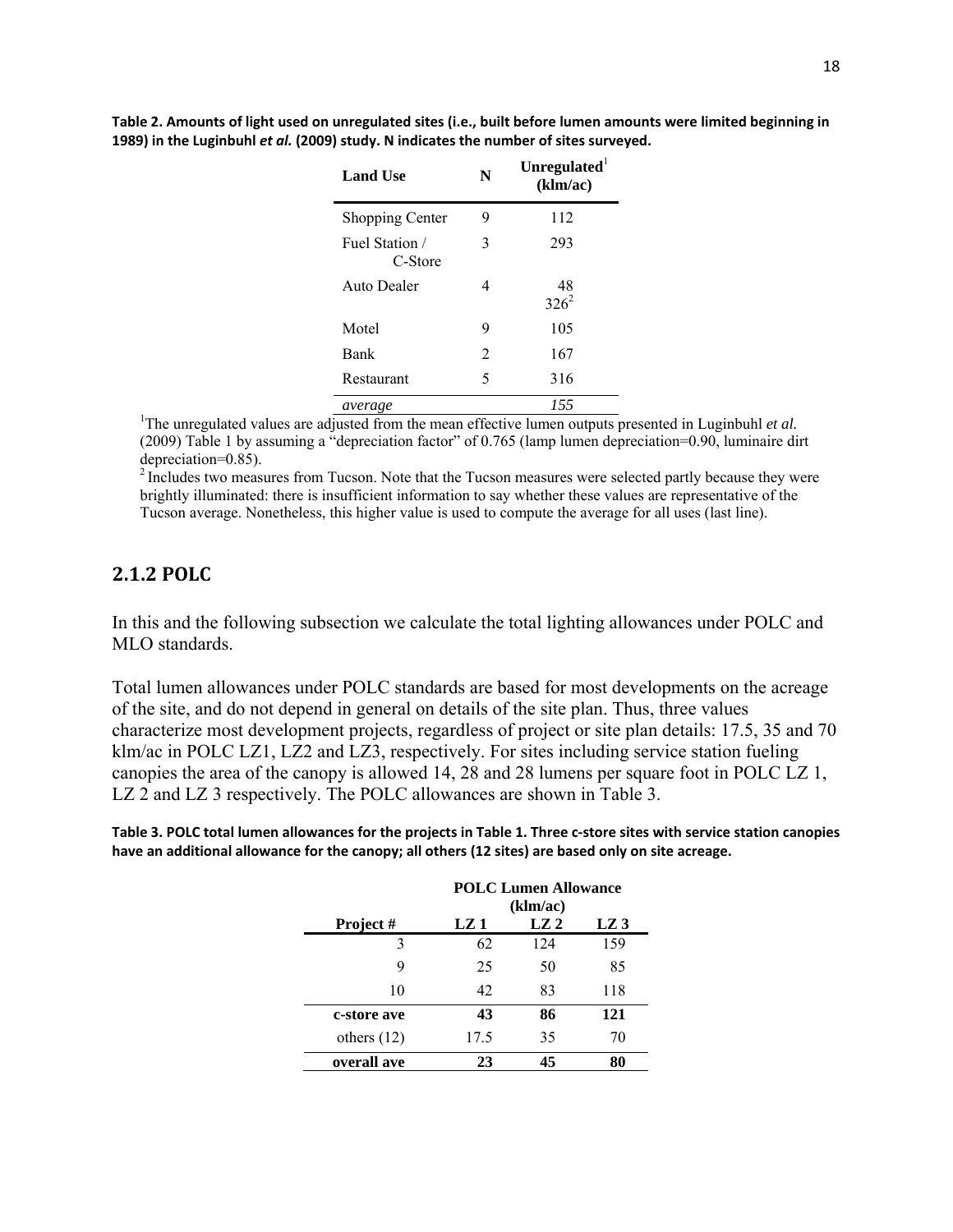### **2.1.3 MLO Prescriptive Hardscape Area Method**

Total lumen allowances permitted by the IDA-IES MLO were determined following the *Prescriptive Hardscape Area* and the *Performance Method* for the projects listed in Table 1 (a third method, the *Prescriptive Parking Space Method*, is intended for use on very small sites and is not applicable to the sites evaluated in this study).

As the MLO does not itself identify permitted or prohibited land uses in any of the lighting zones, the allowances by both the Prescriptive Hardscape Area and Performance Methods (Section 2.1.4) for all five lighting zones were evaluated, as described in greater detail below, producing a total of 10 allowances for each site.

The total lumen allowance following the Prescriptive Hardscape Area Method is set by determining the total square footage of hardscape on the site, with an addition of 600 square feet for each intersection of a site drive with a public road. Additional allowances are provided for outdoor sales areas, drive-up windows, and service stations. The calculated lumen allowances, per acre, are shown in Table 4.

### **2.1.4 MLO Performance Method**

Besides an allowance based on the area of the hardscape, as in the Prescriptive Hardscape Area Method, the MLO Performance Method includes an additional fixed allowance per site (termed "base lumens"). In addition, all uses except service stations and outdoor sales facilities may choose up to three additional allowances from a list of six, including per-door allowances for entryways or exits, a per-square-foot allowance for building façades, a per-square-foot allowance for canopies, etc. Service stations are given an additional increment to the hardscape allowance as well as an allowance for any fueling canopies. Outdoor sales facilities (such as car dealers) are given additional allowances based on the area of the sales lots and sales frontage length.

As there are no descriptions within the IDA/IES MLO for what building faces may or may not be included toward the façade area, allowances were determined here assuming all building faces could be illuminated. The total Performance Method lumen allowances for all projects are shown in Table 4.

The MLO Performance Method includes, as one option (B), two additional constraints referred to as "limits to off-site impacts." The effect of these will be discussed below. These constraints can be avoided by adhering to the LCS BUG standards under Option A, allowing the full allowances listed in Table 4 to be used without reduction.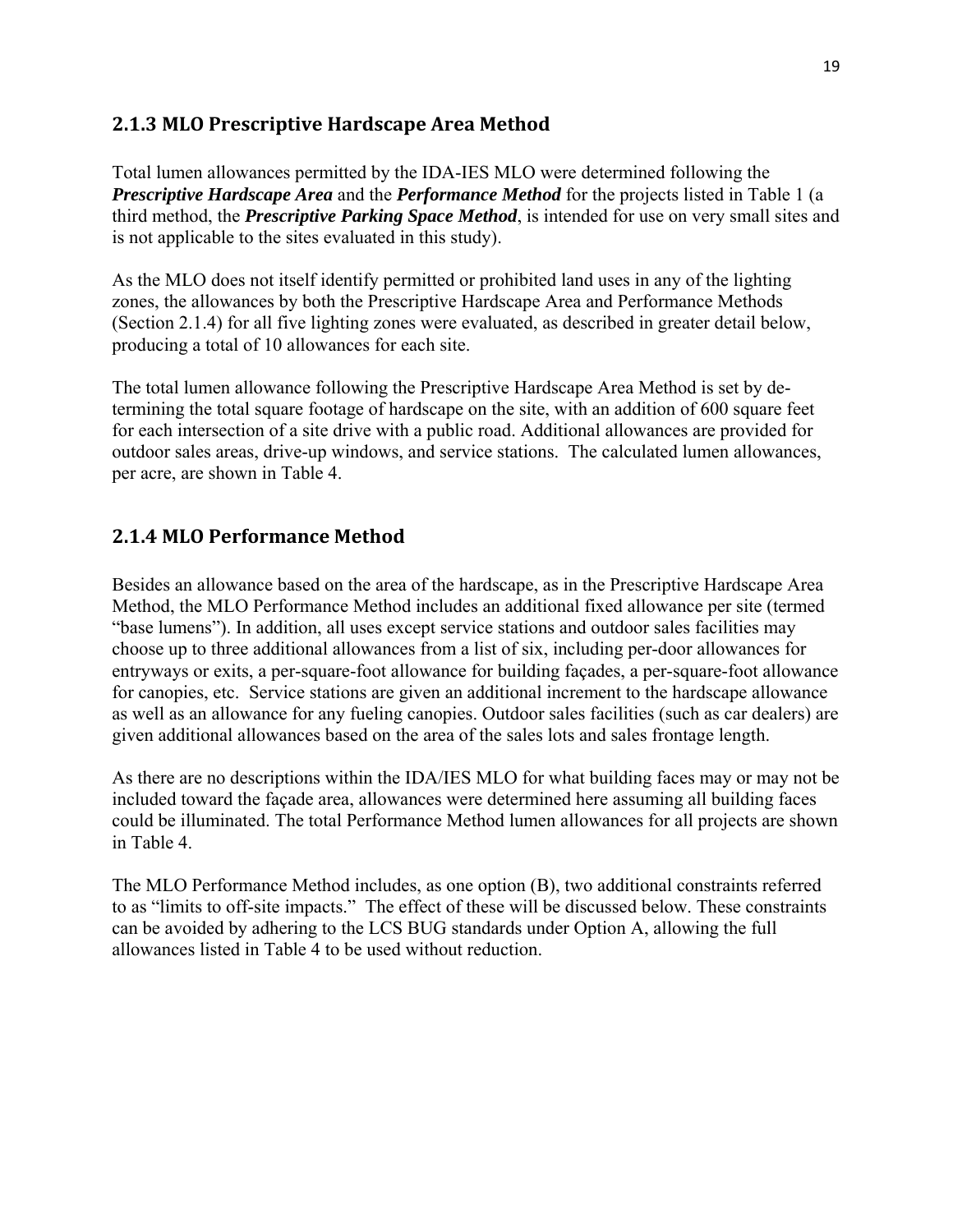|                | <b>MLO Lumen Allowance (klm/ac)</b> |     |     |                 |                 |  |  |  |
|----------------|-------------------------------------|-----|-----|-----------------|-----------------|--|--|--|
| Project#       | LZ <sub>0</sub>                     | LZ1 | LZ2 | LZ <sub>3</sub> | LZ <sub>4</sub> |  |  |  |
| $\,1$          | 16                                  | 41  | 82  | 167             | 252             |  |  |  |
|                | 18                                  | 44  | 113 | 227             | 340             |  |  |  |
| $\overline{c}$ | 16                                  | 41  | 82  | 168             | 256             |  |  |  |
|                | 17                                  | 44  | 109 | 218             | 327             |  |  |  |
| $\overline{3}$ | 14                                  | 56  | 113 | 226             | 338             |  |  |  |
|                | 14                                  | 81  | 362 | 723             | 1017            |  |  |  |
| $\overline{4}$ | 15                                  | 37  | 75  | 152             | 231             |  |  |  |
|                | 16                                  | 42  | 103 | 206             | 308             |  |  |  |
| 5              | 15                                  | 39  | 79  | 164             | 253             |  |  |  |
|                | 16                                  | 41  | 102 | 205             | 307             |  |  |  |
| 6              | 17                                  | 78  | 238 | 440             | 580             |  |  |  |
|                | 17                                  | 78  | 238 | 400             | 580             |  |  |  |
| $\overline{7}$ | 15                                  | 37  | 76  | 157             | 245             |  |  |  |
|                | 40                                  | 101 | 271 | 542             | 813             |  |  |  |
| 8              | 16                                  | 40  | 81  | 165             | 251             |  |  |  |
|                | 17                                  | 44  | 111 | 222             | 334             |  |  |  |
| 9              | 17                                  | 52  | 104 | 208             | 314             |  |  |  |
|                | 17                                  | 185 | 370 | 739             | 1098            |  |  |  |
| 10             | 17                                  | 66  | 136 | 284             | 444             |  |  |  |
|                | 17                                  | 200 | 400 | 800             | 1163            |  |  |  |
| 11             | 9                                   | 23  | 46  | 96              | 149             |  |  |  |
|                | 12                                  | 31  | 87  | 175             | 262             |  |  |  |
| 12             | 12                                  | 33  | 67  | 145             | 226             |  |  |  |
|                | 13                                  | 36  | 89  | 177             | 266             |  |  |  |
| 13             | 13                                  | 33  | 67  | 138             | 212             |  |  |  |
|                | 14                                  | 36  | 106 | 212             | 318             |  |  |  |
| 14             | 13                                  | 33  | 67  | 136             | 208             |  |  |  |
|                | 14                                  | 37  | 100 | 200             | 299             |  |  |  |
| 15             | 13                                  | 32  | 66  | 142             | 227             |  |  |  |
|                | 14                                  | 40  | 133 | 267             | 400             |  |  |  |
| ave            | 15                                  | 44  | 94  | 190             | 283             |  |  |  |
|                | 17                                  | 76  | 180 | 354             | 522             |  |  |  |

Table 4. MLO total lumen allowances for the projects in Table 1, following the Prescriptive Hardscape Area **Method (upper) and Performance Method (lower).**

## *2.2 MLO "off‐site" impacts*

MLO addresses what it terms "off-site impacts" using either a) the LCS BUG standards or b) limits to the Brons *et al.* (2008) OSP "glow" and "trespass" measures, called box ratio and boundary vertical illuminance (BVI) measures in this discussion. This section concerns the box ratio and BVI measures; the LCS standards are addressed under Section 2.3.3.

To evaluate the effects of the MLO box ratio and BVI limits, five projects listed in Table 1 had "nominal" lighting designs developed. These lighting plans conform to POLC-like lighting codes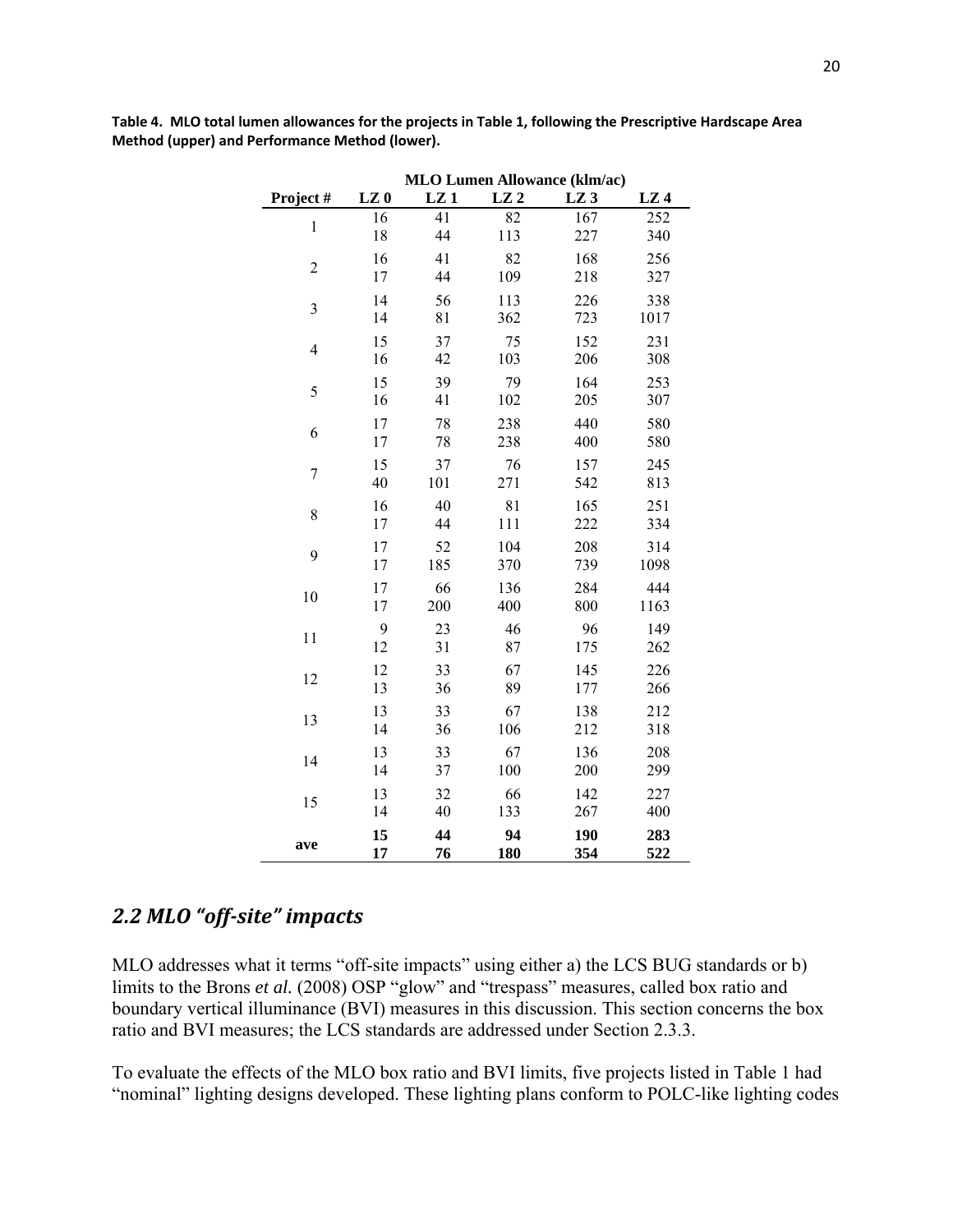(in Flagstaff and Pima County, Arizona) utilizing 35 and 70 klm/ac, with no unshielded lighting. These and several modified versions were analyzed to evaluate the impacts of the MLO "offsite" measures as well as the sky glow index (SGI) described in section 1.4.2. Table 5 summarizes these plans along with the measured box ratio, maximum BVI, and SGI.

Table 5. MLO box ratio, BVI maximum, direct uplight and sky glow index (SGI) for nominal POLC-compliant lighting designs (unitalicised entries). Projects labeled A, B etc. (and shown in *italics*) are modified from the nominal lighting designs to explore the influence of various aspects of lighting design on the off-site impacts and are briefly described in the notes to the table and discussed in Section 3.2. SGI is defined in Section 1.3.2. (Most **of these latter designs are not POLC‐compliant.)**

| Project #        | <b>Design</b><br>klm/ac | Canopy<br>klm/ac | <b>Box Ratio</b> | BVI<br>max<br>(lux)  | <b>Direct Uplight</b><br>(klm) | SGI/ac                   |
|------------------|-------------------------|------------------|------------------|----------------------|--------------------------------|--------------------------|
| 5<br>$5A^I$      | 33<br>$^{\prime\prime}$ | $\theta$<br>0    | 0.15<br>0.08     | 47<br>$\overline{4}$ | $^{\prime\prime}$              | 5.0<br>$^{\prime\prime}$ |
| 9                | 46                      | 18               | 0.06             | 45                   | $\Omega$                       | 5.3                      |
| $9A^2$           | 55                      | 18               | 0.07             | 45                   | 11                             | 12                       |
| $9B^3$<br>$9C^4$ | 55<br>46                | 18<br>18         | 0.09<br>0.06     | $\overline{4}$<br>14 | 19<br>0                        | 15<br>5.3                |
| 10               | 96                      | 83               | 0.07             | 11                   | $\theta$                       | 7.1                      |
| 10A <sup>5</sup> | 110                     | 83               | 0.11             | 12                   | 7                              | 24                       |
| 11               | 55                      | $\boldsymbol{0}$ | 0.15             | 150                  | $\theta$                       | 8.3                      |
| 13               | 31                      | $\theta$         | 0.13             | 21                   | $\theta$                       | 4.7                      |
| $13A^6$          | 310                     | 0                | 0.13             | 210                  | 0                              |                          |

 $<sup>1</sup>$  same design as 5 but with all luminaires moved minimum two mounting heights from parcel boundary</sup>  $2$  same design as 9 with the addition of 16 B5-U5-G5 "barnyard" luminaires

 $3$  same design as 9A but replacing 11 perimeter FS luminaires with floodlights aimed 60 $\degree$  above nadir (LCS for these fixtures as aimed is B0-U4-G5) 4 same design as 9 but slightly changing measurement point spacing for BVI calculation (see Section 3.2.2)

 $^5$  same design as 10 but with 10 fully shielded luminaires replaced with B5-U5-G5 "barnyard" luminaires  $^6$  same design as 13 but with all luminaire outputs increased 10X.

In the following discussions we enclose the MLO term "off-site" within quotation marks to indicate that, though the MLO refers to the BVI and box ratio values as "off-site" measures, in fact they are determined by measurements over or at the boundary of the site. Their effectiveness in addressing true off-site impacts (i.e., illumination and glare on other properties or on sky glow) is discussed in Section 3.

### *2.3 Direct uplight and sky glow index (SGI)*

#### **2.3.1 Unregulated Practice**

The total direct uplight on unregulated sites is estimated from the Luginbuhl *et al.* (2009) study, using the average total lumen allowance of 155 klm/ac (cf. Section 2.1.1) and assuming 10%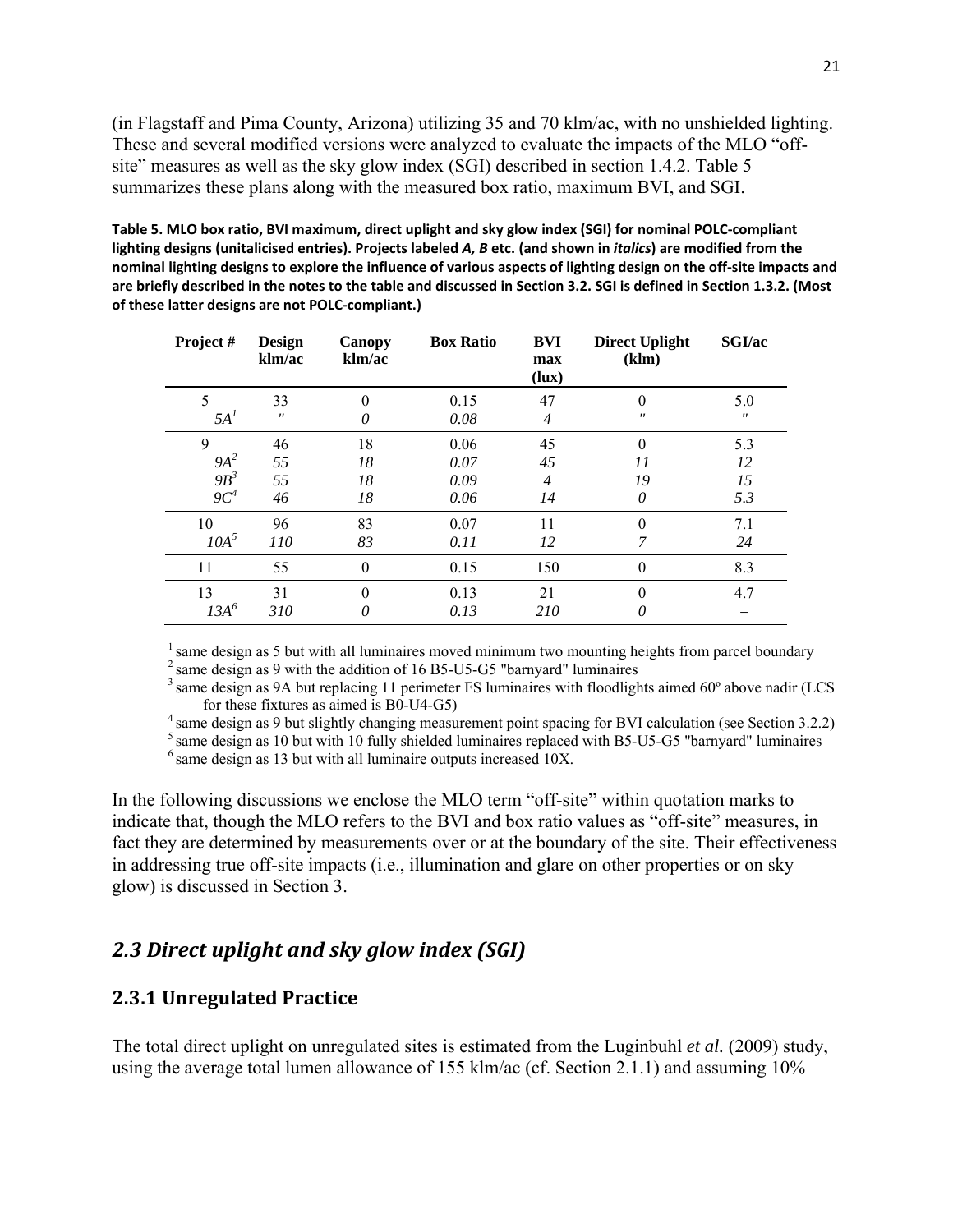emitted directly upward<sup>17</sup>. Thus, the direct uplight for unregulated lighting is approximately 15.5 klm/ac (hereafter 16 klm/ac), with an SGI per acre of  $(155 - 15.5) \times 0.15 + 15.5 \times 5 = 98$ .

#### **2.3.2 POLC**

To estimate the maximum amount of direct uplight permitted by the POLC described in Section 1.3, we assume that the "unshielded" allowances of 0/2.1/2.1 klm/ac in LZ 1/2/3 use fixtures with 50% direct uplight. C-store sites with the special canopy allowance are evaluated using the canopy and parcel sizes from projects 3, 9 and 10 (Table 1), and canopy lighting counts at 25% toward the total site allowance. The results, including the SGI, are summarized in Table 6 for both non c-store and c-store allowances shown in Table 3.

**Table 6. POLC total lumen allowance, unshielded lumen allowance, maximum direct uplight and SGI/ac for non** c-store and c-store sites. C-store allowances are average values for the three c-store plans (projects 3, 9 and 10) **in Table 1.**

|                      |          | $LZ_1$ | LZ <sub>2</sub> | LZ 3  |
|----------------------|----------|--------|-----------------|-------|
| <b>Non C-store</b>   |          |        |                 |       |
| Total allowance      | klm/ac   | 17.5   | 35              | 70    |
| Unshielded allowance | klm/ac   | 0      | 2.1             | 21    |
| Direct uplight       | klm/ac   | 0      | 1.1             | 1.1   |
|                      | fraction | 0.000  | 0.031           | 0.016 |
| SGI/ac               |          | 2.6    | 11              | 16    |
| C-stores (ave)       |          |        |                 |       |
| Total allowance      | klm/ac   | 43     | 86              | 121   |
| Non-canopy allowance | klm/ac   | 9      | 18              | 53    |
| Canopy allowance     | klm/ac   | 34     | 67              | 67    |
| Unshielded allowance | klm/ac   | 0      | 2.1             | 21    |
| Direct uplight       | klm/ac   | 0      | 11              | 11    |
|                      | fraction | 0.000  | 0.013           | 0.009 |
| SGI/ac               |          | 3.5    | 6.9             | 12    |

#### **2.3.3 MLO and LCS BUG standards**

A similarly definitive determination of the amount of direct uplight permitted under MLO is not possible. The amount of direct uplight allowed under the Prescriptive Hardscape Area and Performance Method Option A, following the LCS BUG standards, depends on the number of fixtures used. Under a given total lumen allowance, more fixtures leads to more direct uplight.

Nonetheless, to estimate the maximum direct uplight reasonably achievable under the LCS standards, we assume that the total lumen allowances shown in Table 4 will be utilized with fixtures of 10,000, 5000 and  $2500^{18}$  lm per fixture. The total number of such fixtures allowed is

 $17$  Since Flagstaff has had strict shielding standards in place for much longer than the lumen caps adopted in 1989, the average unshielded fraction determined by the Luginbuhl *et al.* (2009) study of just over 8% is probably lower than would be expected in most communities.<br><sup>18</sup> 2500 lm per fixture is typical of the lower-rated "decorative" or "acorn" fixtures. Under the MLO Hardscape Area

Method these lights are permitted under special permit for parking area lighting; there are no restrictions on their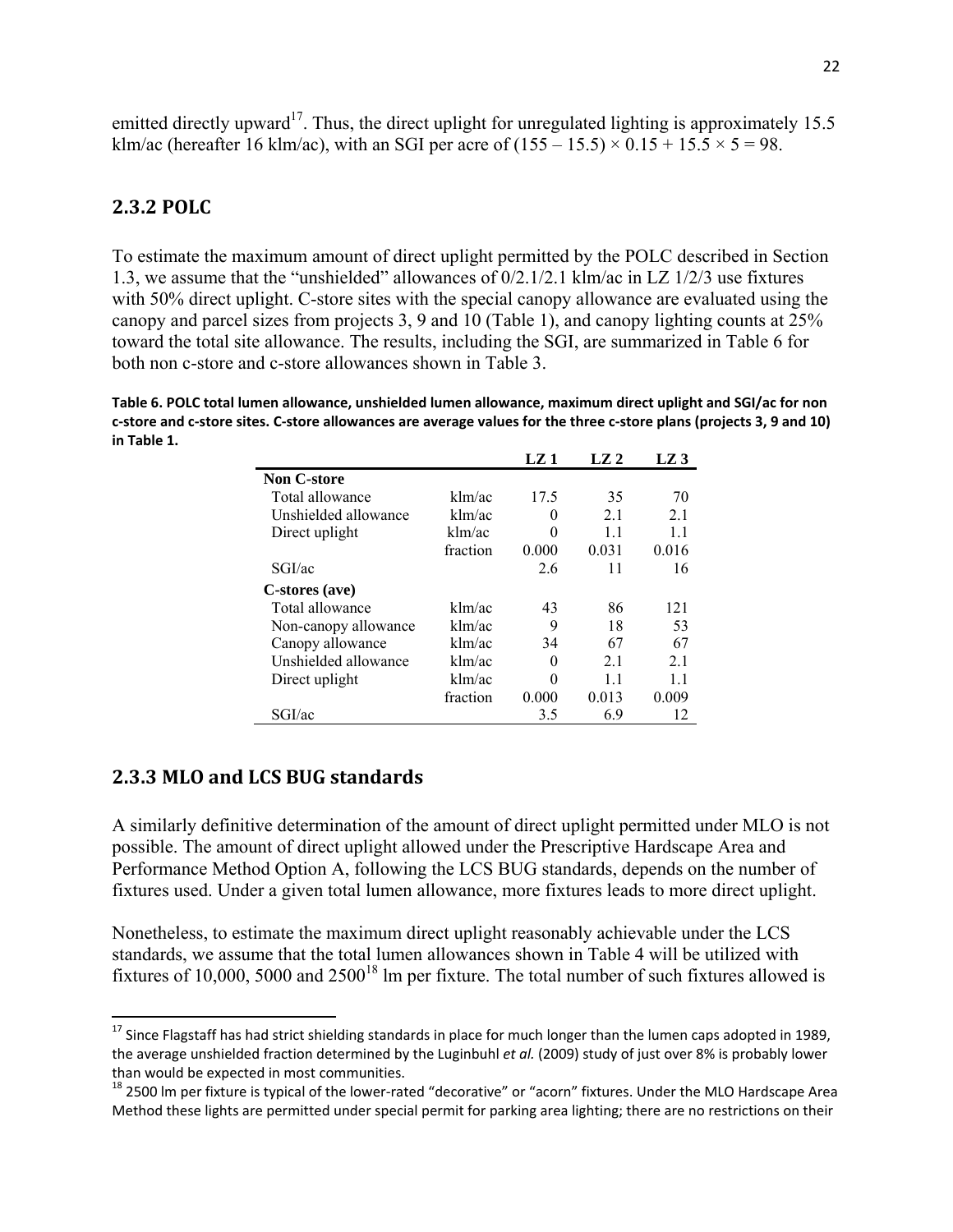simply multiplied by the total uplight allowance in IES TM-15-11 for the appropriate "U" standard in MLO Table C-2 (i.e. 0/20/100/1000/2000 lm/fixture for LZ 0/1/2/3/4). The results are summarized in Table 7.

Table 7. MLO direct uplight, direct uplight fraction and SGI for lighting under MLO Prescriptive Hardscape Area **and Performance Methods (Option A) using LCS standards and assuming 10000, 5000 and 2500 lm fixtures.** Uplight lumen densities and SGI exceeding the POLC LZ3 non c-store values of 1.1 klm/ac and 16 (Table 6) are highlighted in yellow; those also exceeding unregulated practice of 16 klm/ac and 98 are highlighted in red.

|                  | <b>Prescriptive Hardscape</b> |      |                | <b>Performance (Option A)</b> |      |                 |      |                 |      |      |
|------------------|-------------------------------|------|----------------|-------------------------------|------|-----------------|------|-----------------|------|------|
|                  | LZ <sub>0</sub>               | LZ1  | LZ2            | LZ3                           | LZ4  | LZ <sub>0</sub> | LZ1  | LZ <sub>2</sub> | LZ3  | LZ4  |
| 10000 lm/fixture |                               |      |                |                               |      |                 |      |                 |      |      |
| klm/ac           | $\theta$                      | 0.1  | 0.9            | 19                            | 57   | $\theta$        | 0.2  | $\overline{2}$  | 35   | 104  |
| fraction         | 0.00                          | 0.00 | 0.01           | 0.10                          | 0.20 | 0.00            | 0.00 | 0.01            | 0.10 | 0.20 |
| SGI              | 2.3                           | 7.0  | 19             | 121                           | 317  | 2.6             | 12   | 36              | 225  | 585  |
| 5000lm/fixture   |                               |      |                |                               |      |                 |      |                 |      |      |
| klm/ac           | $\theta$                      | 0.2  | $\overline{2}$ | 38                            | 113  | $\theta$        | 0.3  | $\overline{4}$  | 71   | 209  |
| fraction         | 0.00                          | 0.00 | 0.02           | 0.20                          | 0.40 | 0.00            | 0.00 | 0.02            | 0.20 | 0.40 |
| SGI              | 2.3                           | 7.5  | 23             | 213                           | 591  | 2.6             | 13   | 44              | 396  | 1091 |
| 2500lm/fixture   |                               |      |                |                               |      |                 |      |                 |      |      |
| klm/ac           | $\theta$                      | 0.4  | $\overline{4}$ | 76                            | 226  | $\theta$        | 0.6  | $7\phantom{.}$  | 142  | 418  |
| fraction         | 0.00                          | 0.01 | 0.04           | 0.40                          | 0.80 | 0.00            | 0.01 | 0.04            | 0.40 | 0.80 |
| SGI              | 2.3                           | 8.3  | 32             | 397                           | 1140 | 2.6             | 14   | 62              | 740  | 2104 |

## **2.3.4 MLO Performance Method Option B**

If the direct uplight allowances and SGI for MLO lighting under the LCS BUG standards is uncertain due to the (unknown) numbers of fixtures used, the uncertainty under MLO Performance Method Option B is yet more uncertain. Here there are no explicit luminaire shielding standards; the expectation appears to be that the MLO "box ratio" and BVI maximum will effectively limit these impacts.

To explore at least some of the possible direct uplight lumen densities and SGI, lighting plans conforming to the MLO Performance Method Option B for LZ2 were developed for three additional sites from Table 1. These are summarized in Table 8. The box ratio and BVI calculations are performed assuming that asphalt surfaces reflect 7% of the incident light and all

<u> 1989 - Johann Stein, marwolaethau a gweledydd a ganlad y ganlad y ganlad y ganlad y ganlad y ganlad y ganlad</u>

use as "decorative" lighting under this method, and there are no special restrictions on their use under the Performance Method. Further, though 2500‐5000 lm fixtures might seem unlikely to dominate lighting on a site, there is a WalMart in Flagstaff, AZ illuminated with LED fixtures of under 4000 lm each.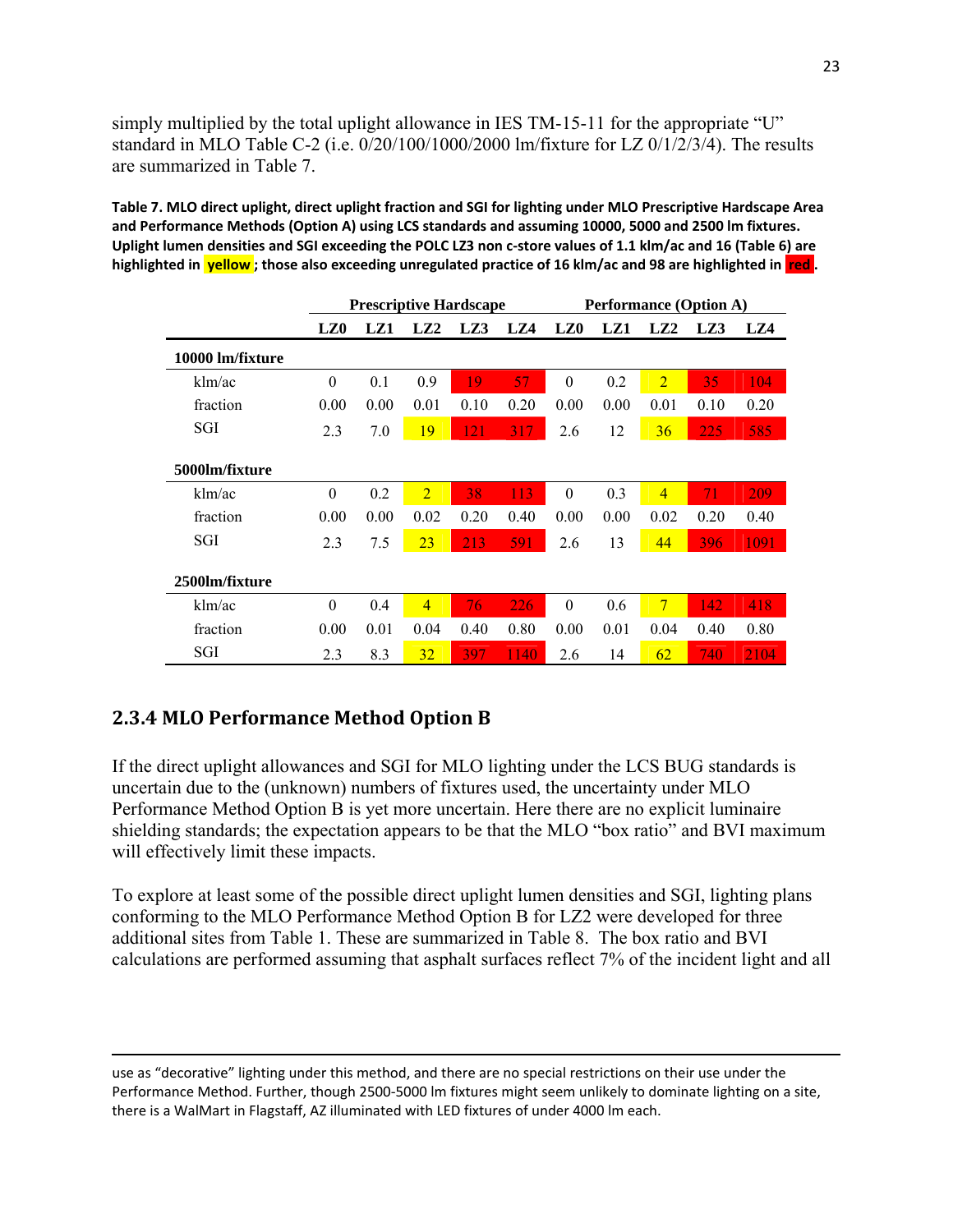other ground and building surfaces reflect  $15\%^{19}$ . Details of these designs are included in Appendix B.

We note that, in addition to the ability to accommodate notorious "barnyard" fixtures as noted in the modified lighting designs listed in Table 5 projects 9A and 10A, we find that the MLO Performance Method Option B standards also allow use of floodlights aimed at substantial angles above the nadir  $(50 - 60^{\circ})$  and other unshielded fixtures such as prismatic wallpacks (see Table 9). The majority of the installed lumens  $(75 - 85%)$  in the designs summarized in Table 8 were accommodated in these fixtures, as shown in Table 9.

**Table 8. Light pollution impact summaries under MLO LZ2 Performance Method Option B, POLC LZ3, and** unregulated practice (UR) for three projects from Table 1. The columns show the project number, MLO design **lumen total and allowance (in parentheses), uplight lumen amount and fraction (in parentheses), Sky Glow** Index (SGI) per acre for unregulated lighting (UR), lighting under POLC LZ3, and MLO, and ratio of MLO SGI to **POLC SGI.**

|                     |                                                     | <b>MLO Performance Method Option B design</b> |           |                    | SGI/ac                          |                                                      |  |  |
|---------------------|-----------------------------------------------------|-----------------------------------------------|-----------|--------------------|---------------------------------|------------------------------------------------------|--|--|
| <b>Project</b><br># | <b>Total lumen density</b><br>(allowance)<br>klm/ac | Direct uplight density<br>klm/ac (fraction)   | <b>UR</b> | <b>POLC</b><br>LZ3 | MLO<br>LZ <sub>2</sub><br>PM(B) | $\textbf{SGI}_{\text{MLO}}$<br>$\mathbf{SGI_{POLC}}$ |  |  |
| 6                   | 215 (238)                                           | 36(0.17)                                      | 106       | 16                 | 105                             | 6.6                                                  |  |  |
| 7                   | 139 (271)                                           | 53 (0.38)                                     | 67        | 16                 | 64                              | 4.0                                                  |  |  |
| 12                  | 85 (89)                                             | 7.9(0.09)                                     | 30        | 16                 | 51                              | 3.2                                                  |  |  |

Table 9. Unshielded light fixtures and fraction of the total lighting budget used in the fixtures, for the indicated **project designs following MLO LZ2 Performance Method Option B.**

|          |      |      | Fixture |          |      |
|----------|------|------|---------|----------|------|
| Project# |      |      |         |          | All  |
| 6        | 0.49 | 0.04 | 0.23    |          | 0.75 |
|          | 0.44 | --   | 0.37    | $0.04\,$ | 0.85 |
| 12       | 0.69 | --   | --      | 0.06     | 0.75 |

## *2.4 Glare*

Glare is a complex perceptual phenomenon, dependent on many more characteristics than can be determined from MLO or POLC standards. A quantity often related to glare is the illuminance caused by a glare source at the observer's eye. For our analysis of glare we evaluate the *maximum* vertical illuminance 500' from a luminaire mounted at 35' above ground. This is equivalent to

 <sup>19</sup> Though these values are critical to the analysis, MLO does not specify what reflectances are to be used except (in a recent unofficial edition) to say that values lower than 7% are not permitted. It is unclear how the enforcing jurisdiction could evaluate what figures are used, and whether those used are accurate or reasonable.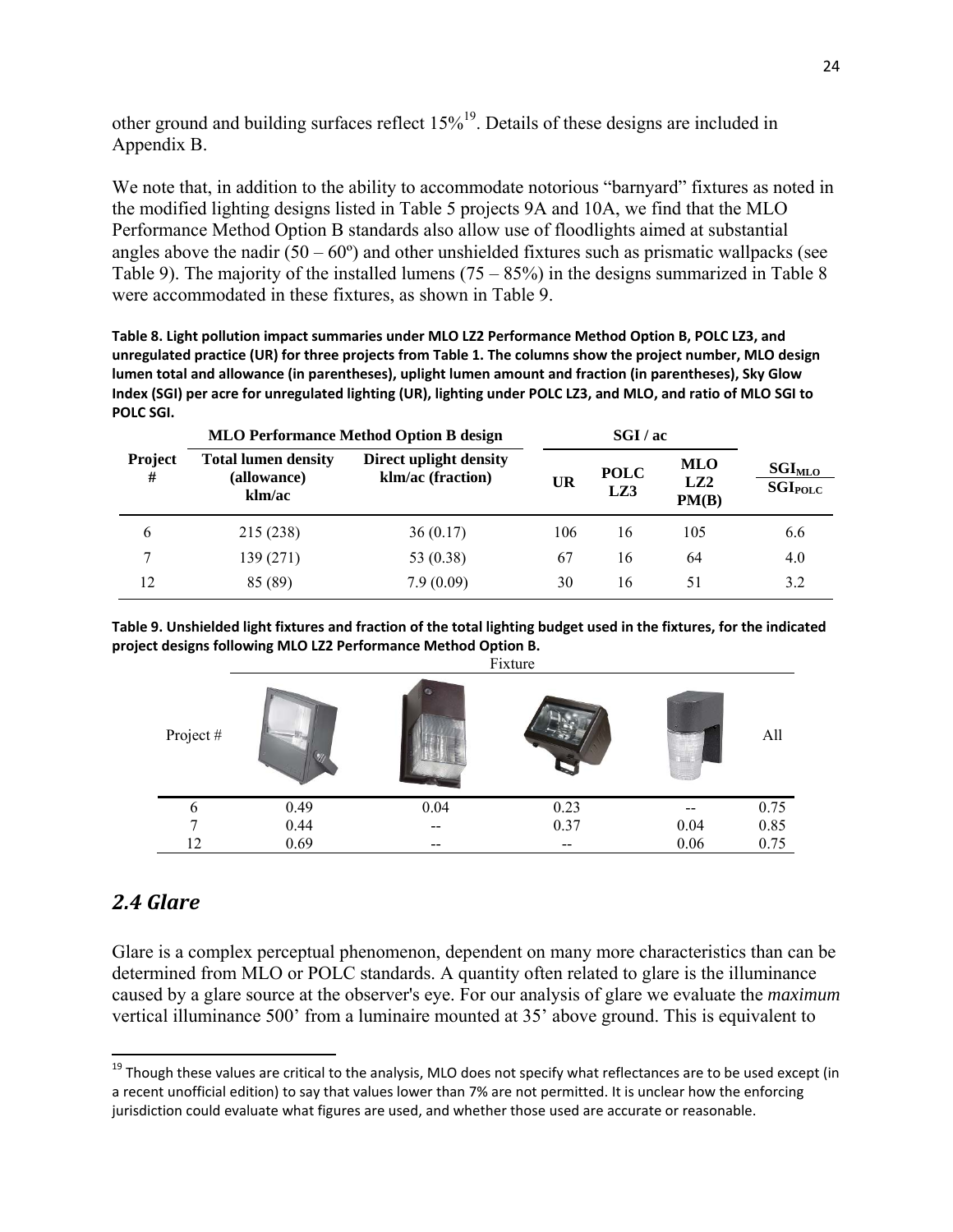the illuminance caused by the maximum candlepower in any horizontal direction 4.0° below horizontal<sup>20</sup>. This is abbreviated maximum VI500. The choice of 500' is arbitrary, though this distance generally reflects a true "off-site" impact, and a measurement based on the maximum is much more closely related to glare than the LCS "G" value which is based on the *average* candlepower. The maximum VI500 was evaluated for 252 fixtures, including 9, 73, 65, 68 and 37 with LCS "G" ratings of 0, 1, 2, 3, and 4, respectively, and 138 fully shielded. The results are shown in Table 10.

For example, Table 10 shows that at 500' viewing distance, 2% of the fixtures with LCS G2 rating produce less than 0.001 lux, 43% produce between 0.001 and 0.01 lux, 55% produce between 0.01 and 0.1 lux, while none produce more than 0.1 lux. As a point of reference, a full moon commonly produces about 0.3 lux. Thus all of the fixtures evaluated appear fainter than a full moon (either in the illuminance caused or in the brightness of the fixture viewed directly) at 500 feet distance; 1% and 3% of the G3 and G4 fixtures, respectively, appear about 1/3 as bright as the full moon. The brightest single luminaire evaluated with the LCS G2 rating appeared 13% (0.04/0.3) as bright as the full moon.

Table 10. The fraction of fixtures producing the indicated maximum vertical illuminance at 500 feet (VI500), for fully shielded (FS) fixtures and fixtures with LCS "G" ratings of 0 through 4. The last row shows the brightest **single luminaire evaluated in each category.**

| $VI500$ ( $lx$ ) | FS    | LCS "G" Rating |       |       |       |       |
|------------------|-------|----------------|-------|-------|-------|-------|
|                  |       | $\mathbf{0}$   |       |       |       |       |
| $0.0001 - 0.001$ | 0.08  | 0.33           | 010   | 0.02  | 0.00  | 0.00  |
| $0.001 - 0.01$   | 0.47  | 0.67           | 0.56  | 0.43  | 0.09  | 0.00  |
| $0.01 - 0.1$     | 0.45  | 0.00           | 0.34  | 0.55  | 0.90  | 0.97  |
| $01 - 1$         | 0.00  | 0.00           | 0.00  | 0.00  | 0.01  | 0.03  |
| brightest        | 0.027 | 0.003          | 0.026 | 0.040 | 0.115 | 0.138 |

To evaluate glare arising from unshielded lighting allowed for fixtures under 1750 lm output in POLC LZ2 and LZ3, we assume conservatively that such fixtures can produce 2X the illuminance of an isotropic source of this luminous output, or  $2 \times (1750 \text{Im}/4\pi)$  /  $(500ft*0.3048m/ft)^{2} = 0.006$  lux, or  $1/50^{th}$  full moon.

The maximum glare arising from unshielded fixtures allowed under MLO Performance Method Option B is assumed to be the maximum BVI specified for the Lighting Zone, or 0.5, 1, 3, 8 and 15 lux in MLO LZ  $0 - 4$ , or 1.7X, 3X, 10X, 27X, and 50X full moon. This illuminance is equivalent to the maximum VI500 for a single fixture mounted at a parcel perimeter and viewed from the opposite boundary of a 500' parcel. A 500  $\times$  500 foot parcel is 5.7 ac, a reasonable size for a commercial parcel.

 $^{20}$  The maximum candlepower at 4° below horizontal is estimated by linear interpolation from the maximum candlepower at horizontal and 10° below horizontal.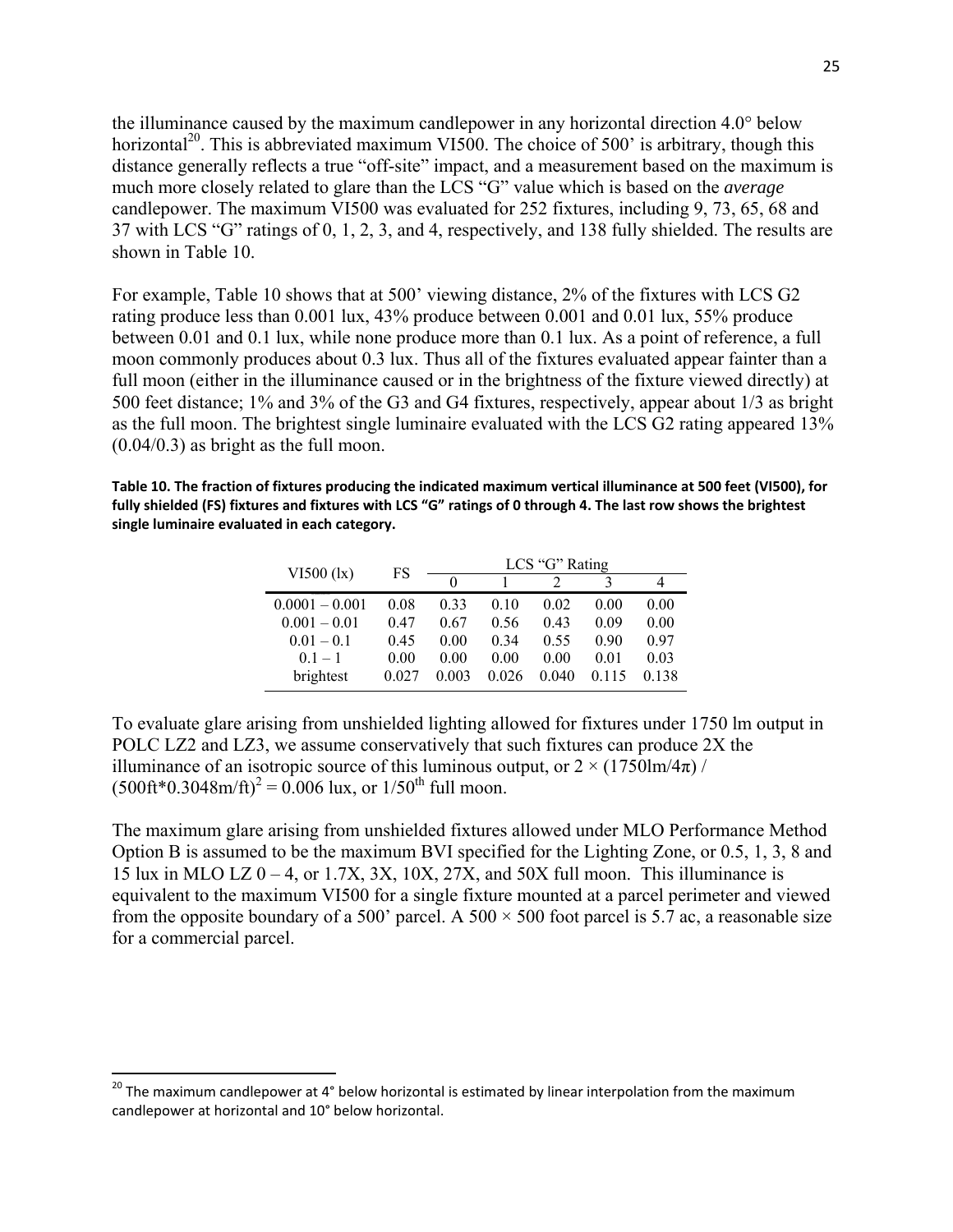## **3.** Discussion

The IDA-IES MLO User's Guide describes how MLO lighting zones are to be applied and thus provides general guidance for determining the most likely zones where commercial developments such as examined in this study would be located.

MLO LZ0 is described as being intended for undeveloped or "wilderness" areas with no ambient lighting. MLO LZ1 is generally described as applying to rural and low-density residential areas, though the User's Guide indicates that some communities may apply LZ1 within business parks or even "rural town centers" (though we do not know what a "rural town" might be). It seems fairly clear that the writers of MLO did not envision that LZ0 and LZ1 would be applied within areas with significant commercial development, in small towns or large.

The guidance generally indicates that MLO lighting zones LZ2 – LZ4 are to be applied in developed areas. Following this understanding, we will usually consider the lighting standards for MLO LZ2 to represent the IDA-IES MLO minimum (tightest) standards for significant commercial development such as examined here.

POLC lighting zones are conceptually and in practice based on the sensitivity of the zone or regions near the zone to sky glow or other obtrusive aspects of lighting use and not in any direct way to the degree of development, lighting levels, activity, or urbanization of an area. Though there are significant urban  $area<sup>21</sup>$  under POLC LZ2, in general we will use POLC LZ3 as representative of the standards applied to commercial development and the projects analyzed in this study.

## *3.1 Total Lighting Amounts*

## **3.1.1 MLO**

Figure 2 shows the maximum, minimum and average MLO allowances from Table 4. For MLO LZ2 allowances average 94 klm/ac (range 46 to 267) using the Prescriptive Hardscape Area Method and 180 klm/ac (range 87 to 400) using the Performance Method.

In MLO LZ3 these allowances rise to an average of 190 klm/ac (range 96 to 499) using the Prescriptive Hardscape Area Method and 354 klm/ac (range 175 to 800) using the Performance Method.

Finally, in MLO LZ4 the allowances rise to an average of 283 klm/ac (range 149 to 639) and 522 klm/ac (range 262 to 1163) using the Prescriptive Hardscape Area and Performance

<sup>&</sup>lt;sup>21</sup> Approximately 2/3 of Flagstaff, Arizona (pop. 63,000) is LZ2 at 35 klm/ac. Though it has been contended that even 70 klm/ac is insufficient for meeting lighting-industry-recognized recommendations (Tucson/Pima OLCC, pers. comm.) we note that scores of commercial properties including nationally recognized retail franchises have been built in Flagstaff under a 35 klm per acre limit, including Walmart, Target, Kohl's, Home Depot, Staples, McDonald's, Red Lobster, Olive Garden, and many others.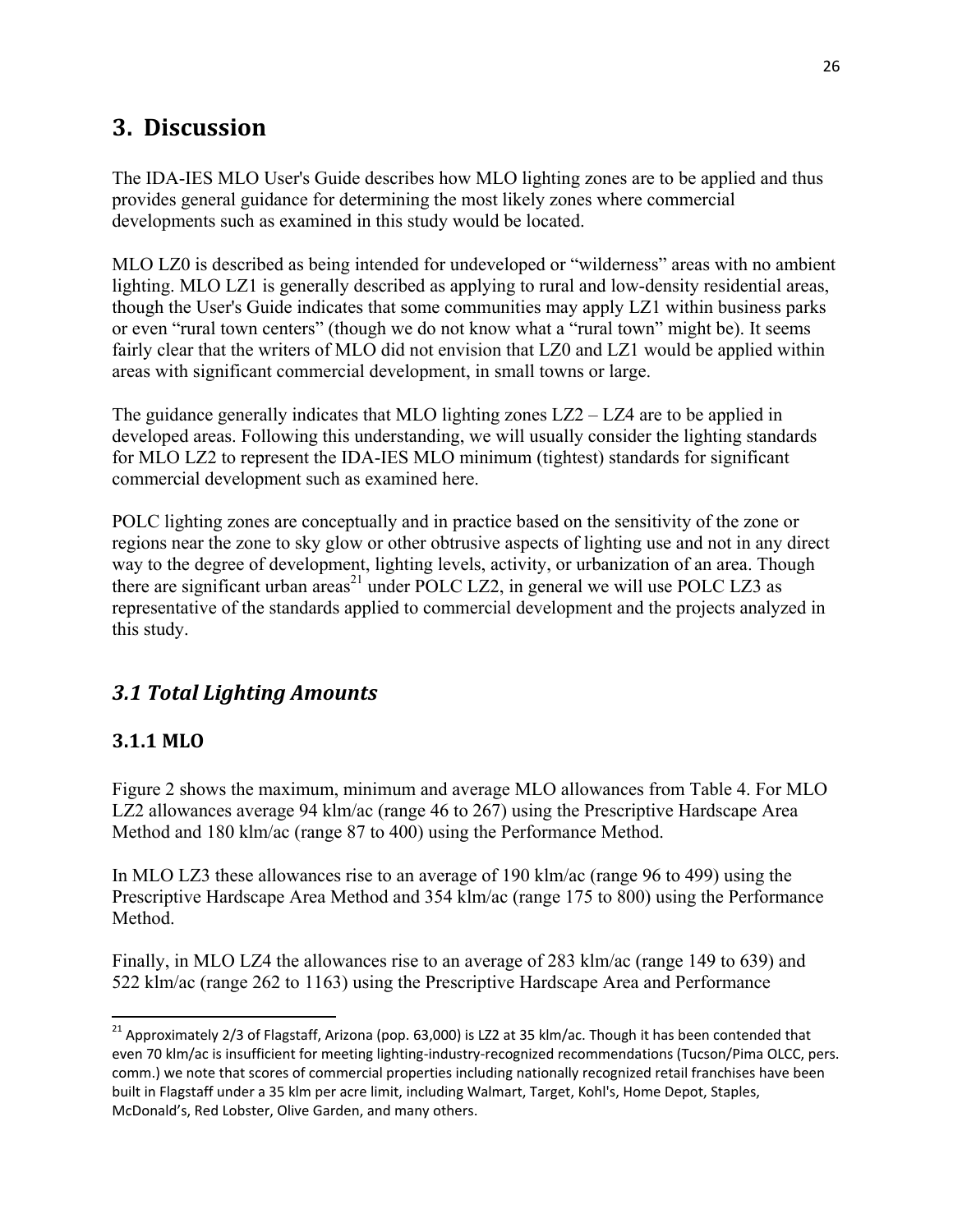#### Methods respectively.



Figure 2. MLO maximum, minimum and average lumen allowances for the projects in Table 1, by Lighting Zone. **The green line is at the POLC LZ3 average of 80 klm/ac (see Table 3 and Section 3.1.3).** 

The MLO total lighting allowances are strongly influenced by the method used to determine the allowance. The Performance Method allows consistently more light than the Prescriptive Hardscape Area Method: an average of 13% more in LZ0, 73% in LZ1, 92% in LZ2, 86% in LZ3, and 85% in LZ4.

Table 11 summarizes the MLO lumen allowances by land use. Comparing allowances for LZ2, the shopping centers, bank, office and restaurant projects show generally similar amounts (from 67 to 81 klm/ac using the Prescriptive Hardscape Area Method and 89 to 111 klm/ac under the Performance Method), while the fuel stations/convenience-store and auto dealer projects show mostly significantly greater allowances (117 and 238 klm/ac under the Prescriptive Hardscape Area Method and 377 and 238 klm/ac under the Performance Method, respectively). The motel and fuel station/convenience-stores show a factor of  $2 - 3$  difference between the Prescriptive Hardscape Area Method and the Performance Method in all lighting zones excepting only LZ0 for the fuel stations. This is due primarily to additional allowances for exterior entrances and service station hardscape under the Performance Method, substantially increasing the total allowances at the motel and fuel stations, respectively.

In summary, MLO lumen allowances following the Performance Method are for most uses approximately twice the allowances determined under the Prescriptive Hardscape Area Method, excepting only in LZ0 where they are generally similar. Allowances for service stations, auto dealers, and at least some motels are also approximately  $1.5 - 3X$  the allowances for other uses analyzed in this study.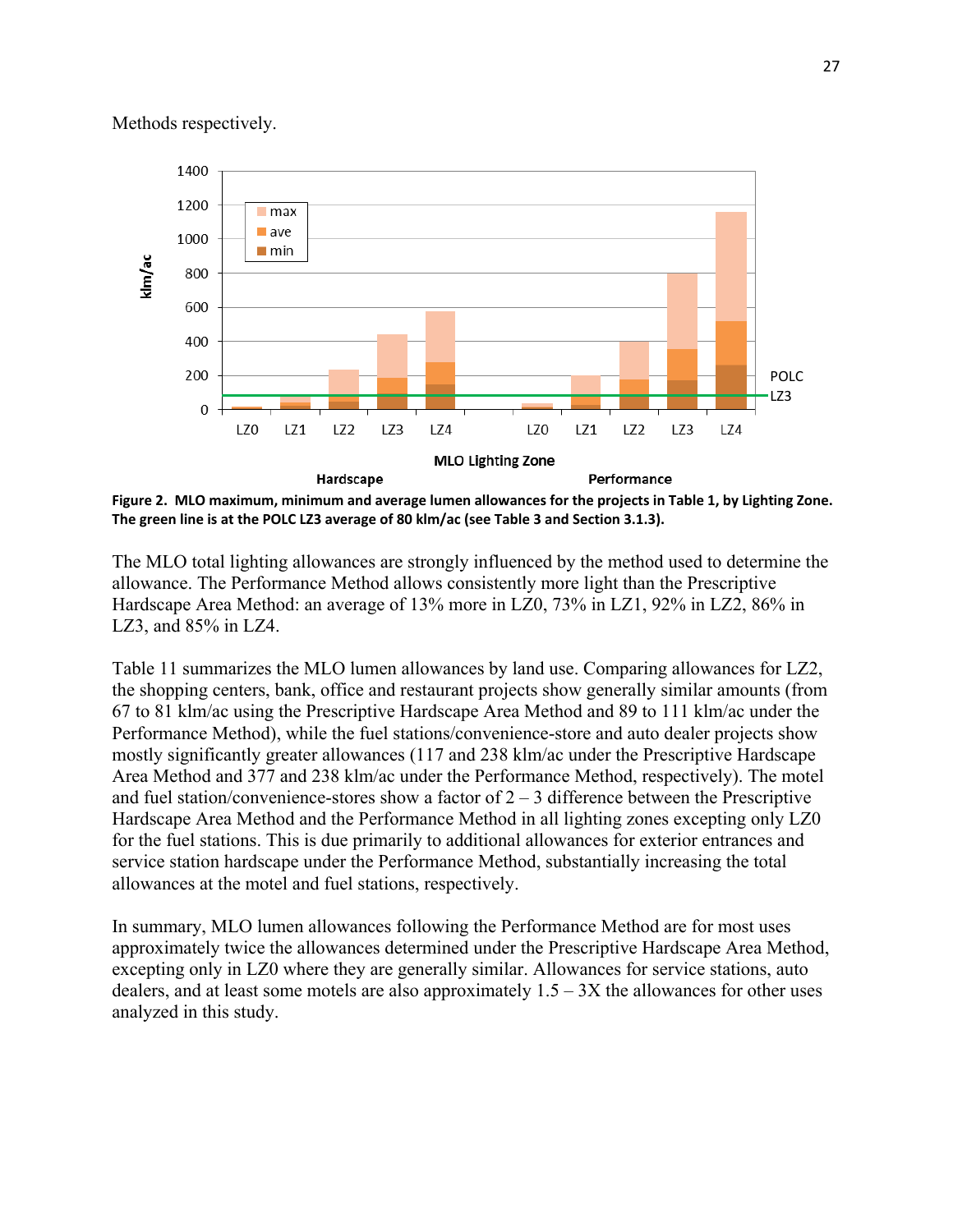Table 11. Average MLO total lumen allowances by land use. N indicates the number of projects in the average **from Table 1; MLO Lumen Allowance includes the Prescriptive Hardscape Area Method (upper) and the** Performance Method (lower); values exceeding the POLC allowances of 70 klm/ac (non c-store) and 121 klm/ac (c-stores) are indicated in **yellow**; those exceeding even unregulated practice (column 8, from Table 2) are indicated by red. The Lighting Fraction in the last column is the fractional contribution of the land-use category **to the total city‐wide uplight from Luginbuhl** *et al.* **(2009) Table 2.**

| <b>Land Use</b>    | N |              | <b>MLO Lumen Allowance (klm/ac)</b> |            |                   | <b>Unregulated</b> | <b>Lighting</b> |                 |
|--------------------|---|--------------|-------------------------------------|------------|-------------------|--------------------|-----------------|-----------------|
|                    |   | LZ0          | LZ1                                 | LZ2        | LZ3               | LZ4                | (klm/ac)        | <b>Fraction</b> |
|                    |   |              |                                     |            |                   |                    |                 |                 |
| Shopping Center    | 7 | 14           | 35                                  | 71         | 146               | 225                | 112             | 0.095           |
|                    |   | 15           | 40                                  | <b>107</b> | 214               | 320                |                 |                 |
| Fuel Station /     |   | 16           | 58                                  | 117        | 239               | 365                |                 |                 |
| C-Store            | 3 | 16           | 189                                 | 377        | 754               | 1093               | 293             | 0.048           |
|                    |   | 17           | 78                                  | 238        | 440               | 580                | 48              |                 |
| <b>Auto Dealer</b> | 1 | 17           | 78                                  | 238        | 400               | 580                | $326^1$         | 0.007           |
|                    |   |              |                                     |            |                   |                    |                 |                 |
| Motel              | 1 | 15           | 37                                  | 76         | 157               | 245                | 105             | 0.050           |
|                    |   | 40           | 101                                 | 271        | 542               | 813                |                 |                 |
| Bank               |   | 12           | 33                                  | 67         | 145               | 226                | 167             |                 |
|                    | 1 | 13           | 36                                  | 89         | 177               | <b>266</b>         |                 |                 |
|                    |   | 13           | 33                                  | 67         | 138               | 212                |                 |                 |
| Office             | 1 | 14           | 36                                  | <b>106</b> | <u>212</u>        | 318                |                 |                 |
|                    |   |              |                                     |            |                   |                    |                 |                 |
| Restaurant         | 1 | 16           | 40                                  | 81         | 165               | 251                | 316             | 0.054           |
| $1 - 1$            |   | 17<br>$\sim$ | 44                                  | 111        | <u>222</u><br>. . | 334                |                 |                 |

<sup>1</sup> includes two measures from Tucson reported in Luginbuhl *et al.* (2009)

### **3.1.2 Comparison of MLO to Unregulated Lighting Practice**

To understand whether the application of MLO lighting standards will lead to reduced amounts of lighting in areas with no limits on lighting amounts, and thus expected decreases in sky glow (independent of shielding effects, discussed below), the amount of light allowed by MLO must be compared to unregulated lighting practice. Luginbuhl *et al.* (2009) published the results of a study in Flagstaff measuring the amount of light used for different land-use types in the absence of restrictions on lighting amounts.

Whether or not the measures of uncapped lighting amounts in Flagstaff, Arizona are typical for other areas is critical to understanding the expected impacts of MLO when applied to areas with no current lighting code. Flagstaff is a city of 65,000 inhabitants, and has a long history of regulations designed to protect dark skies. It is a legitimate question whether measures of unregulated lighting in Flagstaff can be considered representative of lighting in other communities, particularly larger ones. Yet before 1989 Flagstaff had no restrictions on the amount of light allowed; all of the measures underlying the Luginbuhl *et al.* (2009) estimate of unregulated lighting amounts were of sites built before 1989. There seems little reason to suspect that developers building in Flagstaff, with no legal restriction on lighting amount, would choose to use any less (or more) light than they might use anywhere.

Further, much research supports the idea that lighting practice does not vary systematically with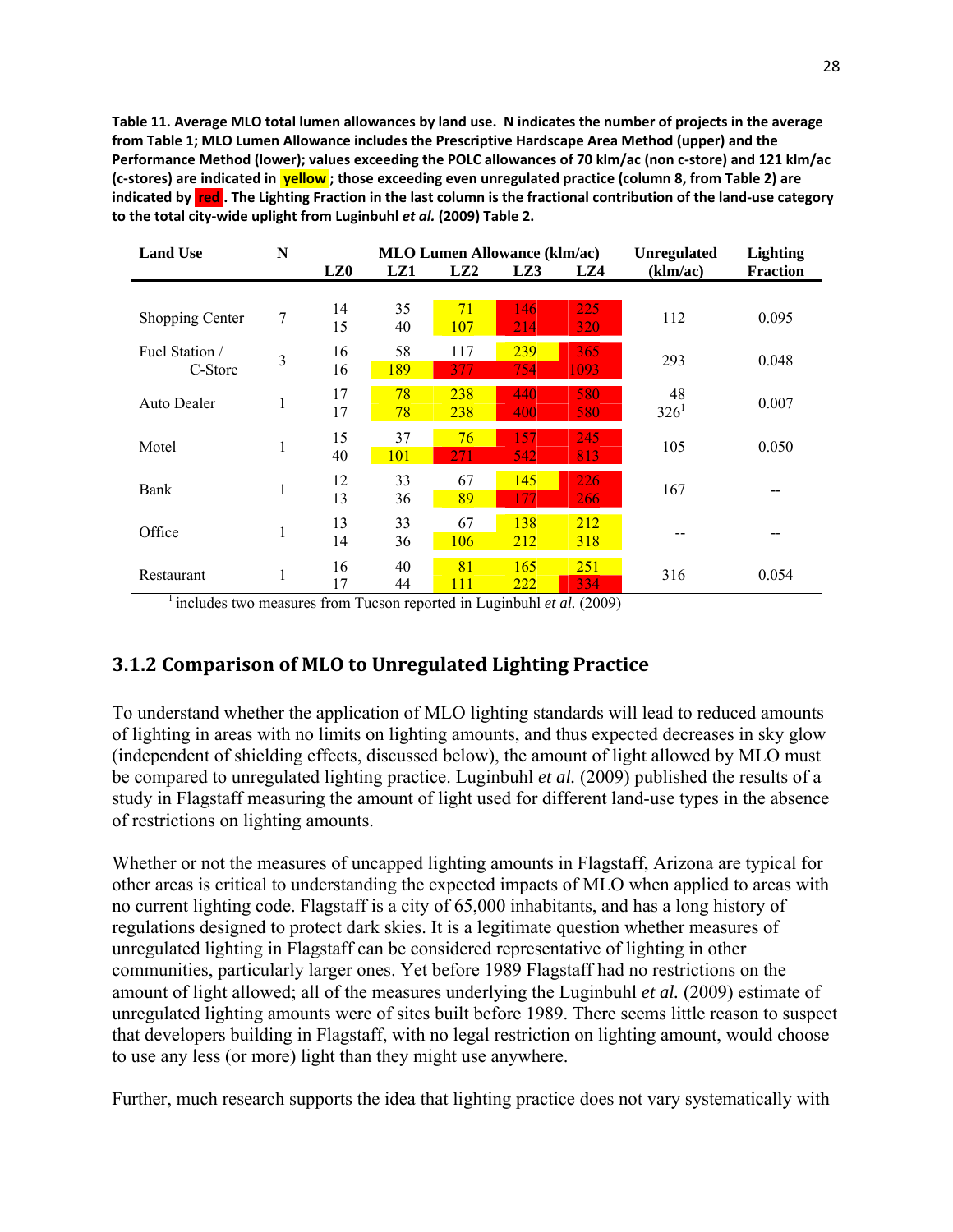size of the community. If there were a significant difference in the way outdoor lighting was done in the sense (as often claimed) that larger cities use more light per acre, per project, or per person, then the observed linear relation between city brightness and population would not hold (Walker, 1977; Garstang, 1986, 1989; Luginbuhl, 2001; Falchi & Cinzano, 2000). A plot of city brightness *vs.* population would show a steeper slope at larger populations than at smaller; this is not observed. The city-level studies (made in California, Arizona, and Italy), such as shown in Figure 3 for the southwestern U.S., indicate that a city of 2,000,000 inhabitants is ten times as bright as a city of 200,000 inhabitants, and forty times as bright as a city of 50,000 inhabitants. If the city of 2,000,000 inhabitants had on average more brightly illuminated parking lots, for example, then it would appear *more* than forty times the brightness of the city of 50,000 inhabitants (assuming the total area in parking lots is also proportional to population). This is not observed.



**Figure 3. Integrated radiance** *vs.* **population for 27 cities in the American southwest from satellite measures** made in 1996-97. The area in the small box in the left panel is expanded in the right panel. The dashed lines show the average radiance per capita for the cities under 80,000 population: extended to larger populations, it **accurately predicts the brightness of the Phoenix (Phx) metropolitan area. Las Vegas, Nevada (LVN) is, not** surprisingly, brighter than this relation would predict. Flagstaff (FIg) falls 23% below the average relation, which Luginbuhl et al. (2009) account for through the decreased impact of lighting installed following the 1989 lighting **code (accounting for 18% reduction), and the unusually well shielded roadway lighting in Flagstaff (accounting for an additional 4%). Adapted from Luginbuhl (2001).**

Measures of brightness vs. population at the state level (Elvidge *et al.*, 1999; see Figure 4) confirm the linear relation between population and brightness over a range from less than one million to 20 million residents. Here, the most densely populated states (California and New York), with population concentrated in the large urbanizations of Los Angeles and New York City, appear *fainter* than the average relation for the other states, an effect attributed to a decreased amount of light used per capita in dense urban areas, but possibly also influenced by the large amount of near-ground blocking of light in heavily built urban areas.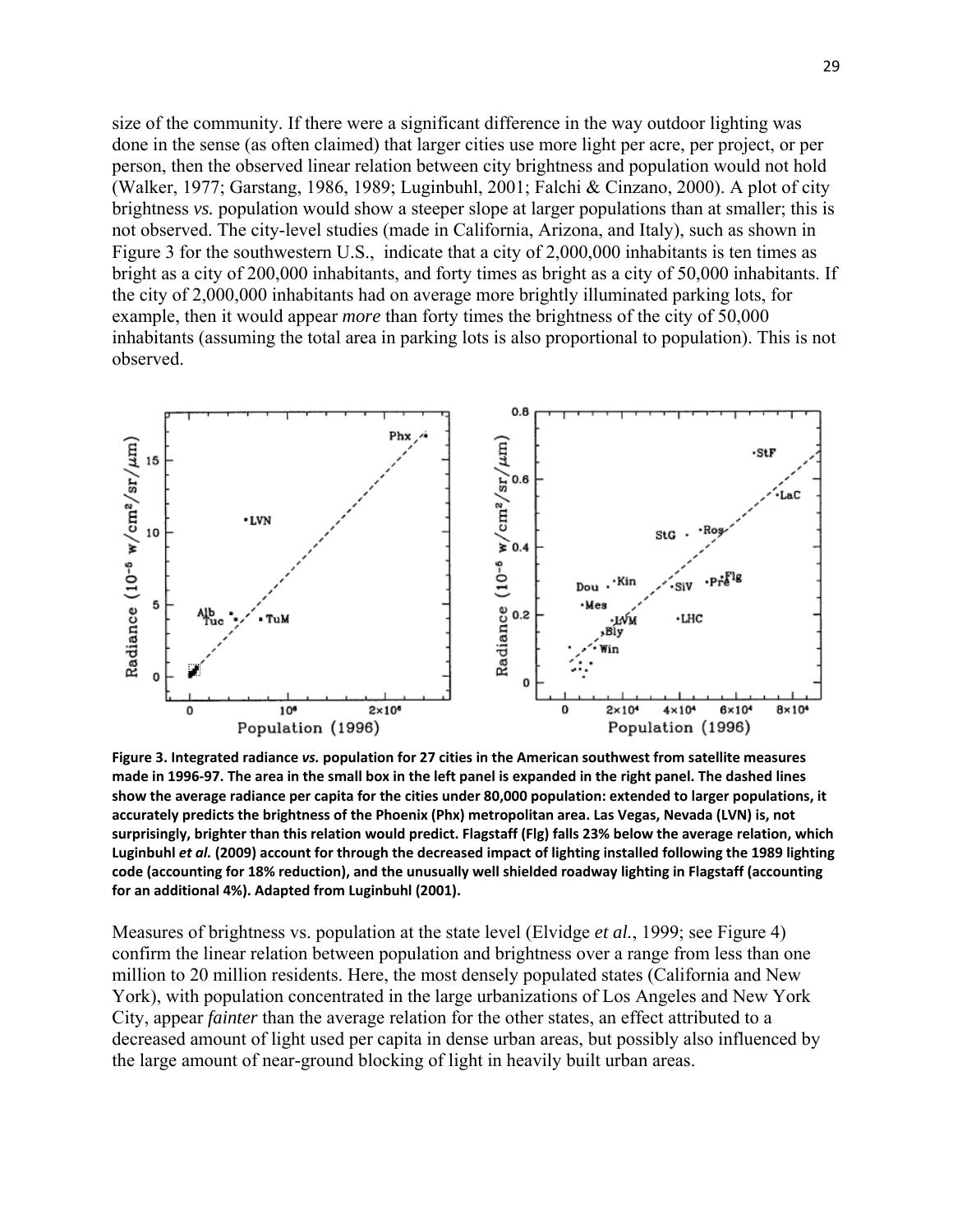

**Figure 4. Cumulative radiance from DMSP satellite observations for the lower 48 states,** *vs.* **population. The higher Wisconsin, Minnesota and Indiana brightnesses are likely due to increased reflection from snow covered ground in these winter observations. From Elvidge** *et al.* **1999.**

Therefore comparison of MLO total lumen allowances to the amount of light used in Flagstaff, AZ, before adoption of the 1989 lumen limiting code should provide a reasonable estimate of whether application of the MLO standards would be likely to produce a decrease in the overall amount of light used and thus sky glow in a community not currently subjected to total lighting limits. The amounts of light used on unregulated sites in the Flagstaff area as determined by Luginbuhl *et al.* (2009) are listed in Table 11, and displayed along with the MLO allowances in Figure 5 through Figure 10.

These results show that both the MLO Prescriptive Hardscape Area and Performance Method allowances are less than the average amount of light used in unregulated practice for all land-use types (for which comparisons are possible in this study) in MLO LZ0 and LZ1.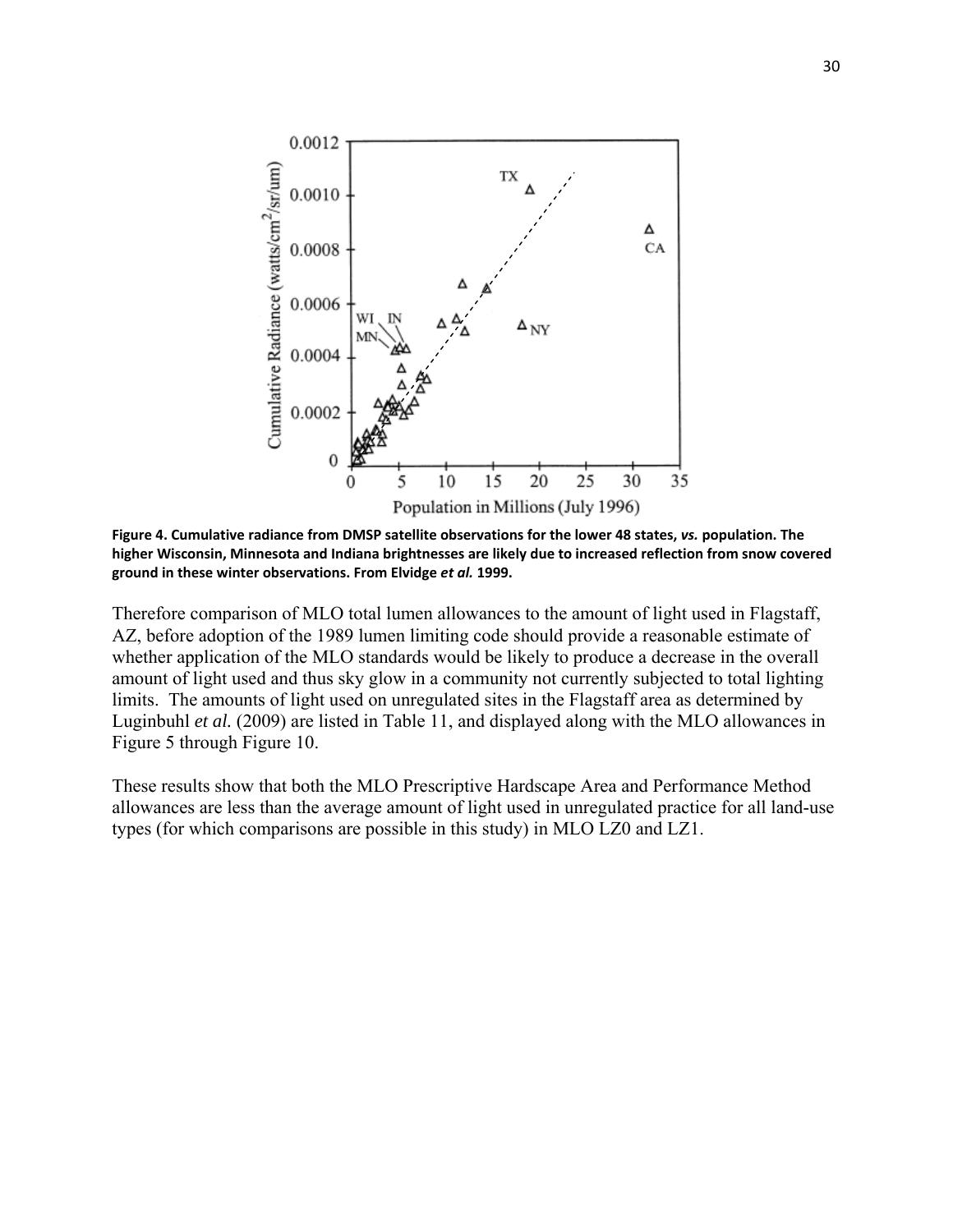

Figure 5. MLO average lumen allowances for the 7 shopping centers compared to unregulated practice (UR). The solid green line is at 70 klm/ac; the dotted line is at 35 klm/ac (see Table 3 and Section 3.1.3).



**Figure 6. MLO average lumen allowances for the 3 fuel station/convenience stores compared to unregulated** practice (UR). The solid green line is at 121 klm/ac; the dotted line is at 43 klm/ac (see Table 3 and Section **3.1.3).**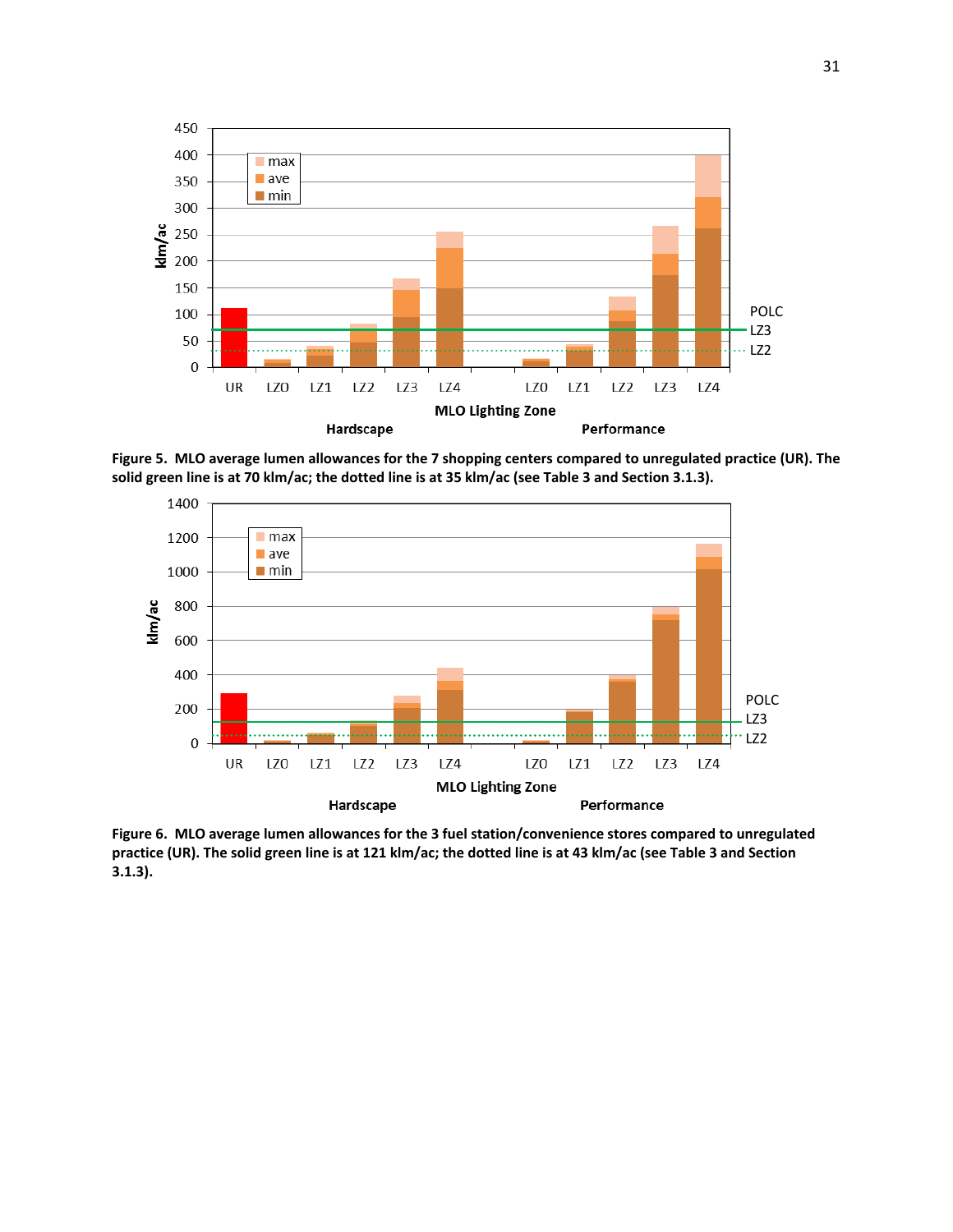

Figure 7. MLO lumen allowances for the single auto dealer compared to estimates of unregulated practice from Luginbuhl et al. (2009) (UR) and the Luginbuhl et al. value supplemented with two sites measured in Tucson, AZ (UR\*). The green line is at 70 klm/ac; the dotted line is at 35 klm/ac (see Table 3 and Section 3.1.3).



Figure 8. MLO lumen allowances for the single motel compared to unregulated practice (UR). The green line is **at 70 klm/ac; the dotted line is at 35 klm/ac (see Table 3 and Section 3.1.3).**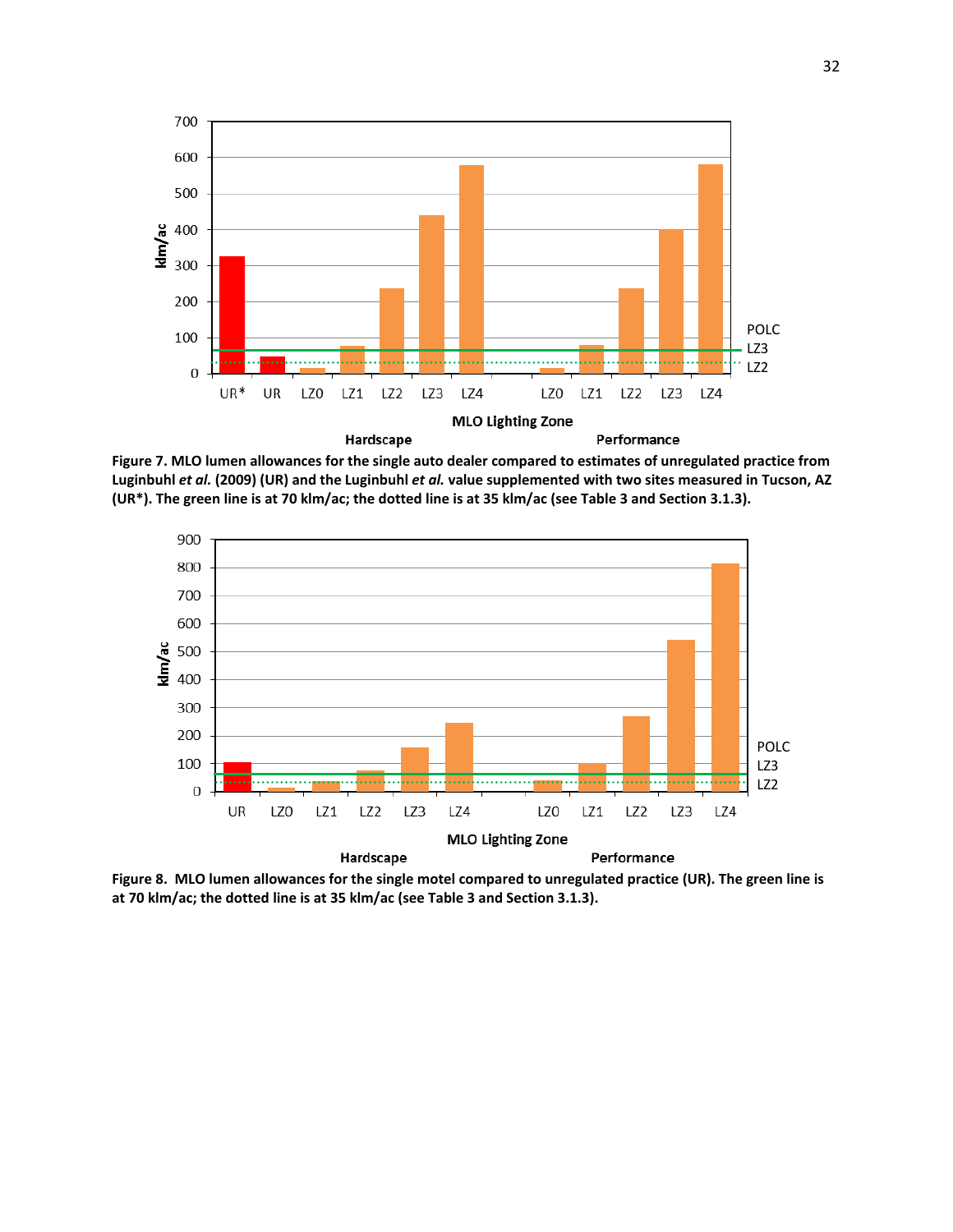

Figure 9. MLO lumen allowances for the single bank compared to unregulated practice (UR). The green line is at **70 klm/ac; the dotted line is at 35 klm/ac (see Table 3 and Section 3.1.3).** 

In MLO LZ2 the Prescriptive Hardscape Area Method yields lower amounts than the average unregulated practice in all six land-use categories for which sufficient data are available, though for the auto dealer (Figure 7) the allowance is five times the value determined in the Flagstaff sites only. However, the Performance Method – available as an option to any developer – shows significant reductions for only the bank and restaurant (allowing approximately 53% and 35% of unregulated practice, respectively – see Table 11, Figure 9 and Figure 10). For shopping centers the Performance Method allowance is similar to unregulated amounts (Figure 5), while for the motel and auto dealers the allowance is substantially more: 158% at the motel (Figure 8); and  $75\% - 496\%$  at auto dealers (Figure 7).



Figure 10. MLO lumen allowances for the single restaurant compared to unregulated practice (UR). The solid green line is at 70 klm/ac; the dotted line is at 35 klm/ac (see Table 3 and Section 3.1.3).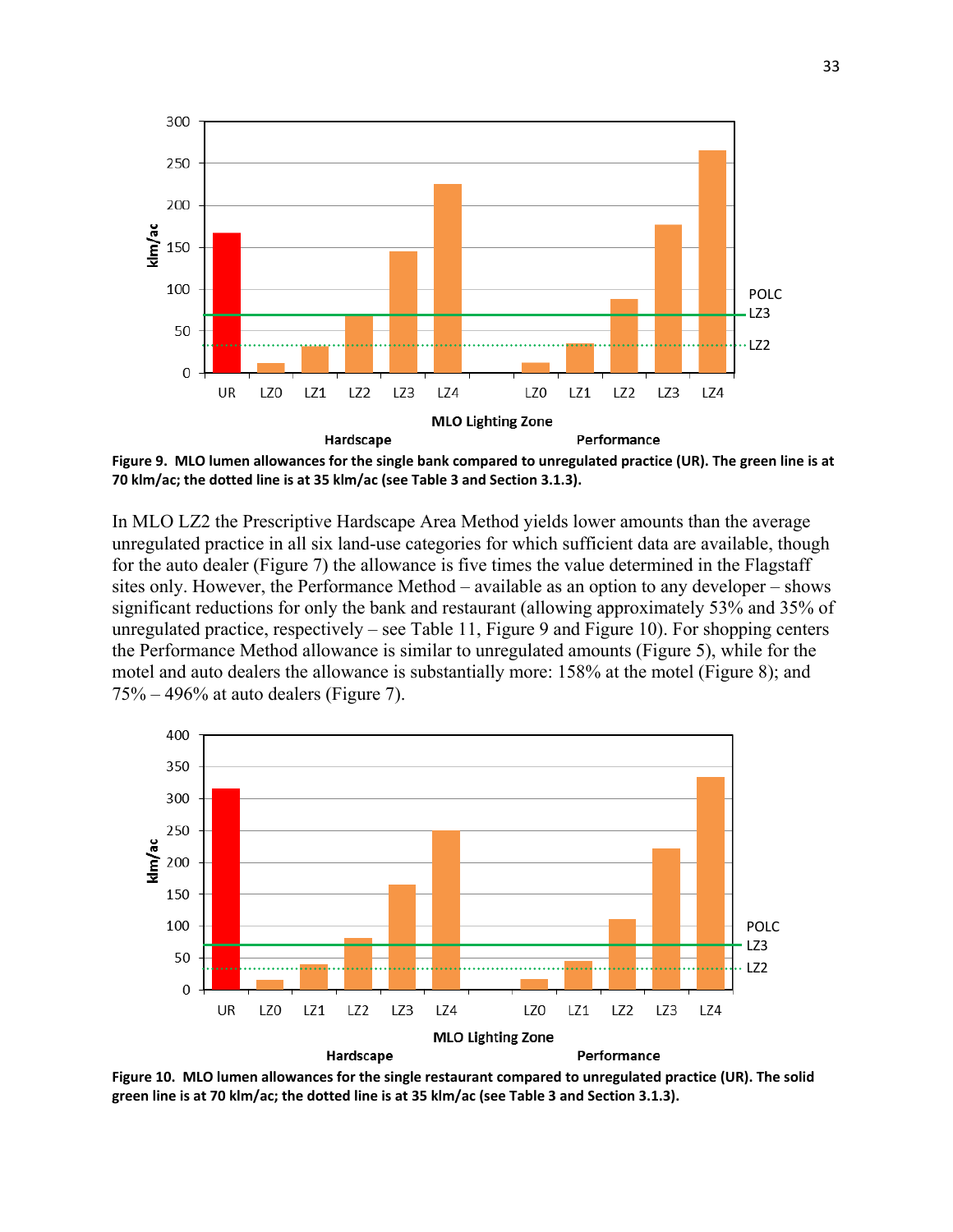In MLO LZ3 and LZ4 most MLO allowances (19 of 28) exceed the average unregulated practice for all land-uses for which data are available. For the three high-intensity uses (fuel station/cstore, auto dealer, and motel) the Performance Method allows 400 – 754 klm/ac in LZ3, and from 580 klm/ac to over 1 million lm/ac in LZ4. These values exceed unregulated practice by factors of 1.22 to over 10. Fuel stations and motels are likely to be significant contributors to sky glow in all communities (together about 10% in Flagstaff); in many larger communities auto dealers are likely to be a large contributor as well.

In summary, the MLO total lumen allowances appear to represent a clear step forward (i.e. a reduction) in total lighting amounts compared to unregulated lighting practice in only MLO LZ0 and LZ1; in MLO LZ2 and particularly LZ3 and LZ4 many or most land uses would be allowed more light than used in the average unregulated practice, in some cases more than 10X more.

### **3.1.3 Comparison of MLO to POLC**

Many lighting codes based on the POLC have established general caps of 70 klm/ac and less. With over 20 years' experience, these codes and this limit have been shown to be practical for lighting users and municipalities and effective at curbing total lighting amounts used. The actual lighting installed on the site and/or analyzed in Section 2.2 conforms to this limit or lower for many of the projects analyzed in this study (projects 5, 6, 8, 9, 11, 13). Essential lighting needs on all the sites are met; most have nonessential lighting such as façade lighting as well.

The demonstrated effectiveness of the Flagstaff lighting code in reducing the *growth rate* of sky glow (Luginbuhl *et al.*, 2009) hinges on both the reduction in total lumen amounts and improved shielding. As the majority of the projects developed since the adoption of this lumen limiting code are in the Flagstaff Lighting Zone 2, with a limit of 35 klm/ac, the benefits of achieving a lumen density of 70 klm/ac would be significantly less – besides using twice as much light, lighting at 70 klm/ac will in general have twice the light pollution impact of lighting at 35 klm/ac.

Thus, when assessing whether MLO lumen allowances represent a step forward compared to current effective lighting codes, a relevant yet conservative comparison is to a 70 klm/ac limit. The 70 and 35 klm/ac values determined for most sites (121 and 43 klm/ac for c-stores) from Table 3 are shown for reference in Figure 5 through Figure 10.

First comparing 70 and 121 klm/ac with the unregulated amounts listed in Table 11, the POLC allowances are substantially less than unregulated practice  $(20\% - 67\%)$  for all categories except the auto dealers surveyed in Flagstaff only and can thus be expected to produce substantial reductions in the various forms of light pollution.

On the other hand, in MLO LZ2 and above, nearly all (39 of 42) of the average MLO lumen allowances following both the Prescriptive Hardscape Area and Performance Methods exceed maximum POLC allowances (see Table 11). While the Prescriptive Hardscape Area Method allowances for some uses are quite close to 70 klm/ac in MLO LZ2, in MLO LZ3 they are about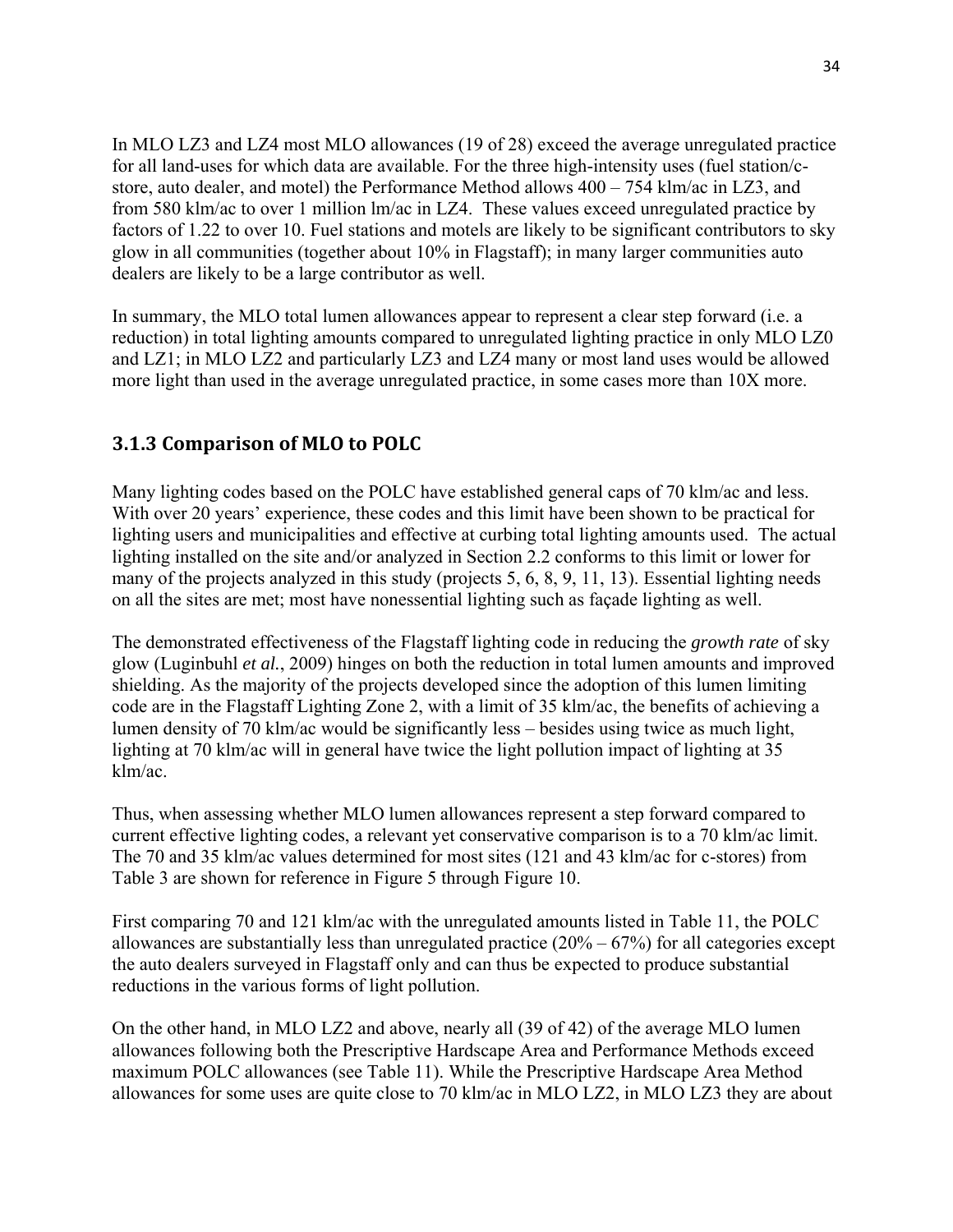2 – 6X greater, and in LZ4 3 – 8X greater. Allowances are yet larger following the Performance Method, exceeding maximum POLC allowances by factors of 1.3 to 12, depending on lighting zone and project type. Again, the MLO Performance Method is available to any lighting user.

As demonstrated below in Section 3.2, there are no standards within MLO, including the MLO limits to "off-site" impacts, that effectively limit the full utilization of these Performance Method allowances.

In summary, MLO lumen allowances in MLO LZ2 – LZ4 exceed the POLC LZ3 allowance in nearly every circumstance analyzed, by factors of up to 8X greater. In MLO LZ0 and MLO LZ1 lumen allowances are lower than POLC LZ3, but in general remain substantially above POLC LZ2 and especially POLC LZ1 allowances.

## *3.2 "Off‐Site" Impacts*

The MLO Performance Method includes, as an alternative to following the LCS shielding standards under Option A, an Option B with no explicit shielding standards but instead demonstrating that two measurements called "off-site" impacts are below certain limits. The stated goal is to limit light pollution impacts off site (such as sky glow, trespass and glare) potentially arising from the absence of shielding requirements and the large lumen allowances under Option B, using "performance" measures that are supposed directly sensitive to these impacts. The two "off-site" criteria are a limit to the "box ratio" (see section 1.2.2) of 0.15 in all lighting zones and a maximum illuminance on the interior sides of this same "box" – BVI (see Section 1.2.3) – with limiting values dependent upon lighting zone. These "off-site" values must be calculated using sophisticated lighting design software that includes light reflecting from and between the ground and "physical objects" on the project site.

MLO does not state what reflectance values are to be used for any surfaces, nor is there any practical way to verify whatever reflectance values a designer may use though they are critical to the analysis. Further, MLO does not state what if any depreciation factors are to be used in this calculation. Though these omissions are certainly critical issues for a legal document, for purposes of this analysis we assume reflectance of 0.06 for all hardscape, 0.15 for all other surfaces including buildings $2^2$ , and initial lumen outputs. Though these reflectance values are low, they are not proscribed by MLO, are defensible, and it seems likely designers would use them or similar as they reduce the "box ratio" and BVI.

### **3.2.1 Maximum Box Ratio**

Table 5 shows that for sites without canopies (projects 5, 11 and 13), the box ratio for the nominal designs is about 15% (15%, 15% and 13%). For the two fuel station/c-stores with

  $^{22}$  Vegetation is not included in these calculations, though trees, etc., are "physical objects" which MLO specifies must be included in the calculations (MLO Section IV.2 Option B 1). Though it is clear vegetation can have dramatic effects we do not see how it can realistically be included due to software and other practical limitations.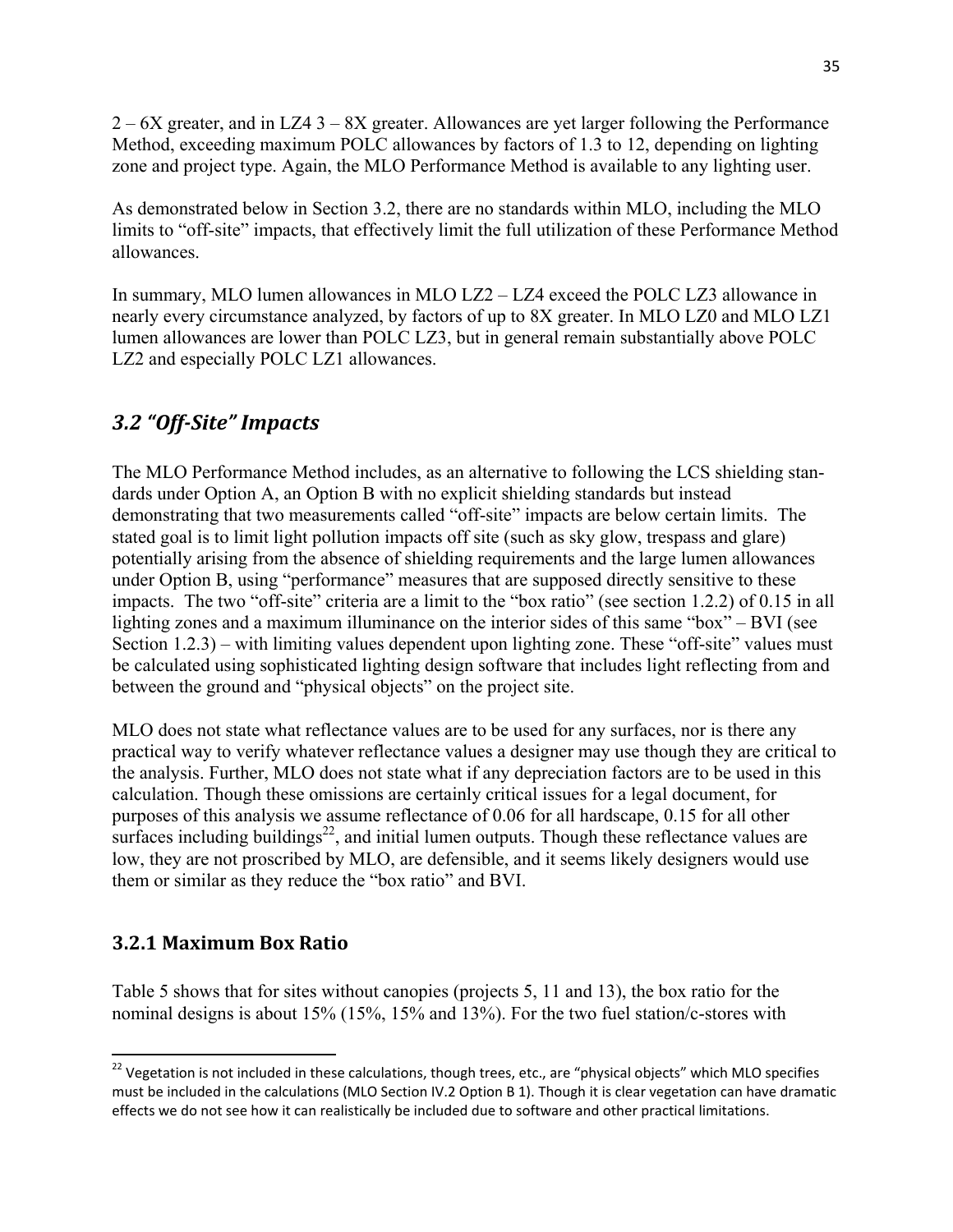canopies (projects 9 and 10) the ratio is between 6% and 7%. It is important to note here that all of these nominal lighting plans include only fully shielded fixtures. Yet without canopies the 15% limit is approached though these sites are using much less than the MLO lumen allowance.

To explore whether the box ratio of 0.15 effectively places a limit on the total lighting amount, project 13 was altered by increasing the output of all luminaires by a factor of 10 (see Table 5 project 13A). Though of course this is an artificial change (i.e., this change is not meant to represent a realistic lighting design), this analysis gives a sense for the effect of changing lumen amounts on this ratio. As expected, both the box lumens and the site lumens increase in the same proportion, so the ratio is not changed, remaining at 13%. Thus, the box ratio maximum does not affect the total lumen allowance permitted under the MLO Performance Method.

For sites such as fuel stations with large amounts of light located under canopies (or sites where light fixtures are located at some distance from property lines – see design 5A discussed under section 3.2.2 below), and thus a lower box ratio, the ratio not only does not limit the total amount of light used on the site, but apparently leaves room for substantial amounts of unshielded light (remembering that under this Option B there are no luminaire shielding standards).

To explore this possibility, sixteen B5-U5-G5 luminaires of 9500 lm each (these are classic "barnyard" fixtures) were added to the parking area of project 9. The results (see Table 5 project 9A) show that the box ratio was only slightly increased (from 6% to 7%), whereas direct uplight was increased from zero to 11,000 lm. Further, since these luminaires were not located close to any site boundaries, the maximum BVI was not changed. The sky glow index (SGI) was increased 70%, from 10 to 17 per acre.

Since the box ratio still remains substantially below the 15% limit, there is room to add still more unshielded fixtures to project 9 without exceeding this criterion. The 11 fully shielded luminaires located near the perimeter of the site, incidentally leading to the high maximum BVI of this design (45 lux), were next replaced with floodlights aimed toward the interior of the site and 60° above nadir (the equivalent LCS ratings for these fixtures as aimed is B0-U4-G5). The box ratio increases to 9%, still well within the MLO limit. Further, the maximum BVI decreases from 45 to 4 lux, bringing this design now within the MLO Performance Method Option B criteria for LZ3 and LZ4, though glare, light trespass and sky glow have all been substantially increased. Wasted direct uplight has been increased from 0 lm to 19,000 lm, while the SGI is now twice that of the nominal POLC compliant design.

In summary, the limit on the box ratio – the ratio of total lumens leaving a site to total lumens produced on the site – does not limit the total amount of light allowed on the site following the Performance Method Option B. For sites without canopies and with typical luminaire-property line setbacks, this ratio is about  $15\%$  – the MLO limit – when exclusively fully shielded fixtures are used. On the other hand, for some of the brightest sites (i.e., those using the greatest amount of lumens), canopies can bring this ratio considerably below 15%, thus opening the possibility for substantial amounts of lighting using very poorly shielded fixtures such as "barnyard" and floodlights.

Finally, it should be emphasized again that the box ratio is demonstrably not useful for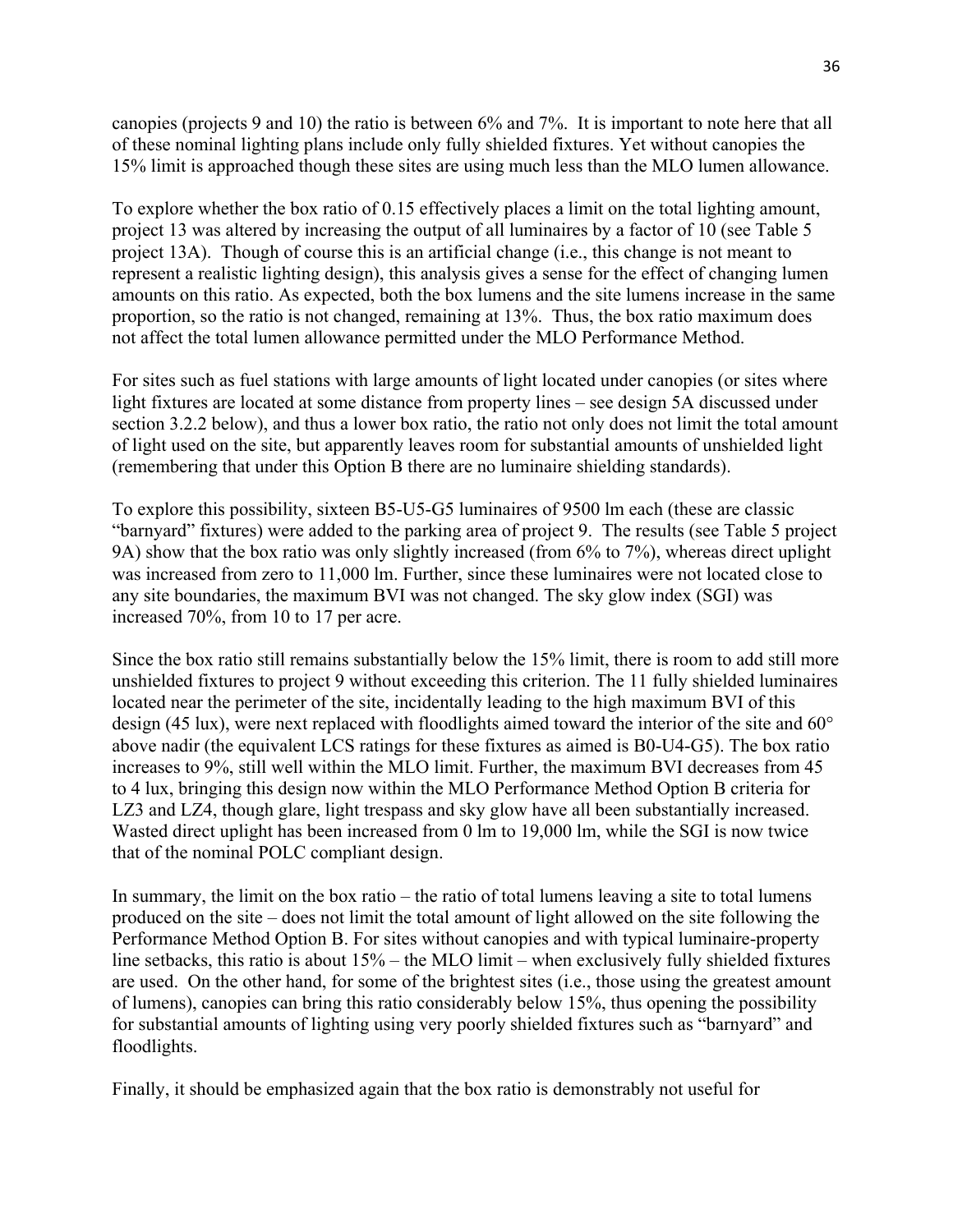estimating the sky glow impacts of an outdoor lighting installation, as it contains no information on the direction of the light striking the insides of the box, critical to sky glow impacts (Luginbuhl, Walker & Wainscoat, 2009). It does not even distinguish light headed toward the ground from light headed for the sky (Rae *et al.*, 2010).

#### **3.2.2 Maximum Boundary Vertical Illuminance**

The limits to maximum vertical illuminance on the imaginary vertical surface over the site boundary – BVI – in the MLO are  $0.5, 1, 3, 8$  and 15 lux in MLO LZ0 through LZ4, respectively<sup>23</sup>. These values are from the work by Lewin (2000), though we note that this study most directly evaluated glare, not illumination levels or "light trespass." Nonetheless, Lewin determined illumination levels at the eye resulting from light sources judged to produce an "objectionable rating" of 3 on the following scale:

- 1. Not objectionable (acceptable)
- 2. Slightly objectionable
- 3. Quite objectionable
- 4. Very objectionable

5. Extremely objectionable

Though the rating scale used in the study indicates that only "1" is "acceptable," the maximum illuminance values listed above<sup>24</sup> were set such that ratings from 1-3 were effectively "accepted," including the rating described as "quite objectionable." This seems a surprising interpretation, especially in a "model" lighting ordinance purported to "drastically reduce light pollution and glare" (IDA-IES, 2011, pg. 2). Nonetheless, we will leave such issues for discussion elsewhere.

The BVI was calculated for the five projects summarized in Table 4 using a nominal measurement point spacing of 20 feet, with no attempt to manipulate, minimize (or maximize) the BVI by adjusting point locations<sup>25</sup>. These calculations show that all of the nominal designs exceed the MLO BVI criterion in LZ0 and LZ1, and one of the projects (11) exceeds the criterion in all zones (though simple manipulation of point locations allows a BVI calculation that would pass the LZ4 limit). As none of these projects were designed with the BVI criterion as a design constraint, the specific values of the BVI maximum for these designs are less important than an examination of the factors that lead to the MLO criterion being exceeded, the criterion's likely effects on lighting designs, and its effectiveness in achieving its goal of limiting light trespass.

<sup>&</sup>lt;sup>23</sup> The ambient vertical illuminance under natural (i.e., no lighting) moonless conditions (Duriscoe, 2012, pers. comm.) is about 0.4 millilux, so the lowest BVI recommended by MLO for LZ0 is over 1000x brighter.<br><sup>24</sup> The Lewin (2000) study actually measured "objectionable ratings" for only CIE Environmental Zones E2, E3 and

E4 (equated to LZ2 – LZ4 in MLO). Lewin added a value for E1 (LZ1), and MLO added a value for LZ0; neither of these has any basis in measurement – nothing is known about the "objectionable rating" these limits might represent.

<sup>&</sup>lt;sup>25</sup> An unofficial version of MLO, briefly posted at the IDA and IES websites in early 2012, indicates that the BVI is to be calculated with an "adaptive" calculation grid. This functionality is not available in AGI32 ver. 2.36, (nor in any other lighting design software the author is aware of), and is not part of the official MLO, so is not attempted here.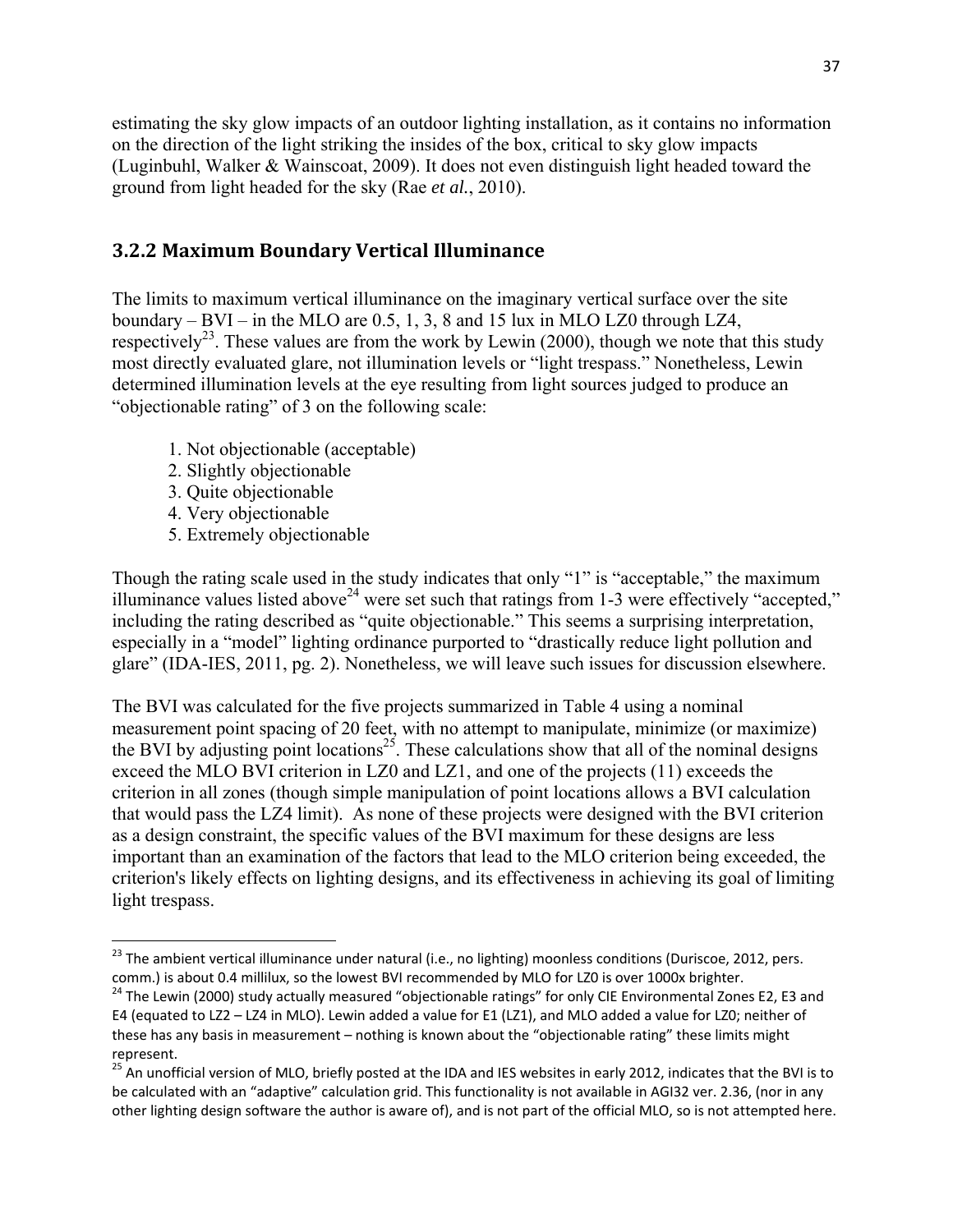In every case, the BVI maximum occurs, unsurprisingly, near a light fixture. To highlight this sensitivity, the nominal design for project 5 was rearranged to move all luminaires a minimum of two mounting heights from property boundaries. (This is not a practical lighting solution for this site, of course). Yet we see the dramatic effect on the BVI maximum (see Table 5 project 5A), which decreases from 47 to 4 lux. This shows that a tight BVI limit will cause lighting designers to seek to locate light fixtures away from property boundaries. Though at first glance this may be thought a desirable outcome, in many circumstances it may not be possible nor even desirable. (Note also that the box ratio was decreased from 0.15 to 0.08, which shows another avenue to allowing substantial amounts of unshielded light as explored in section 3.2.1.)

In project 10 the BVI maximum (11 lux) occurs at the site boundary nearest to an auto fueling canopy. This canopy is located 25 feet from the adjacent highway frontage. The design illuminates the ground under the canopy to 150 lux initial. This arrangement is unremarkable for a service station: such a setback from an adjacent roadway is not unusually large or small, although the illumination level is lower than commonly seen at service stations. Yet despite the typical geometry and modest illumination levels, the BVI maximum indicates that this design is allowed in MLO LZ4 only. It is hard to imagine what a designer could do to bring this under MLO constraints for LZ3 and lower.

Yet despite the oversensitivity of the BVI measure to this reasonable low impact lighting design, the BVI approach is ineffective at limiting flagrantly unshielded lighting. Project 10 was redesigned replacing most of the interior site lighting (10 fixtures) with unshielded 9500 lm B5- U5-G5 fixtures (see Table 5 project 10A). Total direct uplight was thus increased from 0 lm to 7,000 lm. It would be hard to describe this as other than a poor, glaring and trespassing lighting design. Yet the BVI maximum is barely affected, increasing from 11 to 12 lux, while the SGI nearly doubles from 21 to 38 per acre. It would still be permitted in LZ4, with room for many more B5-U5-G5 fixtures.

In some cases locating light fixtures far from property boundaries to meet MLO BVI criteria might be possible while still meeting lighting needs. In others it is impractical, inadvisable or impossible. In the actual case of project 5, the principal offending fixtures are three fully shielded 3500 lm fixtures illuminating high-traffic and high-conflict (pedestrian and automobile) pedestrian crossings of the site entrance drives, entering the site from the adjacent arterial and collector roadways. The high BVI maximum on project 11 arises from a similar situation. It is hard to imagine how to illuminate these critical areas, inescapably located very close to property boundaries, without running into trouble with the MLO Performance Method Option B BVI limit. Another high BVI value, of second severity on the project 5 site, arises at two fully shielded emergency egress lights located on a non-frontage face of the building and approximately 10 feet from the adjacent collector roadway. Without significantly changing the location of the building, the BVI limit would be very difficult to meet due to these lights as well. This design is not a high-intensity lighting use – it is a supermarket using 35 klm/ac, by any objective measure a low impact lighting use. Such situations may leave designers with no option but to use the Prescriptive Hardscape Area Method, and present MLO with another circumstance where the Prescriptive Hardscape Area and Performance Methods yield substantially different results.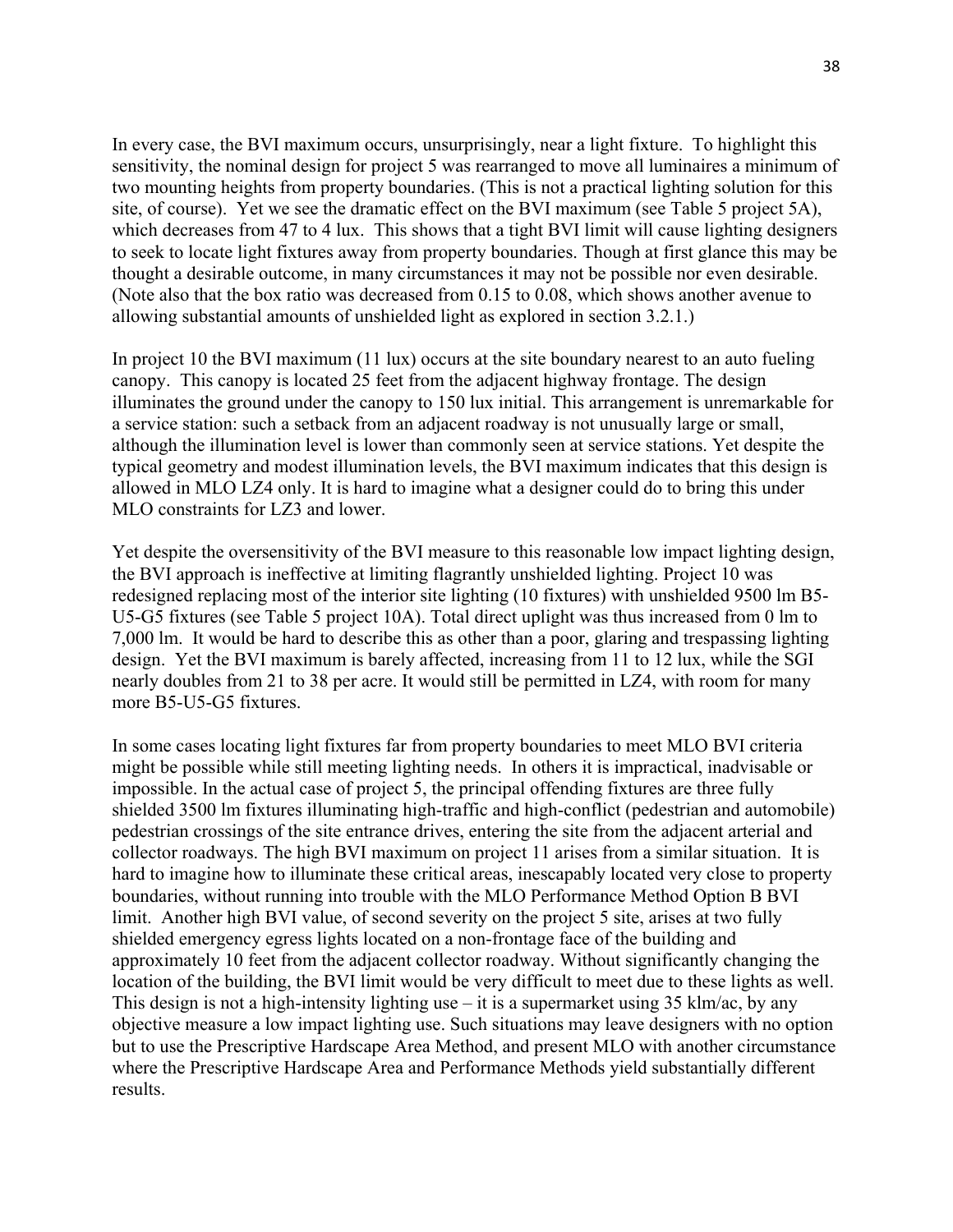On the other hand, as shown here and above in section 3.2.1, the BVI limit is insensitive to poorly shielded fixtures if they are located at some distance from the property boundary, or aimed away from the adjacent property boundary, even though such fixtures would still cause substantial amounts of sky glow, light trespass and glare.

The framework under which the MLO BVI limits are implemented is insensitive to many aspects of light pollution and light trespass. For example, the consequences of, or appropriate limits for, light trespass at all property boundaries within a lighting zone cannot be considered equal, not even approximately so; a commercial-commercial, or commercial-roadway boundary has considerably different sensitivity to trespass than a commercial-residential boundary. Variation in sensitivity to adjacency impacts is commonly recognized in land-use zoning, and addressed for example through variation in setback distances and/or landscaping buffer requirements. Yet the MLO sets the BVI maximum based on the single criterion of the subject parcel's lighting zone; the limit is not sensitive to an adjacent parcel's lighting zone, lighting design or land-use. In fact, the way this limit is specified leads to a nonsensical situation at the boundary between two adjacent parcels with different lighting zones: the parcel allowed more light is allowed to trespass onto the fainter parcel more than the faint parcel is allowed to trespass onto the brighter parcel. Finally, as different communities have different setback requirements and many different rules regarding what are and are not suitable adjacent land uses, it seems problematic to establish light trespass standards based solely on lighting zone.

Finally, we note the extreme sensitivity of the BVI measure to the placement of the points at which the measurement is calculated. As a practical matter the illuminance cannot be calculated at every point, only at discrete points. Where these points fall relative to luminaires near the site boundary can drastically change the maximum BVI detected by the software<sup>26</sup>. This provides an obvious avenue for gaming the MLO standards, "adjusting" the calculated values of the BVI through intentional adjustment of measurement locations without actually addressing the issue of trespass at all.

In summary, the MLO BVI standards do not provide effective limits on the lumen allowances, sky glow impacts, or unshielded lighting. Luminaires located near property boundaries, such as on building faces when building setbacks from property boundaries are small, luminaires used to illuminate critical areas such as pedestrian walkways at site driveway entrances, and even canopy lighting at typical property-line setbacks, will cause the MLO BVI limits to be exceeded in nearly every circumstance, even with fully shielded luminaires. This criterion is on the other hand insensitive to unshielded luminaires located at some distance from property boundaries. On sites with large lumen allowances but unusual structural shielding (such as fuel stations) or large luminaire-property boundary setbacks, large amounts of unshielded lighting may be installed without exceeding the BVI limit. Finally, the linking of this criterion to a site's lighting zone only (with no cognizance of the lighting zone or land-use on the other side of the boundary) leads to nonsensical trespass results.

<sup>&</sup>lt;sup>26</sup> Maximum BVI for the nominal Project 9 design was computed using AGI32 with automatic grid point spacing from 18.0 to 20.0 feet with 0.2 foot increments. The calculated maximum BVI ranged from under 15 to over 45 lx, or more than a factor of three.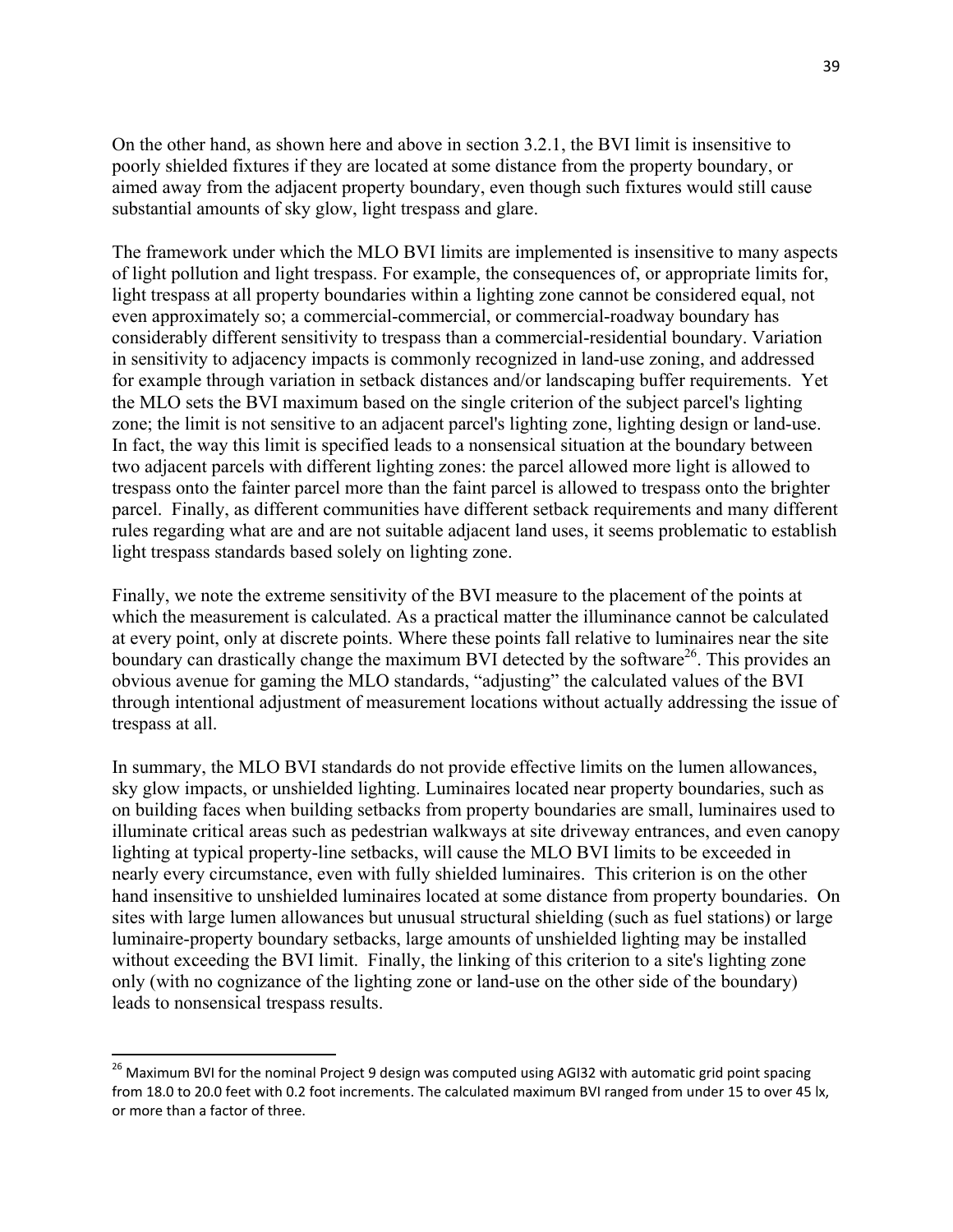### *3.3 Direct uplight and sky glow index (SGI)*

Comparing uplight lumen densities and sky glow impacts is complex – we must consider four lighting scenarios (1 – unregulated lighting, 2 – lighting regulated under POLC standards, 3 – lighting regulated under MLO LCS standards, and 4 – lighting regulated under MLO Performance Method Option B standards), in three (POLC) or five (MLO) lighting zones. To simplify the comparison, we first discuss the uplight lumen densities. These relate directly to wasted energy, commonly a principal concern of communities adopting lighting codes. We will follow this with a discussion of the sky glow index (SGI), recognizing that this is a more direct dark sky concern, a "light pollution" consequence of uplight.

When discussing MLO impacts we will also generally focus on the larger allowances produced by the Performance Method. This is intended to realistically evaluate the maximum impacts that are allowed under MLO standards. The same treatment is given to the POLC results, where we generally compare to impacts under the most generous total lumen and unshielded allowances, using the POLC LZ3 (70 klm/ac) limits rather than the POLC LZ2 (35 klm/ac) or LZ1 (17.5 klm/ac) limits. In the case of MLO, though the Prescriptive Hardscape Area Method gives generally lower total allowances and stricter shielding standards<sup>27</sup>, no developer is compelled to use this method: the larger allowances and greater impacts allowed under the Performance Method (either Option A or Option B) are available to any designer and project.

### **3.3.1 Direct uplight**

The direct uplight observed in unregulated practice (cf. Section 2.3.1) of 16 klm/ac is reduced by a factor of 15X (1.1/16 or 93%) under POLC standards for LZ2 and LZ3 (see Table 6). As a fraction of total lighting energy wasted this represents a reduction from  $10\%$  to  $1.6\%$  – 3.1%. Direct uplight is completely eliminated under POLC standards for LZ1.

Direct uplight lumen densities for unregulated lighting (Section 2.3.1), under POLC LZ2 and LZ3 (Section 2.3.2), and under the MLO Prescriptive Hardscape Area Method and Performance Method Option A using LCS standards (Section 2.3.3, Table 7) are shown in Figure 11.

Under MLO LCS standards direct uplight is also eliminated in MLO LZ0 and is below the POLC maximum of 1.1 klm/ac in MLO LZ1, ranging from 0.1 to 0.6 klm/ac under the scenarios analyzed in Section 2.3.3. In MLO LZ2 the LCS standards allow considerably more direct uplight than the POLC maximum  $(2 - 6X$  more) if fixtures of less than 10,000 lm each are employed.

<sup>&</sup>lt;sup>27</sup> Particularly there is a requirement of zero uplight for parking lot lighting that is removed under the Performance Methods.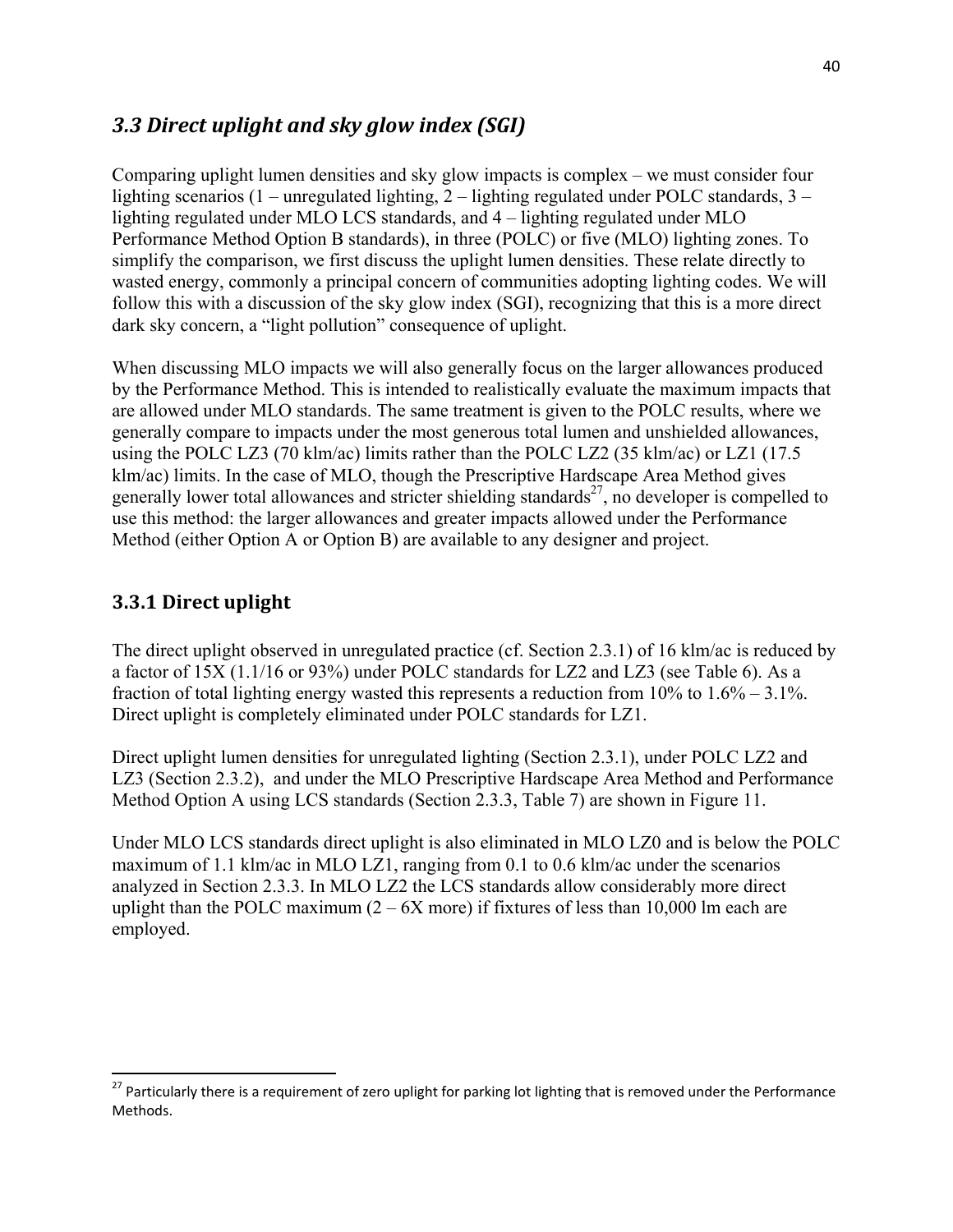

**Figure 11. Direct uplight lumen densities for unregulated lighting (UR) and under MLO Prescriptive Hardscape** Area Method and Performance Method Option A LCS standards (Table 7). The green line is at 1.1 klm/ac, the maximum direct uplight density under the POLC (Table 6). Note the logarithmic scale necessary to display the **wide range of direct uplight lumen densities under MLO.**

Under MLO LCS standards in MLO LZ3 and LZ4 the direct uplight lumen densities at 5000 lm per fixture<sup>28</sup> exceed by large factors both the POLC maximum and unregulated practice for all scenarios analyzed. The Performance Method increase compared to unregulated practice ranges from 4.4X (71/16) to over 13X (209/16). Compared to the POLC maximum of 1.1 klm/ac, MLO LCS standards in MLO LZ3 and LZ4 allow uplight lumen densities beginning at almost 65X (71/1.1) greater and reaching as high as 190X (209/1.1) greater.

Under MLO Performance Method Option B the uplight lumen densities can be much larger still, dramatically exceeding POLC densities in even MLO LZ2 (Section 2.3.4 and Figure 12). For the three MLO LZ2 designs summarized in Table 8 and Table 9, the uplight densities are  $7.9 - 53$ klm/ac, or up to 7X that of the MLO LCS amount with 2500 lm/fixture. Again, MLO Performance Method Option B is available to any developer for any site.

Finally, we note the wide variation in direct uplight lumen densities following these three MLO methods. Using the most dramatic example, Project 7 produces either 4, 7, or 53 klm/ac direct uplight following the Prescriptive Hardscape Area Method, Performance Method Option A and Performance Method Option B, respectively. In general, the standards of the MLO Performance Method Option A produce direct uplight densities approximately twice those under the MLO Prescriptive Hardscape Area Method (see Figure 11 and Table 7). This wide variation is an unexpected and undesirable characteristic for alternative regulatory options in the same code

 $^{28}$  To further reduce the complexity of comparison, when discussing below the impacts of the MLO LCS standards on allowed uplight lumen densities and SGI, we will focus on the analysis at 5000 lm per fixture. We note that contrary to the general analysis emphasizing the maximum impact this is an intermediate impact.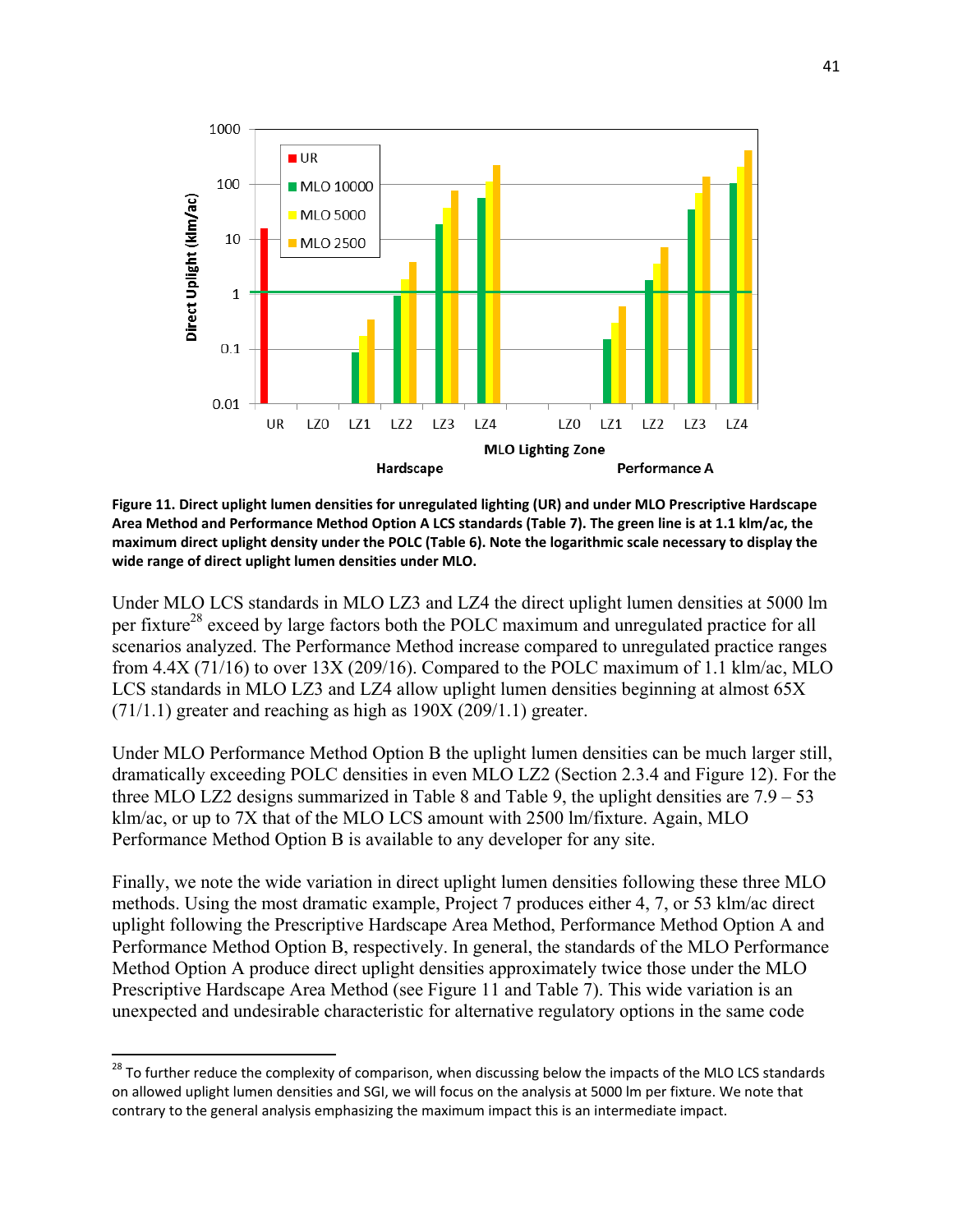intended to achieve the same purpose.



Figure 12. Direct uplight lumen densities of the projects in Table 8 with lighting designed following the POLC LZ3 standards and MLO LZ2 Performance Method Option B. UR indicates the direct uplight density for unregulated lighting for the specific site uses (car dealer, motel and bank, respectively), following the results of Luginbuhl et *al.* **(2009) with 10% direct uplight.**

In summary, direct uplight is dramatically reduced compared to unregulated practice following POLC standards, yet dramatically increased in all zones above LZ1 following MLO Performance Method Option B. POLC standards represent a 90% or greater reduction, while MLO LZ2 standards allow uplight lumen densities up to 3X greater than unregulated practice, and about 50X greater than POLC standards. In MLO LZ3 and LZ4 the increase is even more dramatic. In the lower numbered zones, the MLO Prescriptive Hardscape Area and Performance Methods using LCS standards allow less direct uplight (less than unregulated practice in MLO LZ0 – LZ2 and less than POLC LZ2/3 in MLO LZ0 – LZ1), but as any developer is permitted to use the MLO Performance Method Option B, the larger uplight lumen densities represent the largest MLO impacts.

#### **3.3.2 Sky glow**

Examining the potential sky glow – the most direct light pollution impact – from these various standards through the SGI, Table 7 and Figure 13 show a very similar story to the uplight lumen density analysis above. The expected SGI/ac of unregulated lighting (red bar, Figure 13), estimated at 98 (see Section 2.3.1), is reduced 84% – 98% by POLC standards for POLC LZ1 – LZ3 (horizontal green lines, Figure 13).

Comparing to unregulated lighting practice, MLO LCS standards reduce SGI in MLO LZ0, LZ1 and LZ2 (98% in  $LZ0 - 37%$  in LZ2), with moderate to dramatic increases in MLO LZ3 and LZ4 (117% in LZ3 – 1000% in LZ4). Compared to POLC standards, MLO LCS standards can be expected to produce at most a very slight improvement in MLO LZ0 only. In MLO LZ1 the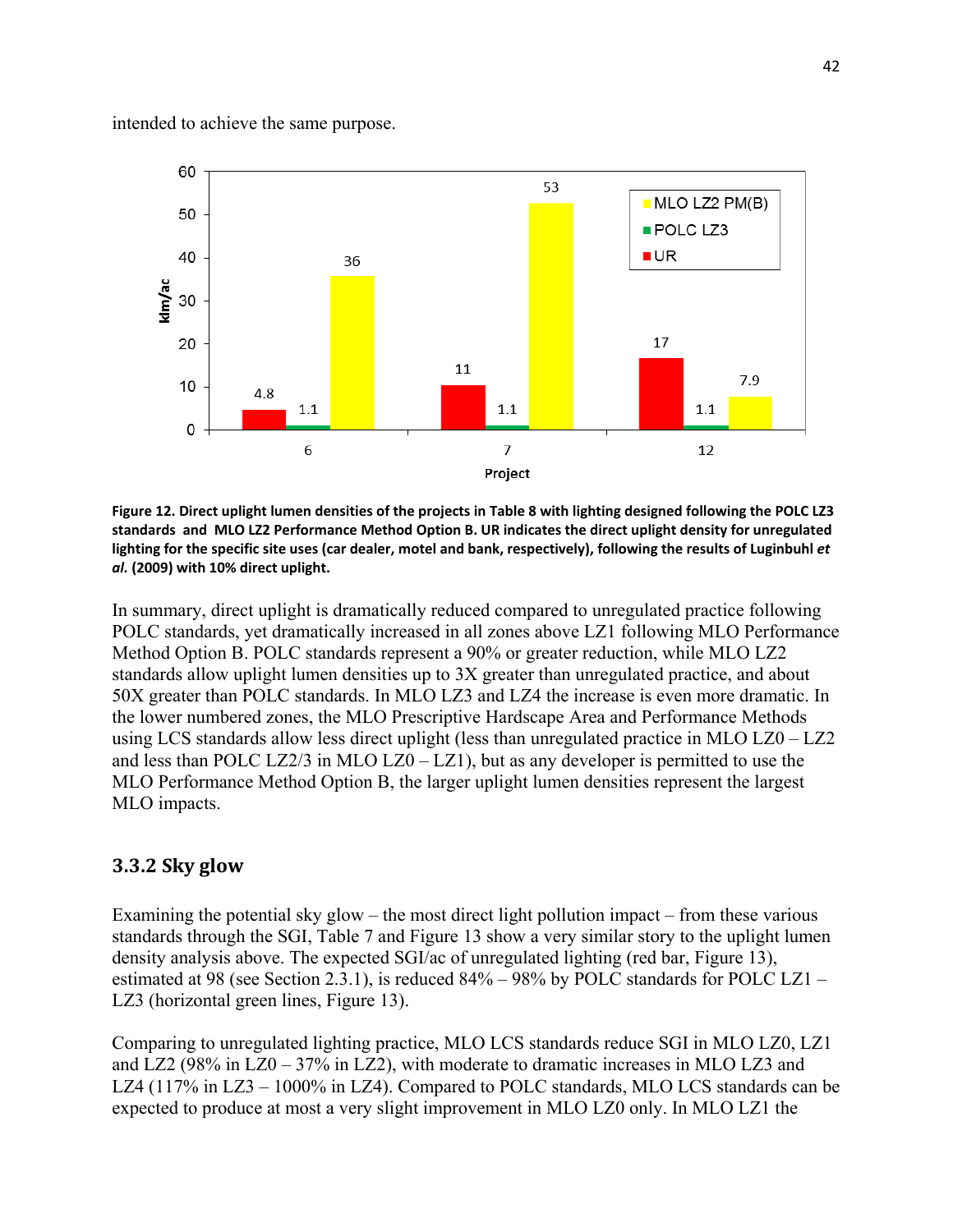SGI/ac is similar to that in POLC LZ2; in MLO LZ2, LZ3 and LZ4 the MLO LCS standards at 5000 lm/fixture allow, respectively, an SGI 3X, 25X and 68X greater than the largest SGI under POLC.

The MLO Performance Method Option B allows for a yet larger SGI. For the MLO LZ2 analyses summarized in Table 8 and Table 9, the SGI can increase by a factor of two or more over that found for the MLO LCS standards shown in Figure 13, leading to an overall increase by a factor of up to 6X (105/16) compared to POLC LZ3 standards. Though we have not executed any designs conforming to MLO Performance Method Option B standards for LZ0 or LZ1, we expect that the complete release from luminaire shielding standards under this option means that the low SGI indicated for MLO LCS standards (2.6, see Table 7) can be substantially exceeded following MLO Performance Method Option B.



Figure 13. Sky glow index (SGI) per acre for unregulated (UR) and MLO lighting under the LCS standards (Table 7). The solid/dashed/dotted green lines are at 16, 11 and 3.5, the maximum SGI under the POLC for LZ3/2/1 **(Table 6). Note the logarithmic scale necessary to display the wide range of SGI under MLO.**

As MLO does not address or regulate lamp types, blue-rich sources can be (and increasingly in the nascent solid-state age are being) used for outdoor lighting. The result for visible sky glow is that in most circumstances located in moderate-sized to small communities and in all rural or remote areas, the visible sky glow can be as much as  $3 - 5X$  greater than for HPS (and up to  $15X$ ) greater compared to LPS) (IDA, 2010).

Finally, here also the MLO Performance Method Option B standards allow SGI values approximately twice those under the MLO Prescriptive Hardscape Area Method (see Figure 13 and Table 7), indicating again that the different MLO approaches to controlling light pollution impacts do not produce similar results.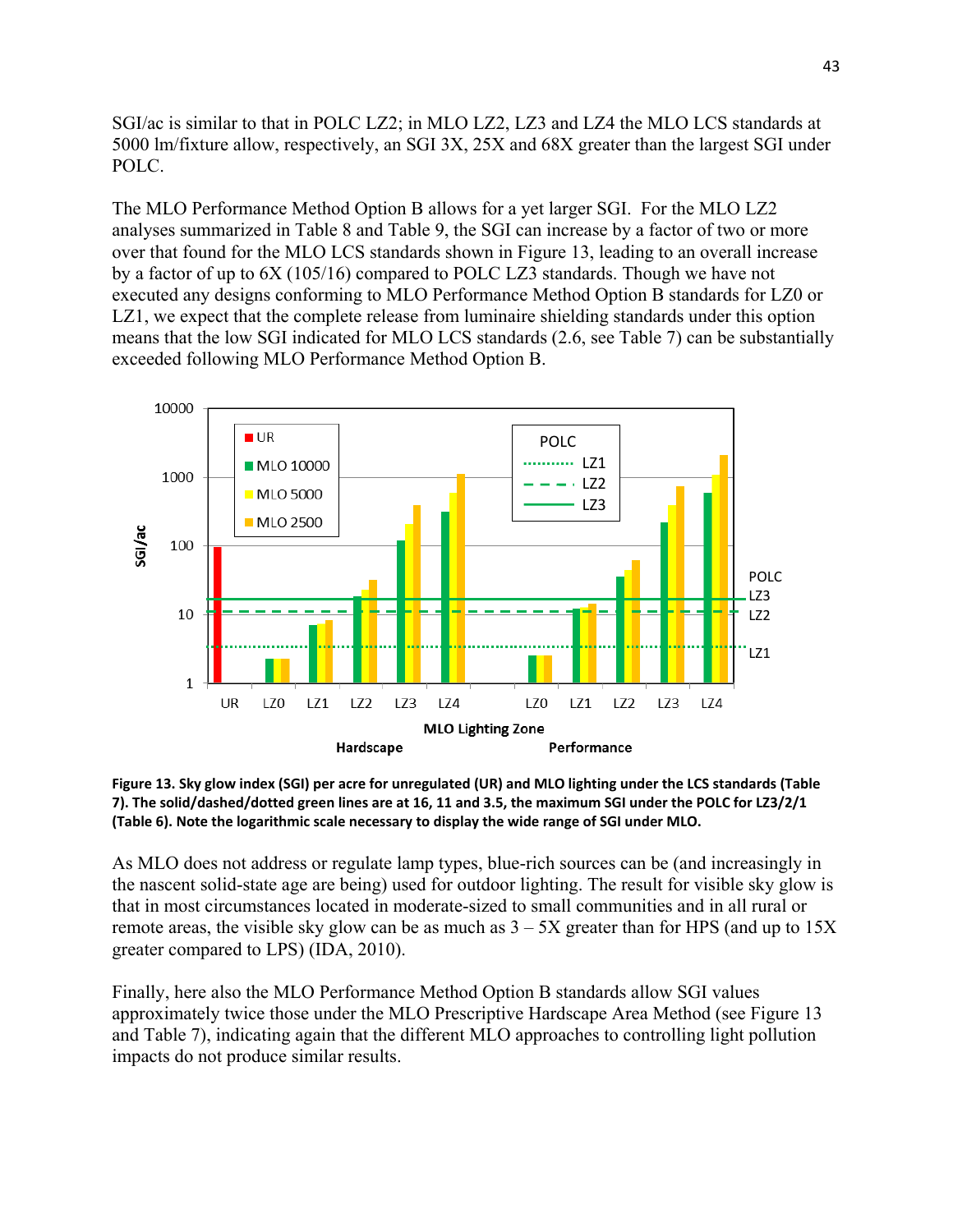

Figure 14. SGI/ac of the projects in Table 5 following the POLC LZ3 standards and MLO LZ2 Performance Method Option B. UR indicates the SGI for unregulated lighting for the specific site uses (car dealer, motel and **bank, respectively), following the results of Luginbuhl** *et al.* **(2009) with 10% direct uplight.**

In summary, sky glow impacts measured using the Sky Glow Index are dramatically reduced compared to unregulated practice with lighting following POLC standards, yet approximately equal (MLO LZ0, LZ1) to dramatically increased (MLO LZ2, LZ3 and LZ4) following MLO standards, especially following MLO Performance Method Option B. POLC standards represent an 80% or greater reduction in SGI compared to unregulated practice, while MLO LZ2 standards allow an SGI approximately equal to unregulated practice and at least 100X greater than POLC standards. In the higher MLO lighting zones the increases would be yet more dramatic.

Despite the (apparent) expectation that "limits to off-site impacts" in the MLO Performance Method Option B will control the important light pollution impacts of uplight, sky glow, trespass and glare, this method, with no fixture restrictions on uplight fraction or glare, allows lighting designs dominated by unshielded floodlight and prismatic fixtures.

#### **3.3.3 Does MLO limit sky glow?**

The writers of the MLO contend that the MLO use-specific lumen allowances and "off-site" standards effectively control important light pollution impacts, that they "… will allow communities to drastically reduce light pollution and glare and lower excessive light levels" (MLO User's Guide, pg. 2). They have even suggested that these MLO standards are more effective than the shielding and general lm/ac standards of the POLC discussed and analyzed here. However, the amount of light propagating into the sky and the resultant sky glow is not directly addressed with any of the MLO "off-site" metrics. The analysis of this report demonstrates that the MLO approach is in fact dramatically less effective than the POLC approach and does not appear certain to produce sky glow reductions even compared to unregulated lighting practice.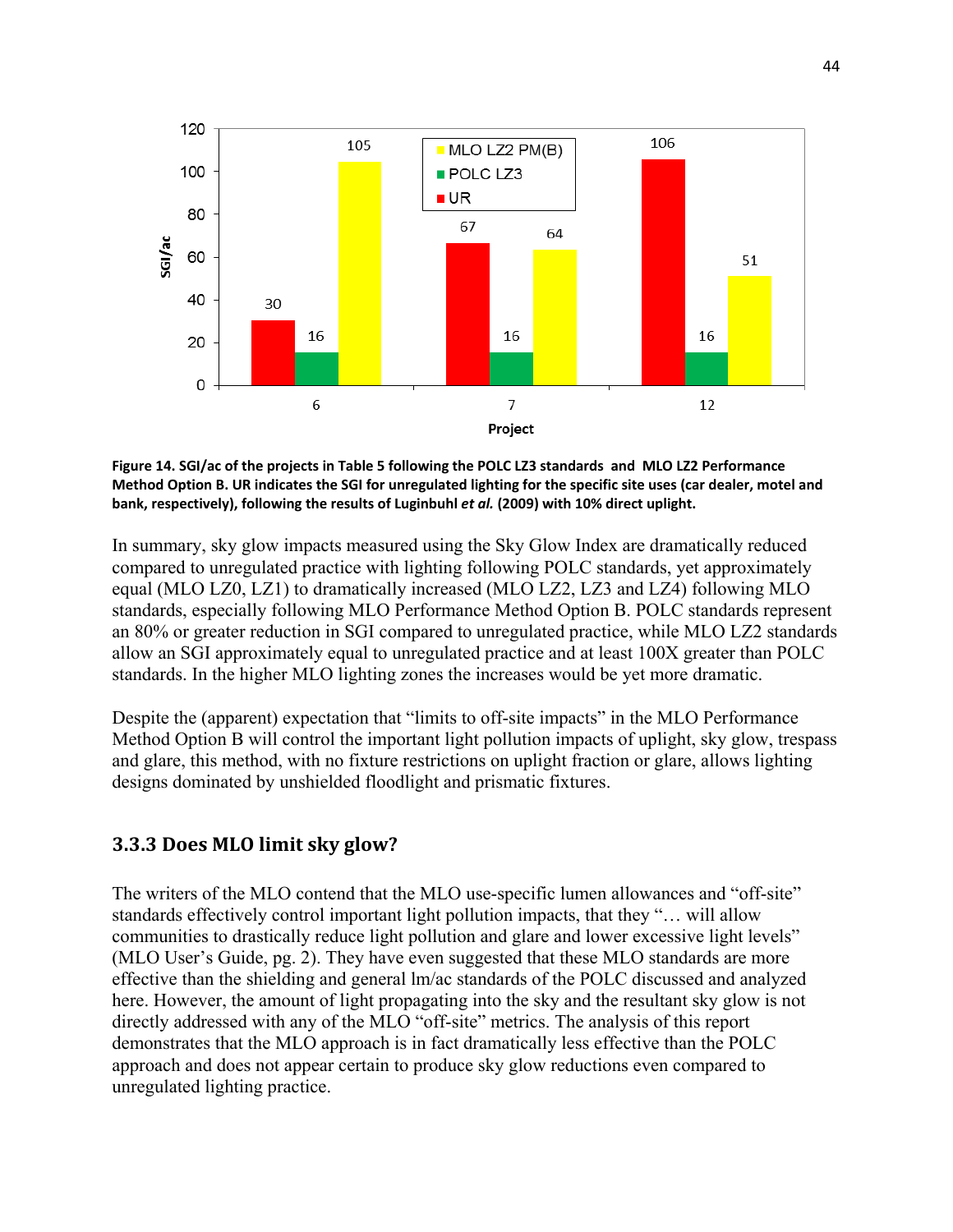Lighting industry representatives have often expressed the opinion that strict shielding (commonly appearing in lighting codes as "fully shielded" or "full cutoff" standards) unnecessarily constrains good lighting design and limits "creative solutions" to lighting problems and light pollution by talented designers. MLO appears to subscribe to this philosophy, allowing in nearly all lighting zones substantial amounts of direct uplight through LCS BUG standards, and removing *all* luminaire shielding restrictions under the Performance Method Option B. Yet the impacts on uplight and sky glow of this approach appear clear and represent a huge step backward compared to current state-of-the-art lighting codes like the POLC.

## *3.4 Glare*

Glare is a complex visual phenomenon, and measuring it often involves metrics that capture only certain aspects while missing others. The types of glare (IESNA, 2011b, pg. 4.28) related to visual performance include measures of the illuminance at the eye caused by the source, which is directly proportional to the intensity of the source (measured in candela) and inversely proportional to the square of the distance<sup>29</sup>.

In this study we first compare the effectiveness of POLC fully-shielded and MLO LCS standards at controlling glare. The measure used in this study, the maximum vertical illuminance produced by luminaires at 500' distance (VI500), is a measure much more closely related to most aspects of glare than the LCS "G" rating even though the "G" stands for "glare" in the LCS (IESNA, 2011a).

The figures shown in Table 10 are displayed graphically in Figure 15. This presentation clearly shows, for this sample of 252 fixtures, that the POLC "fully shielded" criterion produces glare control slightly worse than the LCS G1 but slightly better than LCS G2; the brightest FS fixture  $(VIS00 = 0.027 \text{ lux})$  is nearly identical to the brightest G1 fixture  $(VIS00 = 0.026 \text{ lux})$  and fainter than the brightest G2 fixture (VI500 =  $0.040$  lux).

The maximum VI500 values arising from G3 and G4 fixtures are considerably worse than those determined for the fully shielded fixtures, with 90% or more having maximum VI500 of 0.01 lux or greater and with maximum VI500 values 4X and 5X brighter than for fully shielded fixtures.

The maximum VI500 of 0.006 lux or  $1/50<sup>th</sup>$  full moon estimated for unshielded or "partially shielded" fixtures allowed by POLC is considerably lower than commonly arising from fully shielded or even LCS G0 fixtures containing higher output lamps. POLC allows only 2100 fixture lumens/ac in such fixtures, or essentially one fixture per acre.

<sup>&</sup>lt;sup>29</sup> Most measures also include the inverse angular separation between the source and the viewing direction, and the inverse of the background or average scene luminance.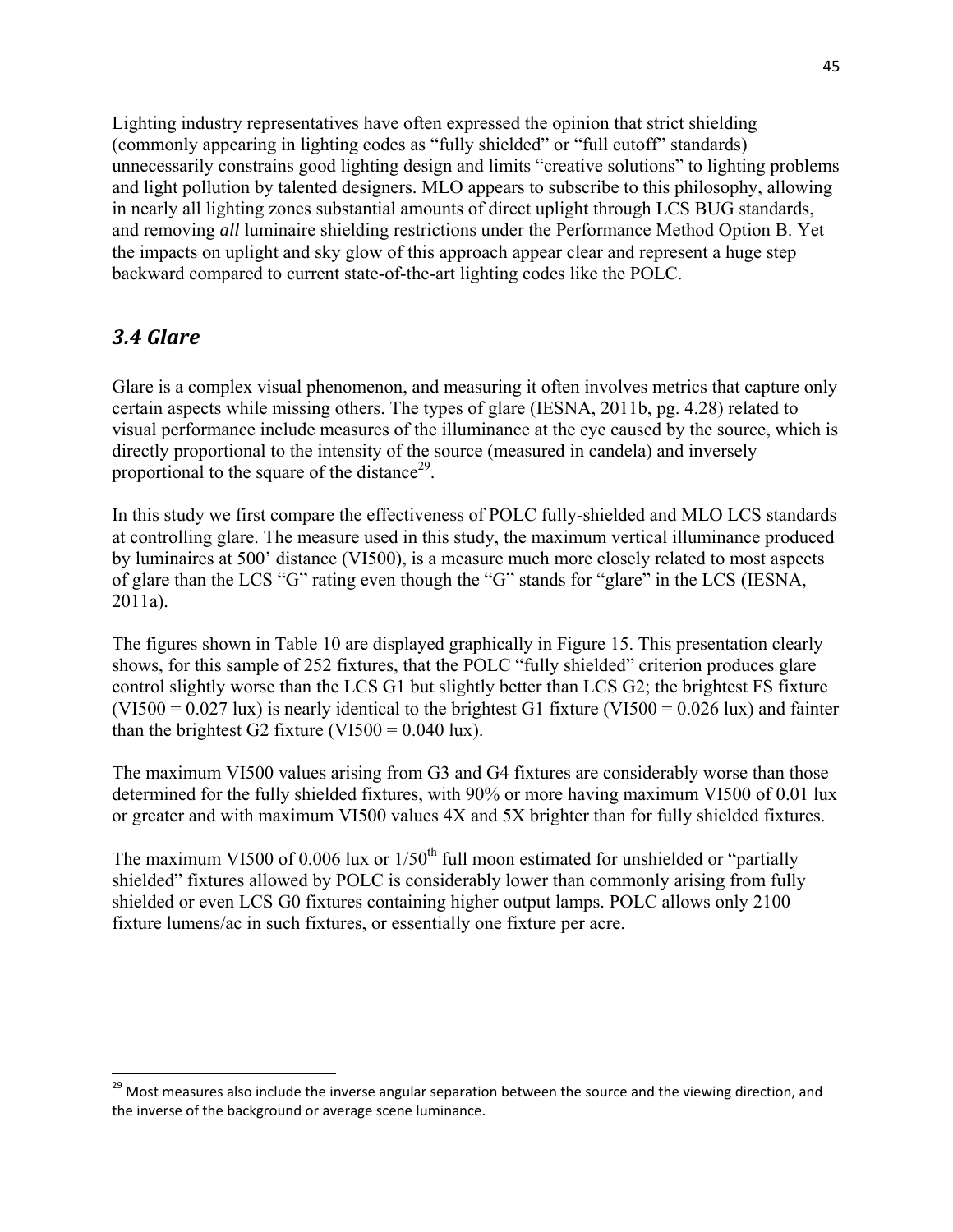



To more fully understand the impacts of these glare measures, we return to the original work by Lewin (2000) used to set boundary vertical illuminance limits by the CIE, IES and MLO. Lewin's work more fundamentally investigated acceptability – or "objectionability" – of glare; we find that by Lewin's original interpretation, in "Environmental Zone E2" (equivalent to MLO LZ2), glare sources producing illumination at the eye of 3 lux (or appearing  $10X$  as bright as a full moon) were judged "quite objectionable." Sources producing an illumination at the eye of 1 lux (3X as bright as full moon) were judged to be "slightly objectionable." Thus, when considered as single sources in isolation, all of the fixtures evaluated, including the brightest LCS G4 fixture at VI500 =  $0.138$  lux, would have been considered by Lewin no worse than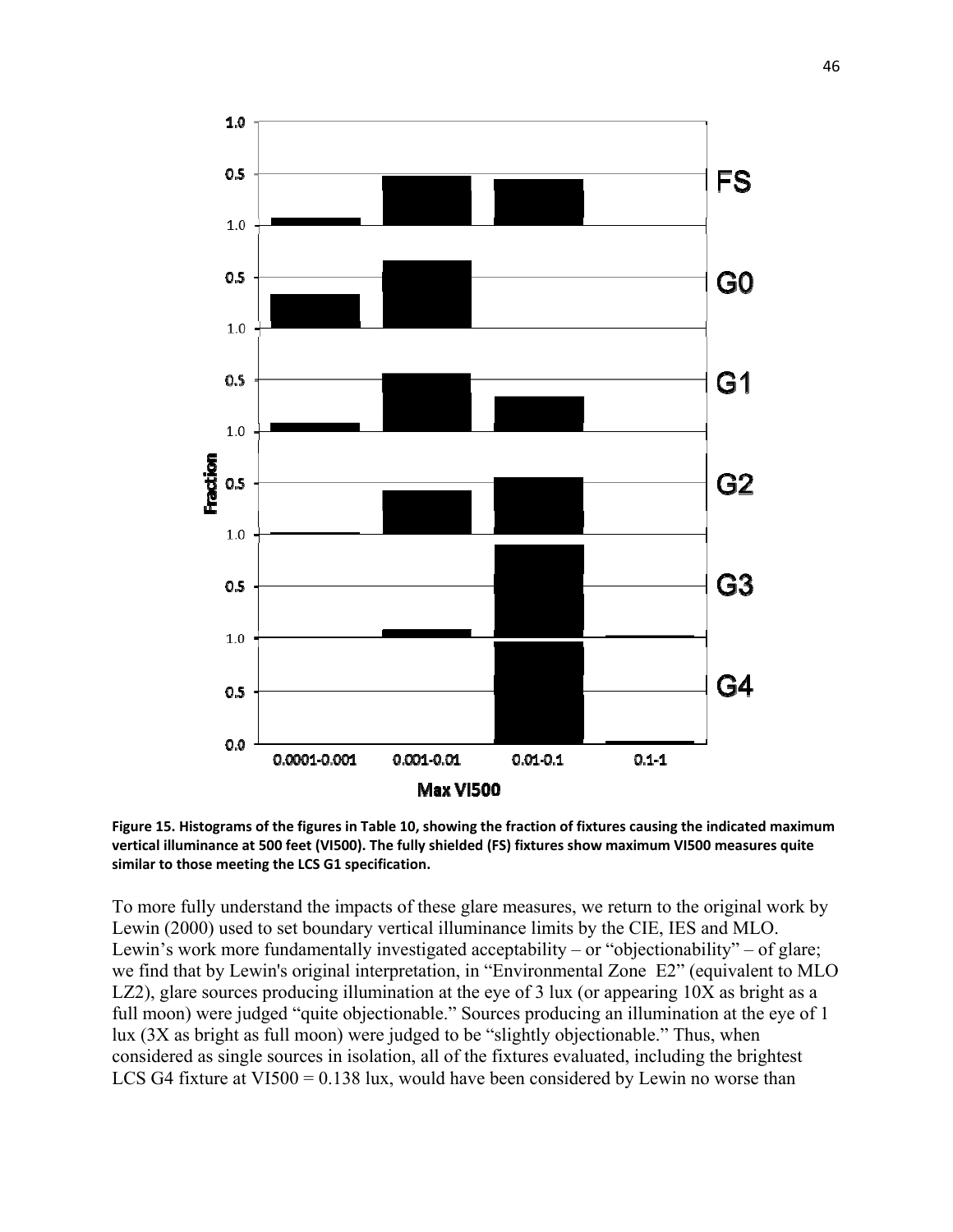"slightly objectionable" when viewed from  $500 \text{ feet}^{30}$ .

The evaluation of VI500 using LCS ratings is an incomplete and inaccurate overall assessment of the glare control provided by MLO standards, as in MLO Performance Method Option B, there are no LCS or other shielding standards at all. The designs described in Sections 2.2 and 2.3.4 show that unshielded barnyard lights, prismatic wallpacks and even sideways-directed floodlights are permitted using this option. Here the BVI maximum "off-site impact" limit effectively provides a cap on maximum VI500, but at the relatively very high BVI limits of 0.5 – 15 lux, or 1.7X – 50X full moon brightness. And again, the MLO Performance Method Option B is available to any designer for any site.

As the POLC "fully shielded" standard is practically implementable using no more than a layman's visual examination of the fixtures, or even images or drawings of the fixtures, it has a distinct practical advantage over the photometric LCS approach and can be effectively applied even in the absence of photometric data. As the consistency, reliability and availability of fixture photometric measures have always been an obstacle to lighting code implementation (even with the earlier "cut off" classifications), this advantage would appear substantial. The degree of glare control it offers is essentially the same as the LCS G1 rating.

In summary, an analysis of over 250 fixtures shows that the POLC "fully shielded" shielding standard provides glare control very similar to the MLO LCS G1 standard in MLO LZ1. Fully shielded fixtures viewed from a distance of 500 feet can show a maximum illumination of about 0.03 lx or  $1/10^{th}$  full moon, essentially identical to the brightest LCS G1 fixtures evaluated. Nonetheless, as there are no LCS or other shielding standards under MLO Performance Method Option B, the maximum glare possible under MLO is limited only by the limits to the maximum vertical illuminance at the property boundary: these limits of  $0.5 - 15$  lux in MLO LZ0 – LZ4 are 1.7X – 50X full moon brightness. As noted in the uplight analysis, completely unshielded fixtures, including sideways directed floodlights, can be used under this option.

## *3.5 Lamp spectral distribution*

The spectral distribution of light sources used for outdoor lighting has a large impact on many aspects of light pollution, such as glare and sky glow. Sources rich in shorter wavelengths generally have larger impacts, often much larger, due principally to the sensitivity of the human eye for both low-light and off-axis visual, and non-visual processes $31$ . The IDA paper on bluerich white lighting (IDA, 2010) indicates that the sky-glow impacts of blue-rich lighting are in general 3X to 5X greater than the equivalent amount of HPS lighting and as much as 15X greater than LPS. Given this distinct dark sky impact, lighting codes expecting to effectively address sky glow must grapple with this issue and not avoid it.

Nonetheless, the IDA-IES MLO has no reference to lamp types. The POLC version 2.0

 $^{30}$  The single study by Lewin underlying light trespass metrics in the lighting industry literature and MLO relied on a very small sample of subjects (30 people).<br><sup>31</sup> Non-visual processes include circadian rhythms and coupled hormonal cycles that affect many aspects of

biological processes in humans (and other organisms).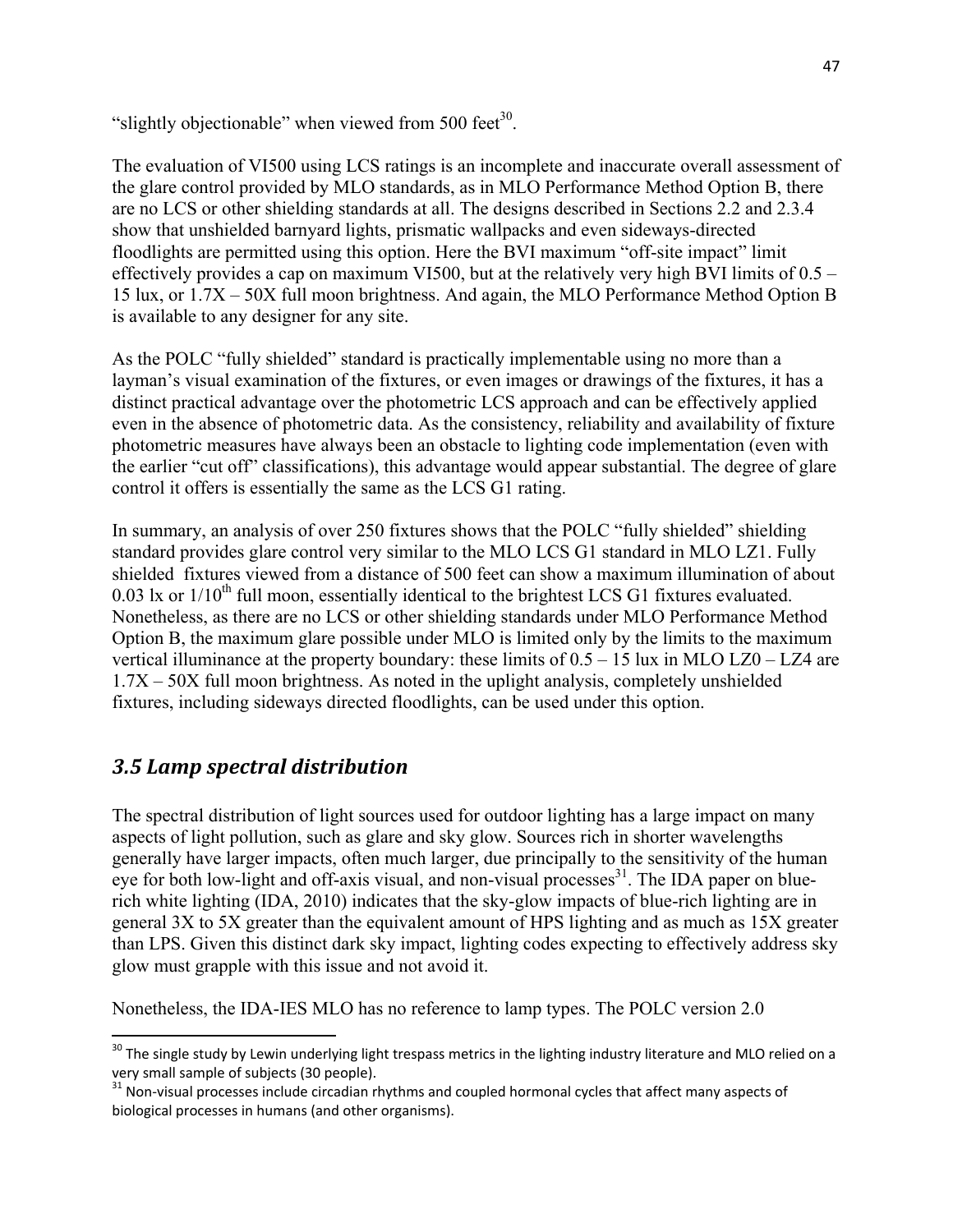(Luginbuhl, 2010) requires the use of HPS, LPS, or warm-white LED sources for "Class 2" lighting, that is most area lighting (80% or more according to Luginbuhl *et al.*, 2009). The POLC as implemented in some Arizona communities (*e.g.*, Flagstaff, Coconino County) limits "Class  $2$ " lighting to low-pressure sodium<sup>32</sup>.

For example, even if the use of white LEDs leads to a 50% decrease  $(0.5 \times)$  in the total amount of lumens released into the night environment (through improved application efficiencies or reductions in light levels), this blue-rich source will result in an overall sky glow increase of 0.5  $\times$  3X to 5X = 1.5X to 2.5X compared to HPS; without overall lumen reductions (in practice the more likely scenario), sky glow would increase 3X to 5X. In such a circumstance, even assuming such dramatic overall lighting amount reductions were realized, it would be hard to claim that progress was being made in reducing light pollution when visible sky glow increases 50% to 150%.

## **4. Conclusions**

This report presents an evaluation of the light pollution impacts of the IDA-IES Model Lighting Ordinance (MLO) and the Pattern Outdoor Lighting Code (POLC) described in Section 1. The analysis includes the total amount of outdoor lighting allowed, the so-called MLO "off-site" impacts, direct uplight allowances, the amount of sky glow expected, and glare. The analysis compares the MLO to POLC as well as where possible to unregulated lighting practice.

The POLC is found to provide substantial improvements over unregulated outdoor lighting practice in all evaluated light pollution impacts. In the "brightest" POLC Lighting Zone 3, the total lighting amount for commercial sites is reduced on average to about one-half or less of the amount used on unregulated sites; in POLC LZ2 they are reduced to one-quarter and less. The amount of sky glow expected, evaluated using the Sky Glow Index (SGI) and accounting for both light emitted directly upwards and reflected upwards, is reduced nearly a factor of 100 compared to average unregulated outdoor lighting practice.

Under MLO standards, outside of MLO Lighting Zones 0 and 1, the total lumen allowances, direct uplight allowances, and amount of sky glow are notably greater than expected under POLC standards; in MLO Lighting Zones 3 and 4 they are dramatically greater. These lighting amounts and sky glow impacts are greater than what can be expected even when lighting is unregulated. The MLO Performance Method Option B provides notably poor control of direct uplight and therefore sky glow.

Glare under the POLC "fully shielded" standard is controlled in all zones as well as in MLO LZ1 following the LCS ("BUG") standards. Under the MLO Performance Method Option B there are no effective limitations on glare.

<sup>&</sup>lt;sup>32</sup> Though it has been often contended that LPS lighting is only an "astronomers" solution to light pollution, often suggested as applicable or feasible only in areas dominated by professional astronomical observatories, the dramatically lower sky glow impact of LPS (and even HPS) is beneficial from much more than a professional astronomical perspective. The common existence of low-pressure sodium codes in areas of sea turtle nesting attests to this, though the benefits are perceptible to many other organisms including humans.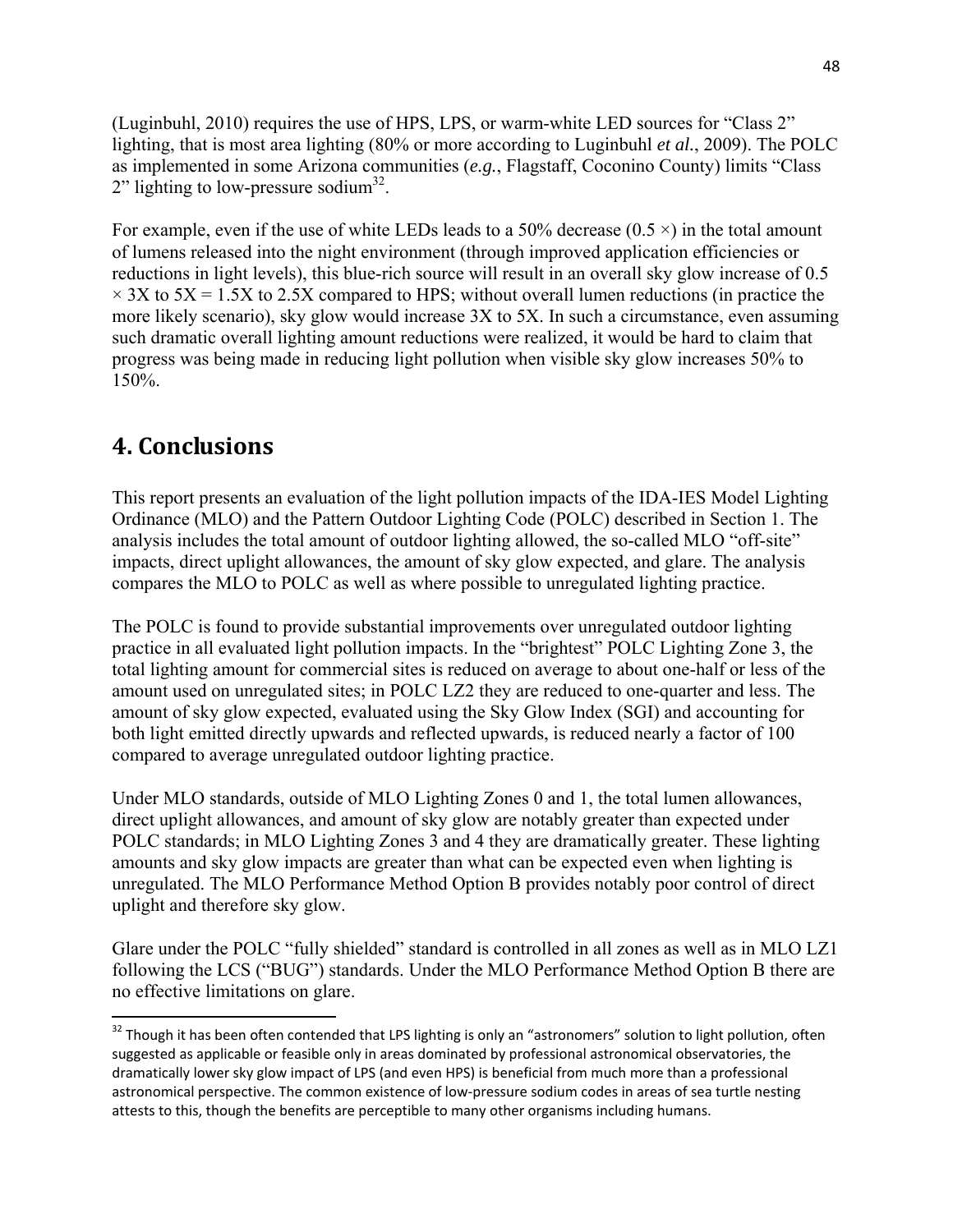POLC requires the use of yellow (LPS, HPS, amber LED) or warm-white LED (CCT<3500K) for general area lighting, which accounts for 80% to 90% of outdoor lighting, thus reducing many aspects of light pollution such as visible sky glow, glare, human circadian impacts, and impacts on many biological systems. MLO does not address lamp spectrum, and thus leaves this crucial aspect of light pollution unaddressed.

Finally, the analysis shows that the MLO Prescriptive Hardscape Area and Performance Methods do not provide similar results in terms of total lumen amounts, uplight amounts, glare, or "offsite" impacts, an undesirable characteristic of a model regulation purporting to control light pollution. The Performance Method particularly allows for the most egregious forms of polluting lighting fixtures and designs.

Given these results, we conclude that a substantial reduction in light pollution is available to communities adopting a lighting code following POLC standards; adoption of a code based on the IDA-IES MLO cannot realistically be expected to produce improvement. Certainly for the medium-sized and small communities and rural areas in which codes based on the POLC approach are in place, the standards of the MLO represent a significant step backward in light pollution limitation and control.

We conclude that a substantial reduction in light pollution is attainable to communities that adopt lighting codes following POLC standards. We find no evidence that communities adopting MLO can expect reduction in light pollution over that produced by typical unregulated lighting, despite the claims of MLO to be a method to "drastically reduce" light pollution. Certainly for the medium-sized and small communities and rural areas that most frequently seek to reduce light pollution and protect the natural night environment, the MLO represents a significant step backward in light pollution limitation and control compared to the older IDA POLC model.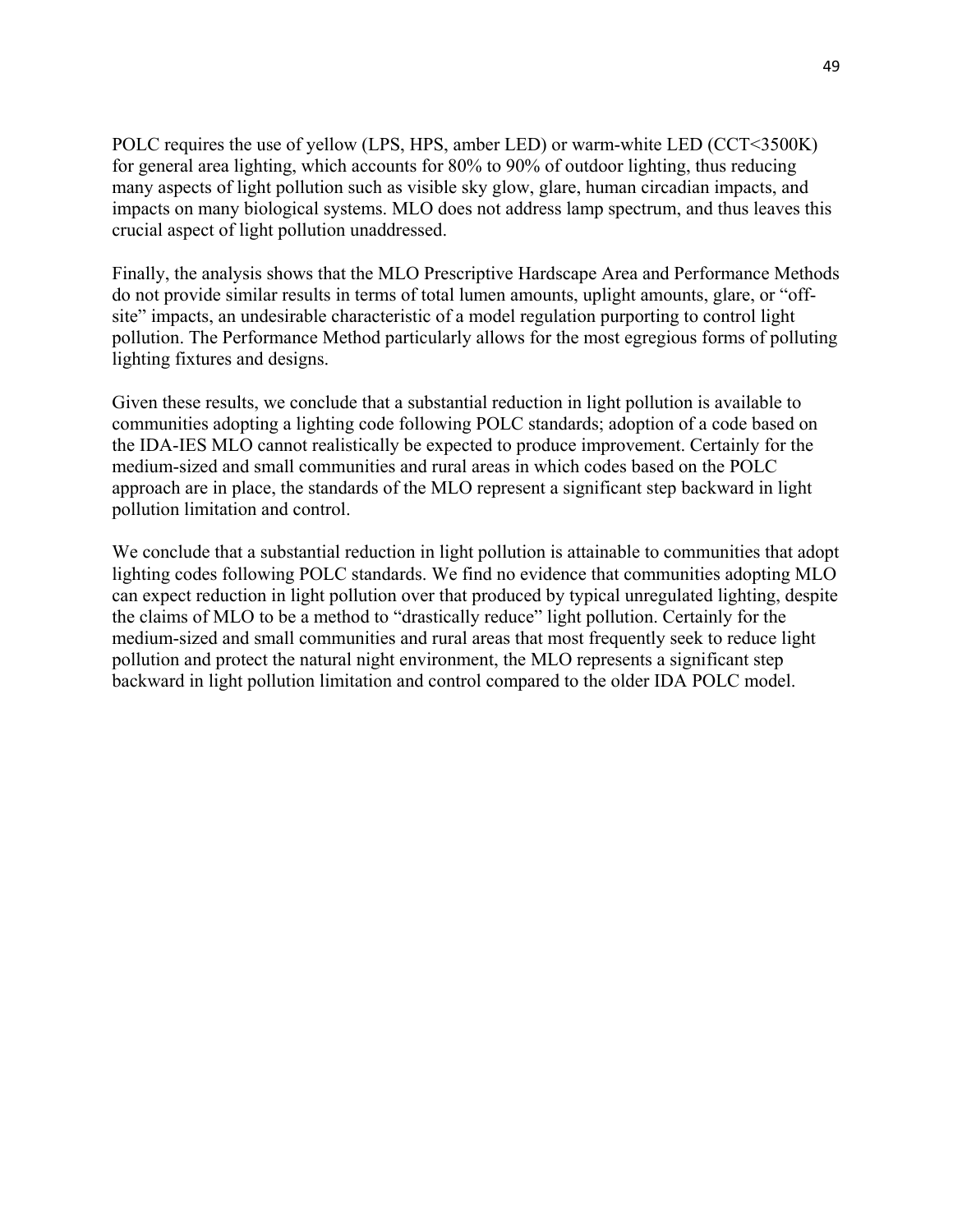## **References**

Brons, J. A., Bullough, J. D., and M. S. Rea , 2008, "Outdoor site-lighting performance: a comprehensive and quantitative framework for assessing light pollution," Lighting Research and Technology, 40:201.

Cinzano, P. and Diaz Castro, F. J., 2000, "The artificial sky luminance and the emission angles of the upward light flux," *Memoirs of the Italian Astronomical Society*, 71:251.

Clanton, N., (chair, IES Model Lighting Ordinance Task Force) 2010, "Model Lighting Ordinance," webcast 13 October 2010, see http://www.ies.org/htmlmail/Webinar/MLO/ (as available 15 December 2011).

Elvidge, C.D., *et al.*, 1999, "Radiance Calibration of DMSP-OLS Low-Light Imaging Data of Human Settlements," *Remote Sensing of Environment,* 68: 77

Falchi, F., 2011, "Campaign of sky brightness and extinction measurements using a portable CCD camera," *Monthly Notices of the Royal Astronomical Society*, 412:33

Falchi, F. and P. Cinzano, 2000, "Maps of Artificial Sky Brightness and Upward Emission in Italy from DMSP Satellite Measurements," *Memoirs of the Italian Astronomical Society*, 71: 139

FDSC (Flagstaff Dark Skies Coalition), 2011, "Model Lighting Codes" http://flagstaffdarkskies.org/ordinances.htm (as available 15 December 2011).

Garstang, R.H., 1986, "Model for Artificial Night-Sky Illumination," *Publications of the Astronomical Society of the Pacific*, 98: 364

Garstang, R.H., 1989, "Night-Sky Brightness at Observatories and Sites," *Publications of the Astronomical Society of the Pacific*, 101: 306

IDA (International Dark-Sky Association), 2000, *The IDA Outdoor Lighting Code Handbook and USA Pattern Lighting Code*.

IDA (International Dark-Sky Association), 2010, "Visibility, Environmental, and Astronomical Issues Associated with Blue-Rich White Outdoor Lighting," www.darksky.org (as available 15 December 2011).

IDA, 2011, "Model Lighting Ordinance Released to Promote Responsible Outdoor Lighting," http://www.darksky.org/index.php?option=com\_content&view=article&id=622, (as available 26 July 2012)

IDA-IES (International Dark-Sky Association – Illuminating Engineering Society of North America), 2011, *Joint IDA-IES Model Lighting Ordinance (MLO) with User's Guide*.